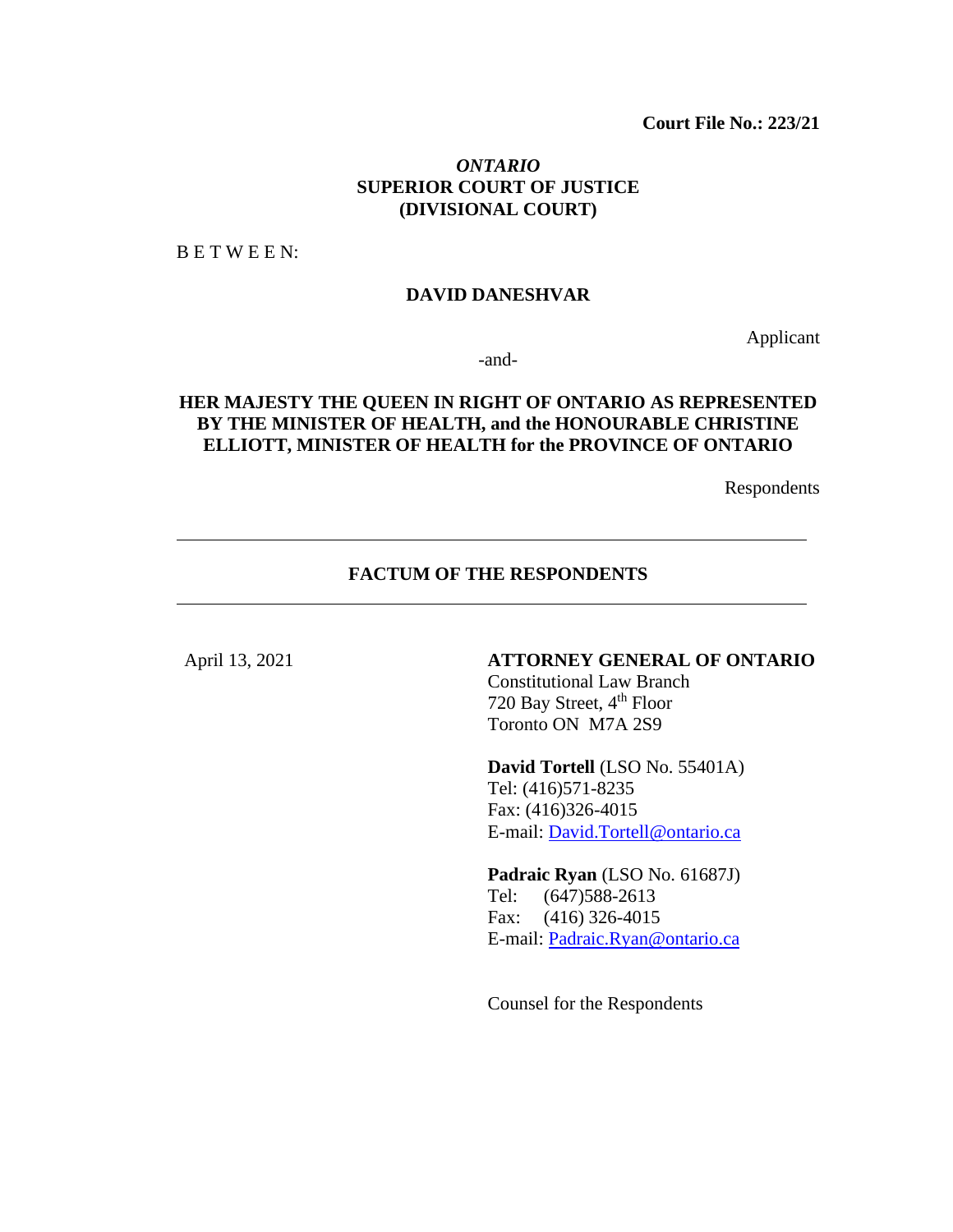**TO: BAKER LAW** 4711 Yonge Street, Suite 509 Toronto, ON M2N 6K8

> **David Baker** (LSO No. 17674M) **Kimberly Srivastava** (LSO No. 69867U) Tel: (416)533-0040 Email: [dbaker@bakerlaw.ca](mailto:dbaker@bakerlaw.ca) [ksrivastava@bakerlaw.ca](mailto:ksrivastava@bakerlaw.ca)

Lawyers for the Applicant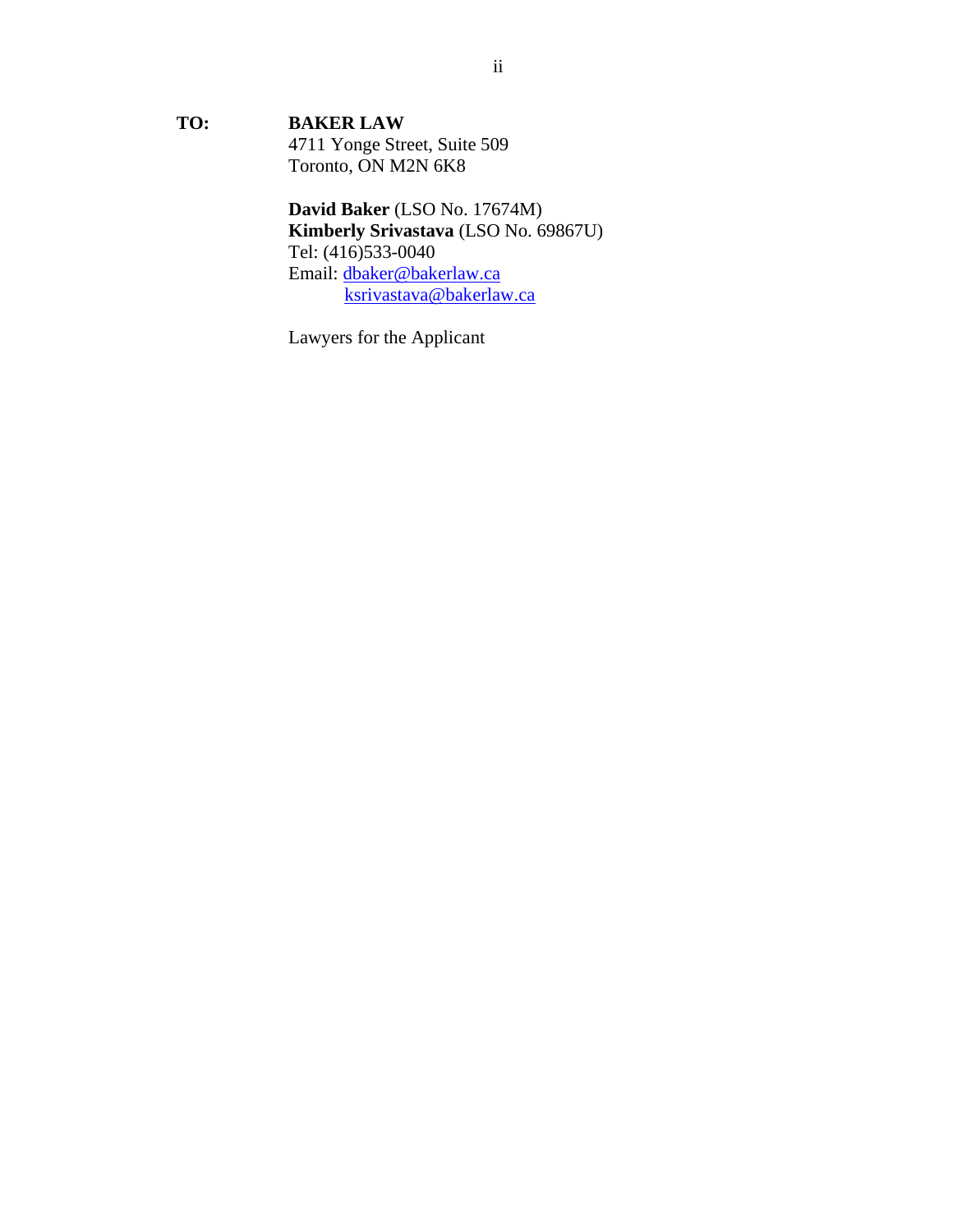#### **OVERVIEW**

1. This application for judicial review asks the Court to make declarations concerning the alleged approval by the Minister of Health ("Minister") of the COVID-19 vaccination plans established by local public health units. The application also seeks that the Court require the Minister to order public health units to modify their plans and monitor the conduct of public health units "for the enforcement of equity ... and to intervene if necessary."<sup>1</sup>

2. The application is premised on a fundamental factual and legal misunderstanding of how COVID-19 vaccines are administered in Ontario. It should be dismissed on that basis alone. While Ontario has established a province-wide COVID-19 Vaccination Plan which addresses prioritization and other high-level policy directions, it is ultimately up to Ontario's 34 public health units to administer vaccines and implement a vaccine rollout suitable to their local populations given their superior knowledge of the local context in which they operate. Neither the Minister nor any other provincial official approved or purported to approve the individual vaccination plans prepared by Ontario's 34 public health units. The Minister has no power to do so under the *Health Protection and Promotion Act*<sup>2</sup> ("HPPA") or any other statute. The HPPA assigns responsibility for immunization services to local public health units, which are independent legal entities that are responsible for their own actions. No local public health unit is named as a respondent in this application and no relief is sought against any local public health unit. The Applicant has simply sued the wrong respondent and the application should therefore be dismissed.

1

<sup>1</sup> Notice of Application at para. 1(f). [Application Record of the Applicant ["**AR**"**]** Tab 1 p. 13.]

<sup>2</sup> *Health Protection and Promotion Act*, [RSO 1990,](https://canlii.ca/t/2fp) c H.7 ["*HPPA*"].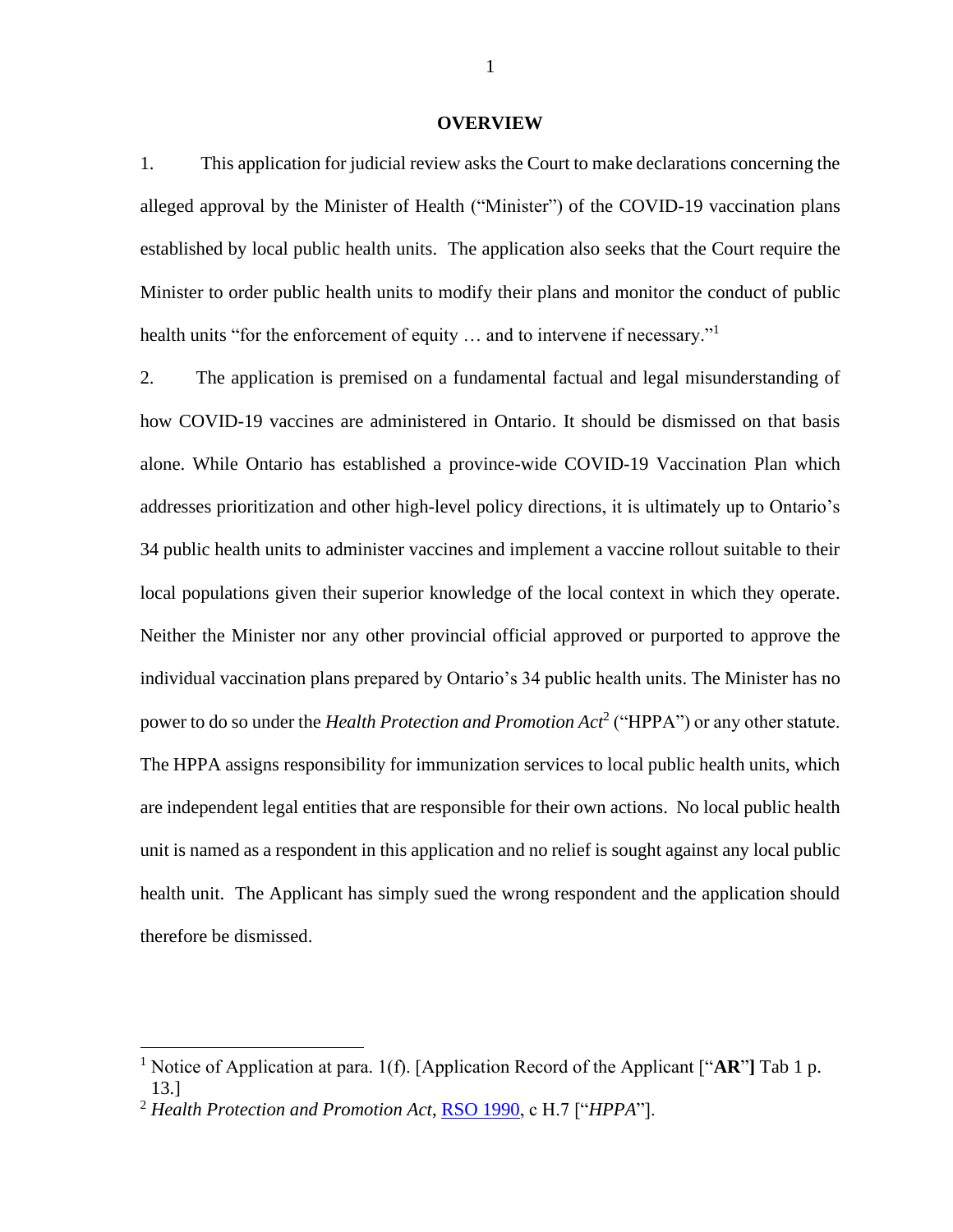3. The provincial government is not involved in the day-to-day operations of public health units, including the operational details of how they provide COVID-19 vaccines. Ontario is not liable for any alleged unconstitutional or unlawful conduct of these independent entities. Public health units can be named as respondents in their own right to respond to such allegations and can be ordered by this Court to comply with the law if such allegations are made out.

4. The sole person who has given direct evidence in this application as to their ability to access the COVID-19 vaccine is the 38-year-old Applicant, David Daneshvar. His evidence does not establish that he has been unable to access a vaccine. He indicates that he does not know if he wants a vaccine or if it is safe for him to receive one, and that he has not been advised by any regulated health professional that he is eligible for one. He has not asked his local public health unit how he would receive a vaccine if he wanted one and has not asked anyone to make this inquiry on his behalf. His allegation that he would not be able to access a vaccine (if he were to want one and if he were eligible and if the vaccine was medically indicated for him) is based on the assumption that mass immunization clinics are the only way COVID-19 vaccines are provided, which is not accurate. In any event, there is no evidence that he is unable to travel to any particular mass immunization clinic. His evidence is that he is able to access a variety of medical services outside of his home, including doctor and specialist appointments, pharmacy visits and eye testing.

5. The Applicant has no knowledge of and no legal interest in the provision of COVID-19 vaccines in the 33 public health units outside of the City of Toronto where he resides. The vaccination plans of 31 of those other public health units are not in evidence. The Applicant has no private interest standing to pursue a declaration or remedy against the public health

2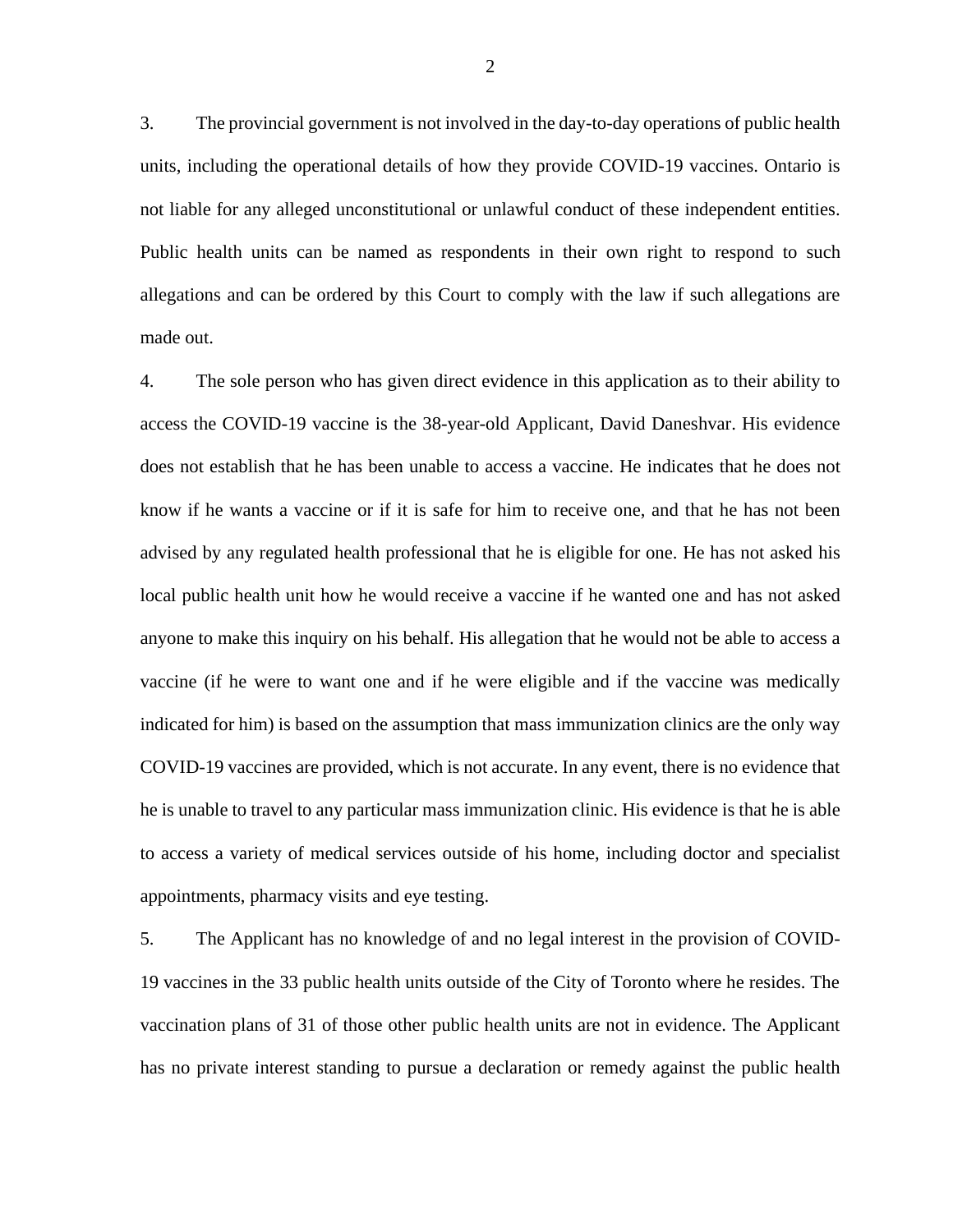units in cities or regions where he does not live and has not sought public interesting stand. Nor has he provided the Court with sufficient evidence to adjudicate such matters.

6. The only statutory power in relation to which the Notice of Application for Judicial Review seeks relief is HPPA s. 83, which authorizes the Minister to provide written directions to public health units. This power is not available, however, until the Minister has appointed an assessor under HPPA s. 82 and the assessment process has run its course, neither of which have occurred. As this statutory precondition for the exercise of the s. 83 power has not been met, no declaration can be made against the Minister for failing to exercise this power. Even if all of the above threshold issues were not fatal to the application, no violation of *Charter* ss. 7 and 15 or the HPPA has been proven.

7. This application was brought against the wrong level of government, is based on an inadequate factual foundation, and seeks remedies that would bring the Court well beyond its institutional competence into the day-to-day operations of public health authorities fighting a global pandemic. It should be dismissed.

#### **PART I – FACTS**

## **A. The** *Health Protection and Promotion Act* **places responsibility for the provision of vaccines on local public health units**

8. The HPPA provides that local boards of health (more commonly known as "public health units" or "PHUs") are responsible for providing health programs and services required by the HPPA to people who reside in the area served by the board.<sup>3</sup> One mandatory health program they must provide is immunization services to children and adults.<sup>4</sup>

<sup>3</sup> *HPPA* [s. 4.](https://canlii.ca/t/2fp#sec4)

 $4$  *HPPA* [s. 5\(2\)](https://canlii.ca/t/2fp#sec5).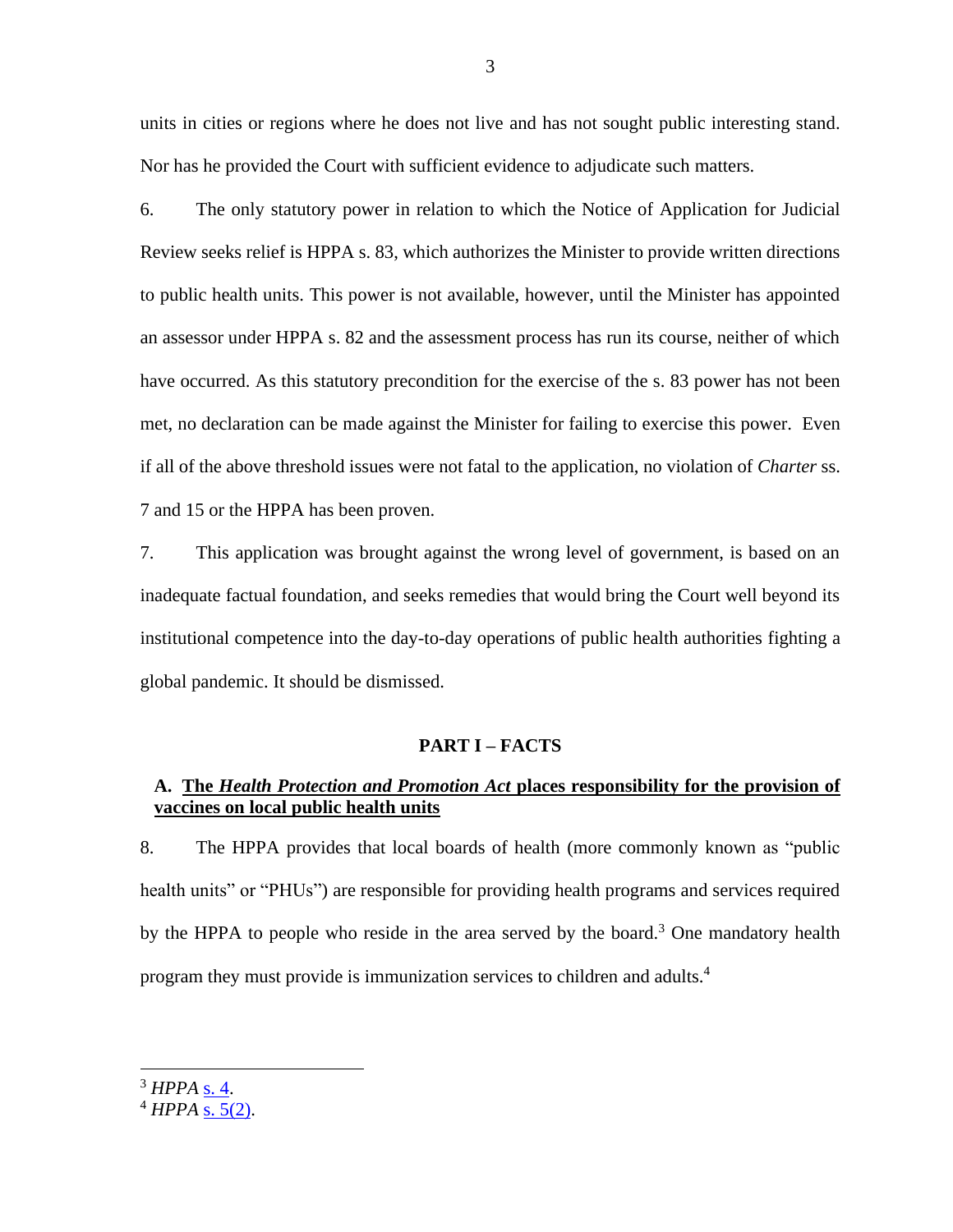9. Every PHU is required to appoint a full-time medical officer of health. PHUs are governed by a board on which those appointed by local municipalities hold a majority.<sup>5</sup> PHUs are independent corporations<sup>6</sup> and have complete fiscal independence. Section 72 of HPPA provides that the relevant municipalities shall pay the expenses incurred by a board of health and medical officer of health in the performance of its functions and duties under the HPPA.<sup>7</sup> The HPPA does not provide for a municipality to refuse to pay for such expenses. In any event, Ontario has advised PHUs that it will reimburse them for exceptional costs related to the COVID-19 pandemic.<sup>8</sup>

10. PHUs are subject to the mandatory public health standards and guidelines published by the Minister under s. 7 of the HPPA, including the *Ontario Public Health Standards* and the Health *Equity Guidelines*, 2018,<sup>9</sup> the latter of which provide:

> …[B]oards of health shall develop and implement strategies to engage priority populations in the planning, implementation, and evaluation of public health programs and services, in order to advance health equity.<sup>10</sup>

11. The Minister is authorized to appoint an "assessor" under s. 82 of the HPPA for the purpose of ascertaining whether a PHU is providing mandatory programs in compliance with binding standards and guidelines. If the Minister is satisfied, based on such an assessment, that a PHU is not in compliance, she may issue a written direction under s. 83. If the written direction is not carried out, then under s. 84 she may take steps to ensure that it is, such as

<sup>5</sup> *HPPA* [s. 49\(2\).](https://canlii.ca/t/2fp#sec49)

<sup>6</sup> *HPPA* [s. 52\(1\).](https://canlii.ca/t/2fp#sec52)

<sup>7</sup> *HPPA* [s. 72.](https://canlii.ca/t/2fp#sec72)

<sup>&</sup>lt;sup>8</sup> Affidavit of Jodi Melnychuk, affirmed March 30, 2021<sup>["</sup>Melnychuck Affidavit"] at para. 29 [**AR** Tab 6 p. 727] referring to Exhibit "**24**" and Exhibit "**25**" [**AR** Tab 6 p. 966, 968]. <sup>9</sup> Exhibits "**22**" and "**32**" of Melnychuk Affidavit [**AR** Tab 6 p. 865, 1024].

<sup>10</sup> Exhibit **"32"** of Melnychuk Affidavit at p. 9. Emphasis added. [**AR** Tab 6 p. 1033]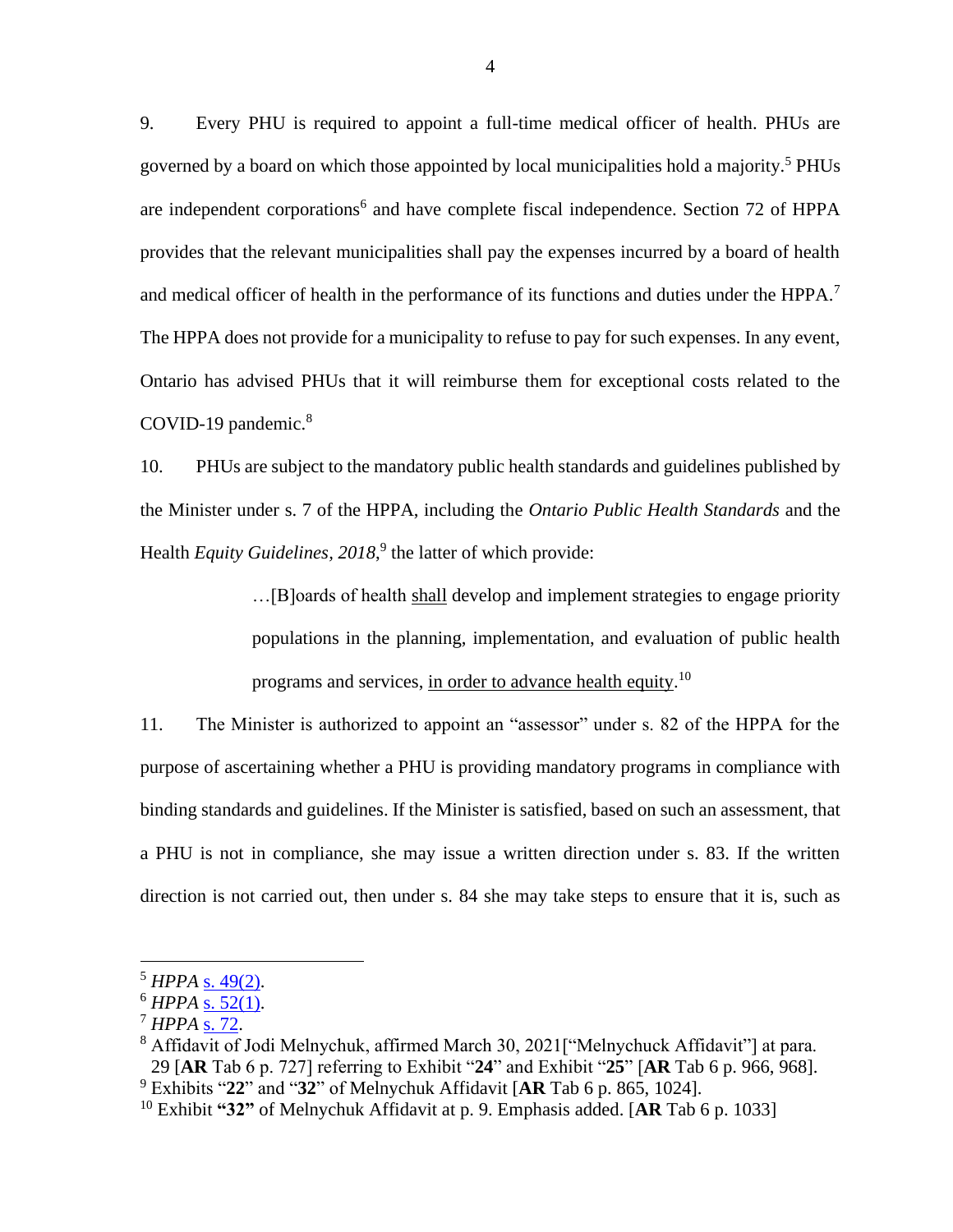directly providing the programs in question or appointing a new medical officer of health. PHUs are also subject to judicial review where they exceed of the scope of their statutory authority under the HPPA. $^{11}$ 

# **B. Ontario assists public health units in the mass immunization necessitated by COVID-19**

12. In March 2020, the COVID-19 outbreak was declared a global pandemic.<sup>12</sup> The possibility of vaccination to prevent the spread and reduce the impact of COVID-19 was not a reality in Canada until December 9, 2020, when Health Canada authorized the first COVID-19 vaccine for use nationwide. $13$ 

13. On November 23, 2020 Ontario passed Order in Council 1546/2020, pursuant to its prerogative powers, creating the COVID-19 Vaccine Distribution Task Force (the "Task Force"). The Task Force was tasked with providing advice and recommendations to the Government in support of its vaccine distribution plan and related initiatives.<sup>14</sup> On the same day, by Order in Council 1551/2020, Ontario appointed General Rick Hillier as Special Advisor, COVID-19 Vaccine Distribution Plan for a period ending March 31, 2021,<sup>15</sup> a role which included serving as Chair of the Task Force.<sup>16</sup> The Task Force is an advisory body with no statutory or legal powers.

14. Ontario relies on Canada for access to vaccines. Provincial ability to distribute the vaccine is determined by (i) the scope and timing of vaccine delivery by the federal government

<sup>11</sup> *City of Guelph v Board of Health*, 2011 ONSC 5981at [para. 108.](https://canlii.ca/t/frk04#par108)

<sup>12</sup> Melnychuk Affidavit at para. 8 [**AR** Tab 6 p. 720] and Exhibit **"35"** at p. 8 [**AR** Tab 6 p. 1089].

<sup>13</sup> Exhibit **"2"** of Melnychuk Affidavit at p. 1. [**AR** Tab 6 p. 748]

<sup>14</sup> Melnychuk Affidavit at paras. 9 and Exhibit **"1".** [**AR** Tab 6 p. 720, 745 ]

<sup>&</sup>lt;sup>15</sup> Order in Council 1551/2020 Approved and Ordered November 23, 2929, Brief of Authorities of the Respondent ["**RBOA**"] at Tab 1 p. 1.

<sup>16</sup> Exhibit "**1**" of Melnychuk Affidavit at s. 4 [**AR** Tab 6 p. 745].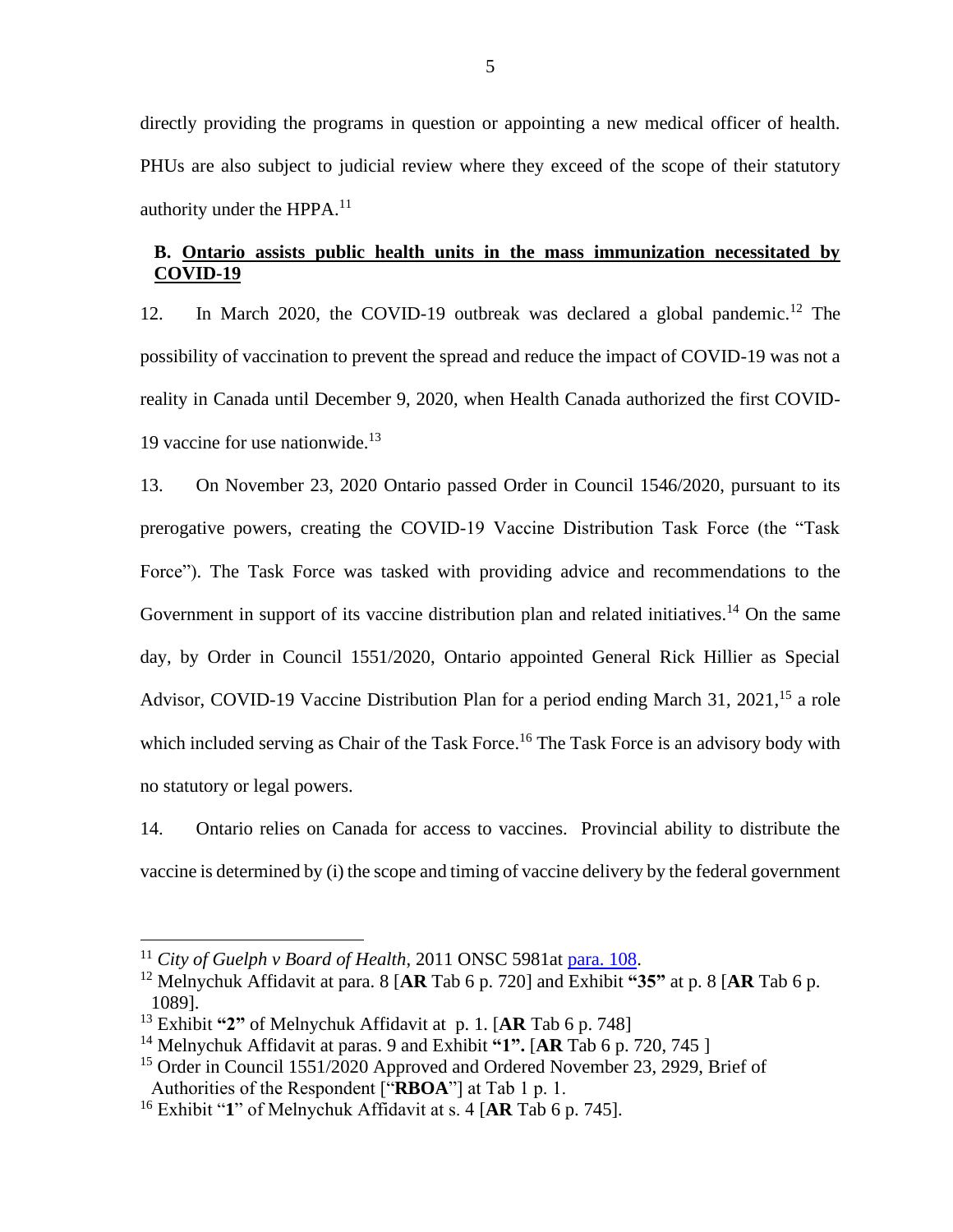and (ii) Health Canada's authorization of new vaccines.<sup>17</sup> Prior to Health Canada's approval of the first vaccine, the Task Force worked with the National Advisory Committee on Immunization ("NACI") and the Ontario COVID-19 Science Advisory Table ("Science Table") to advise Ontario on how to prioritize populations for vaccine access.<sup>18</sup> Ontario subsequently identified the priority groups for Phase 1 under its COVID-19 Vaccination Plan ("Vaccination Plan") on December 7, 2020.<sup>19</sup> The Vaccination Plan refers to three phases.<sup>20</sup> The basis for incrementally expanding the program one phase at a time is to prioritize vaccines to those who are most at risk of severe illness and those who care for them.<sup>21</sup> Phase 1, which began in December 2020, identifies those vulnerable populations who would receive vaccines first.<sup>22</sup> One of these four populations is "Adult recipients of chronic home health care".<sup>23</sup> Phase 2 began in April 2021 and is expected to run until July 2021, at which time it is anticipated the balance of the adult population will become eligible for vaccines in accordance with Phase  $3.^{24}$ 15. While Ontario released a province-wide Vaccination Plan, it is ultimately up to Ontario's 34 PHUs to administer vaccines and implement a vaccine rollout suitable to their local populations, given that PHUs operate under a statutory mandate to provide public health programs and services to such their local populations.<sup>25</sup> PHUs are able to do so effectively given their infrastructure, experience, and established relationship with the local communities

<sup>17</sup> Melnychuk Affidavit at paras. 14-15, 25 [**AR** Tab 6 p. 722, 726].

<sup>18</sup> Melnychuk Affidavit at paras. 10-11, 13 and Exhibit **"2"** [**AR** Tab 6 p. 721, 722].

<sup>19</sup> Exhibit "**9"** of Melnychuk Affidavit. See also Exhibit "**10**" [**AR** Tab 6 p. 810, 821].

<sup>20</sup> Melnychuk Affidavit at para. 16 [**AR** Tab 6 p. 723].

<sup>21</sup> Exhibit **"9"** of Melnychuk Affidavit at p.1. [**AR** Tab 6 p. 810].

<sup>22</sup> Melnychuk Affidavit at para 17 [**AR** Tab 6 p. 723].

<sup>23</sup> Melnychuk Affidavit at para 17 [**AR** Tab 6 p. 723]. See Exhibits **"10"**, **"11**", and **"12"** for details on the prioritization of certain groups [**AR** Tab 6 p. 821, 825, 829].

<sup>24</sup> Exhibit **"9"** of Melnychuk Affidavit at p. 2-3 [**AR** Tab 6 p. 811-812].

<sup>25</sup> Melnychuk Affidavit at para. 24 [**AR** Tab 6 p. 725].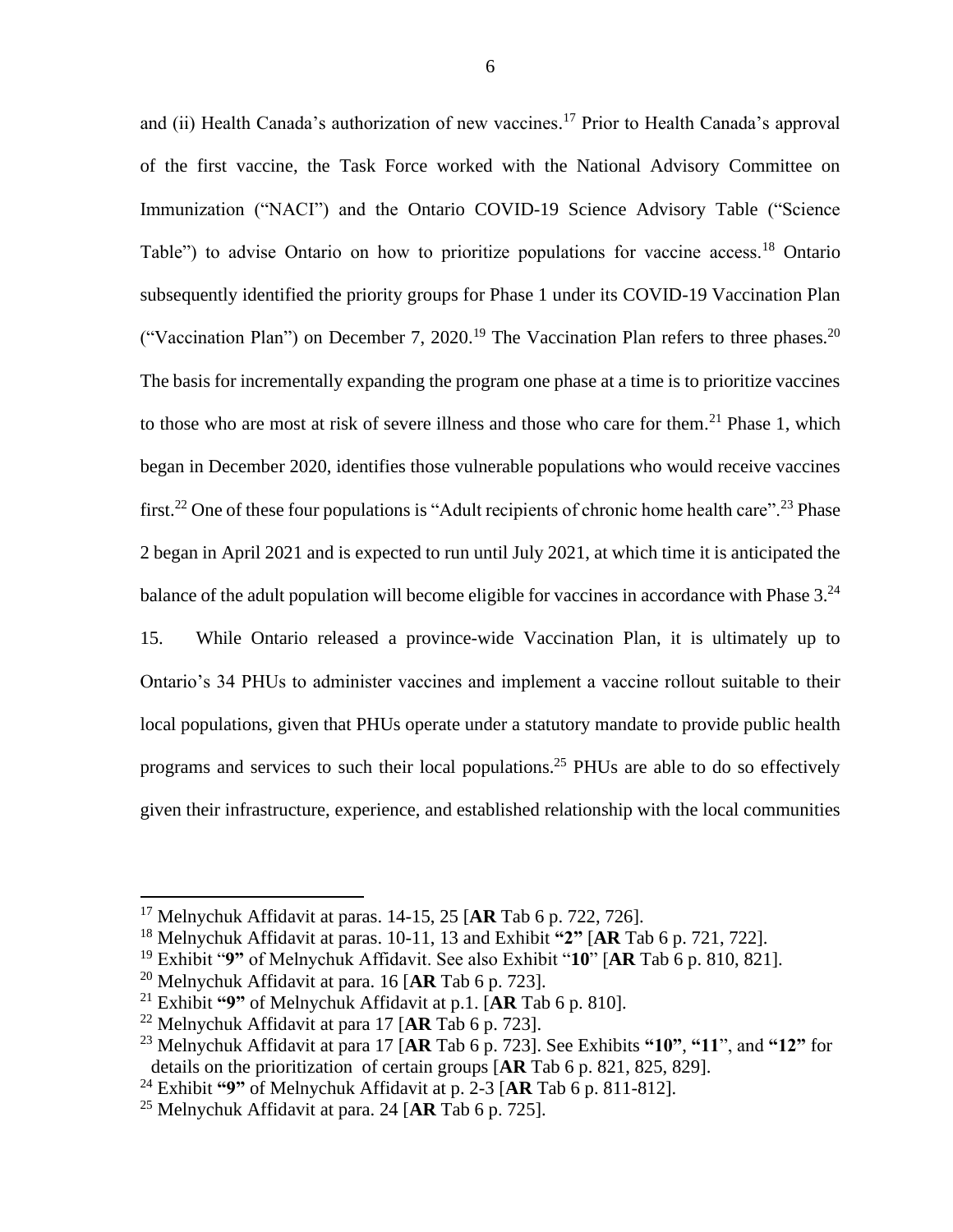they service.<sup>26</sup> Vaccines are currently being provided in Ontario in many ways, including mass immunization clinics, hospital immunization clinics, primary care settings including physician offices, pharmacies, through mobile clinics/teams and in the homes of individuals.<sup>27</sup> Ontario has also released an "Ethical Framework for COVID-19 Vaccine Distribution", which includes equity as one of its five pillars and refers to the *Human Rights Code*. <sup>28</sup> The Framework is not a statutory instrument and has no legal effect on any one.

16. On January 18, 2021, Ontario invited PHUs to submit their plans for implementing the COVID-19 vaccination program ("PHU plans") to the Ministry and provided informal feedback.<sup>29</sup> The Ministry also provided PHUs with a document produced by the Council of Ontario Medical Officers of Health entitled "Public Health Playbook for the COVID-19 Vaccination Program" to assist PHUs prepare their plans.<sup>30</sup> In February 2021 the Ministry facilitated voluntary knowledge sharing sessions for PHUs to showcase their plans and provide other PHUs their best practices.<sup>31</sup> Alison Blair, the Associate Deputy Minister of Health, helped lead this voluntary feedback and PHU information sharing process.<sup>32</sup> Jodi Melnychuk, Director of Vaccine Planning and Engagement, likewise participated in this process by supporting planning and stakeholder communication relating to the Vaccination Plan.<sup>33</sup>

<sup>26</sup> Melnychuk Affidavit at paras. 26, 30 [**AR** Tab 6 p. 726, 727].

<sup>27</sup> Melnychuk Affidavit at paras. 62, 65 [**AR** Tab 6 p. 737, 738].

<sup>28</sup> Exhibit "**33**" of Melnychuk Affidavit [**AR** Tab 6 p. 1046].

<sup>29</sup> Melnychuk Affidavit at para. 36 [**AR** Tab 6 p. 728].

<sup>30</sup> Exhibit "**35**" of Melnychuk Affidavit [**AR** Tab 6 p. 1081].

<sup>31</sup> Melnychuk Affidavit at para. 38 [**AR** Tab 6 p. 729].

<sup>32</sup> Melnychuk Affidavit at paras. 36-37, 49, 54 [**AR** Tab 6 p. 728, 733, 735].

<sup>33</sup> Melnychuk Affidavit at para. 2 [**AR** Tab 6 p. 718].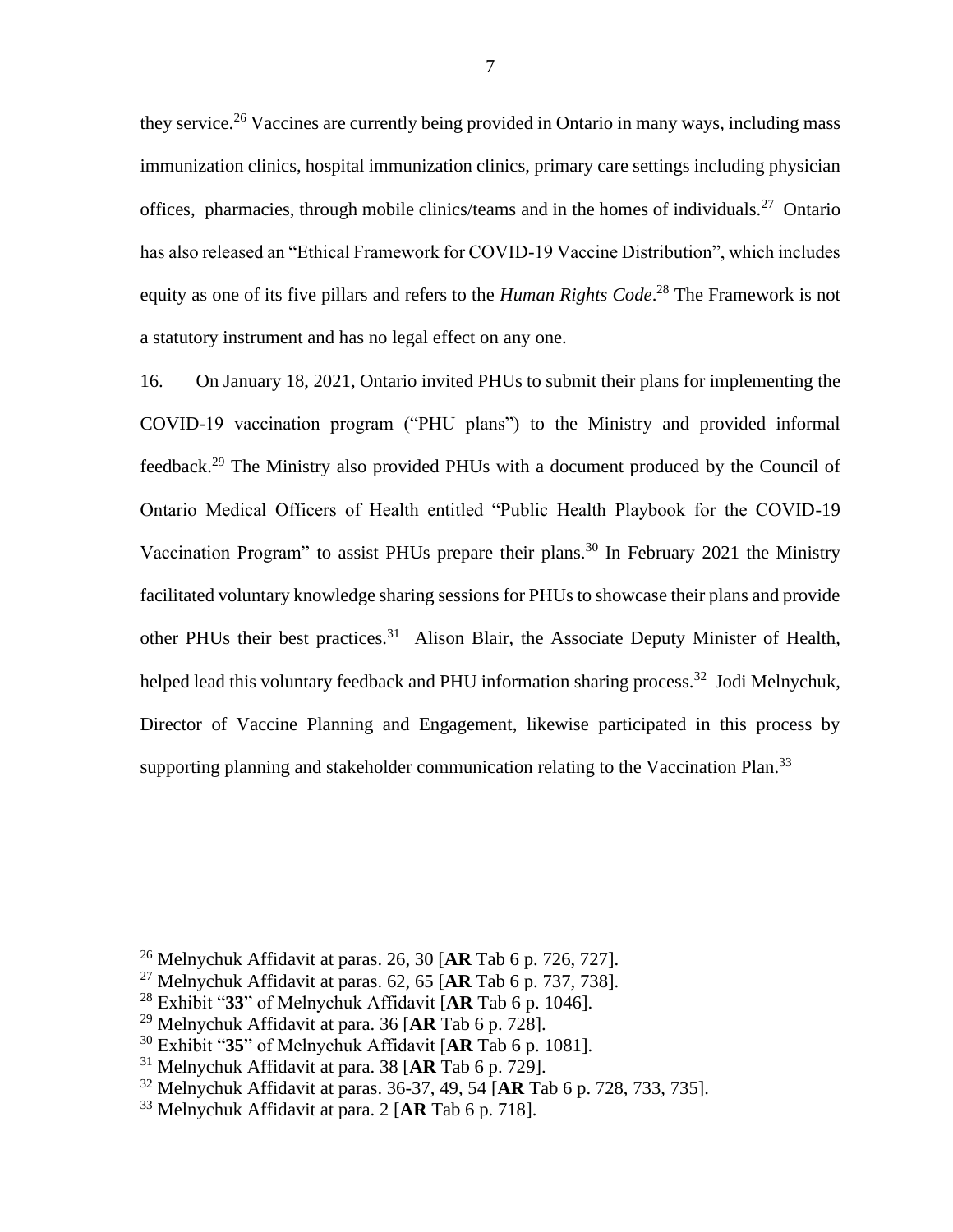17. At no point did the Ministry purport to approve the PHU plans it received during any of these interactions or communications.<sup>34</sup> Neither Ms. Melnychuk nor Associate Deputy Minister Blair (to whom Ms. Melnychuk reports) have any statutory powers under the HPPA. 18. The Ministry is also responsible for the logistics in supply management and distribution to deliver federally approved vaccines to PHUs and health care providers located within the areas served PHUs.<sup>35</sup> The Ministry enters into contracts with those pharmacies to which it delivers vaccines.<sup>36</sup> The Ministry regularly communicates with PHUs to advise on the aforementioned shortages and delays in federal supply.<sup>37</sup>

19. On March 15, 2021, Ontario launched its provincial appointment booking system for mass immunization clinics.<sup>38</sup> The provincial booking system was established to complement PHUs, which may not have the technological capacity or infrastructure to respond to mass requests for individuals eligible to book the vaccine. This booking system has two components: (1) an online booking system (the "Portal") and a provincial-wide call center ("the Information Line").<sup>39</sup> As of March 29, 2021, 20 out of 34 PHUs have chosen to accept appointments through the Portal and Information Line. The Ministry has never communicated to PHUs that the Portal and Information Line should be the sole method of providing access to vaccinations. No PHU has ever advised Ministry that it understands that the Portal and Information Line constitute the sole methods to access vaccinations.<sup>40</sup>

<sup>34</sup> Melnychuk Affidavit at para. 52 [**AR** Tab 6 p. 735].

<sup>35</sup> Exhibit **"35"** of Melnychuk Affidavit at p. 16 [**AR** Tab 6 p. 1097].

<sup>36</sup> Exhibit "**8**" of Letter from P. Ryan to D. Baker, dated April 9, 2021 [**AR** Tab 9 p. 1586].

<sup>37</sup> Exhibit "**35"** of Melnychuk Affidavit at p. 16 [**AR** Tab 6 p. 1097].

<sup>38</sup> Melnychuk Affidavit at para. 52 [**AR** Tab 6 p.735].

<sup>39</sup> Melnychuk Affidavit at para. 56 [**AR** Tab 6 p.736].

<sup>40</sup> Melnychuk Affidavit at para. 67 [**AR** Tab 6 p. 739].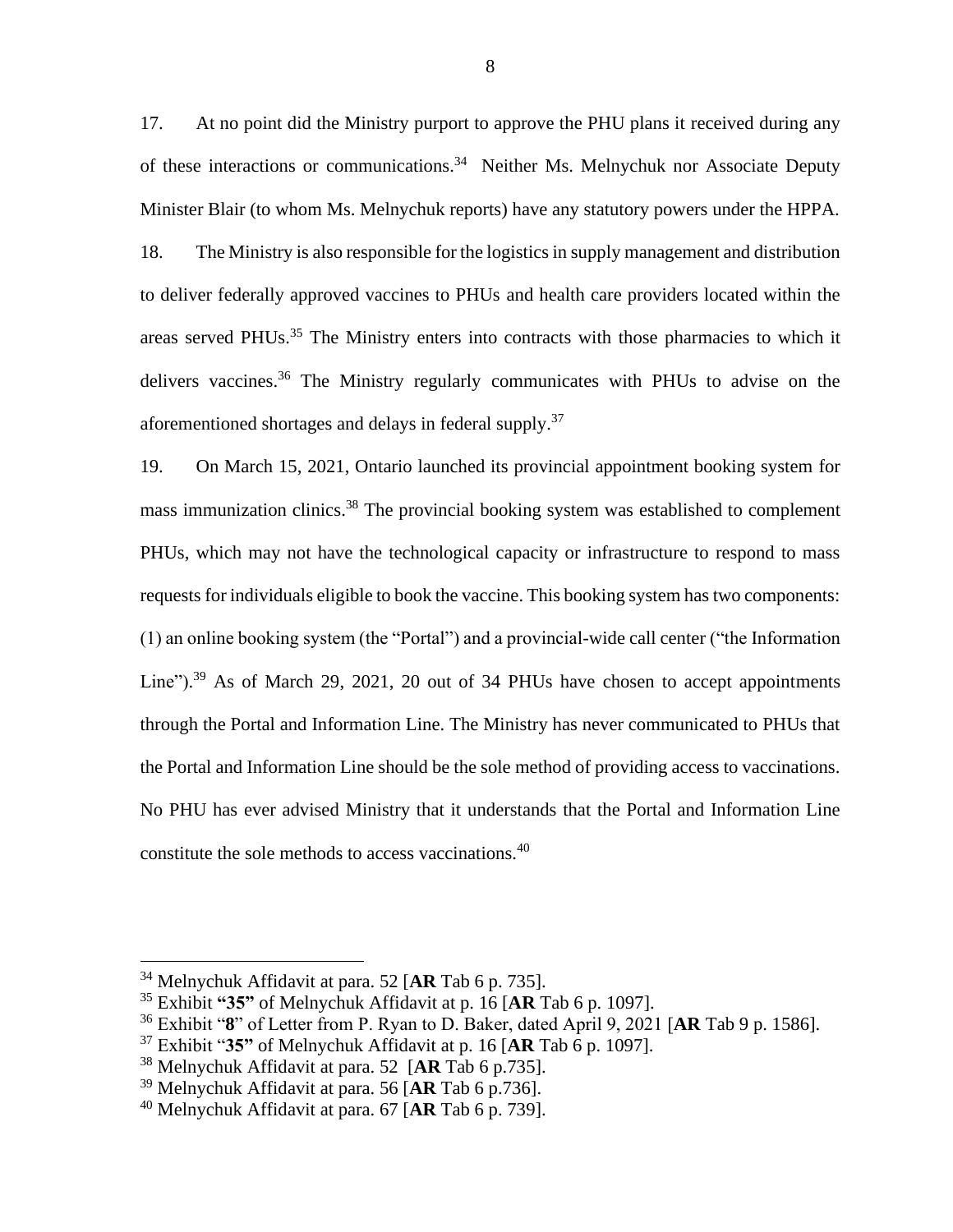#### **C. The Applicant**

20. The Applicant, Mr. David Daneshvar, is a resident of Toronto, Ontario who identifies as person living with disabilities. He is the only person before the Court who alleges to have been excluded from access to a COVID-19 vaccine.

21. The Applicant does not know if he wants a COVID-19 vaccine.<sup>41</sup> He does not know if it is safe for him to receive one in light of his medical conditions.<sup>42</sup> He has not been advised by a regulated health professional that he is eligible to receive one.<sup>43</sup> He has not asked Toronto Public Health how he could get vaccinated, and has not asked anyone to do so on his behalf.<sup>44</sup> He has not attempted to book a vaccine appointment through a website, a phone line or through any other means, and has not asked anyone to do so on his behalf.<sup>45</sup> He does not know anything about the availability of vaccines outside of Toronto.<sup>46</sup>

22. Even assuming that the Applicant was interested in and eligible to receive a vaccine, there is no evidence on the record that he cannot readily access one at a mass immunization site, or through the many other ways they have been made available. While the Applicant states in his affidavit he cannot walk 2.4 kilometers to the vaccination site at the MaRS Clinic or be outside for more than 5 minutes at a time without access to a bathroom<sup>47</sup>, under crossexamination he described the following trips he has made since 2018 from his home on Pears Avenue at Avenue Road to access medical treatment:

<sup>&</sup>lt;sup>41</sup> Affidavit of David Daneshvar affirmed March 16, 2020, ["Daneshvar Affidavit"] at para. 27 [**AR** Tab 2 p. 32].

<sup>42</sup> Daneshvar Affidavit at para. 27 [**AR** Tab 2 p. 32].

<sup>&</sup>lt;sup>43</sup> Transcript of Cross-Examination of David Daneshvar held on March 31, 2021 ["Daneshvar Cross-Exam"] at p. 25, q. 123 -124 [**AR** Tab 7 p. 1211].

<sup>44</sup> Daneshvar Cross-Exam at p. 28-29, q. 134-143 [**AR** Tab 7 p. 1214-5].

<sup>45</sup> Daneshvar Affidavit at paras. 17-20 [**AR** Tab 2 p. 30].

<sup>46</sup> Daneshvar Cross-Exam at p. 31, q. 154 [**AR** Tab 7 p. 1217].

<sup>47</sup> Daneshvar Affidavit at para. 25 [**AR** Tab 2 p. 31].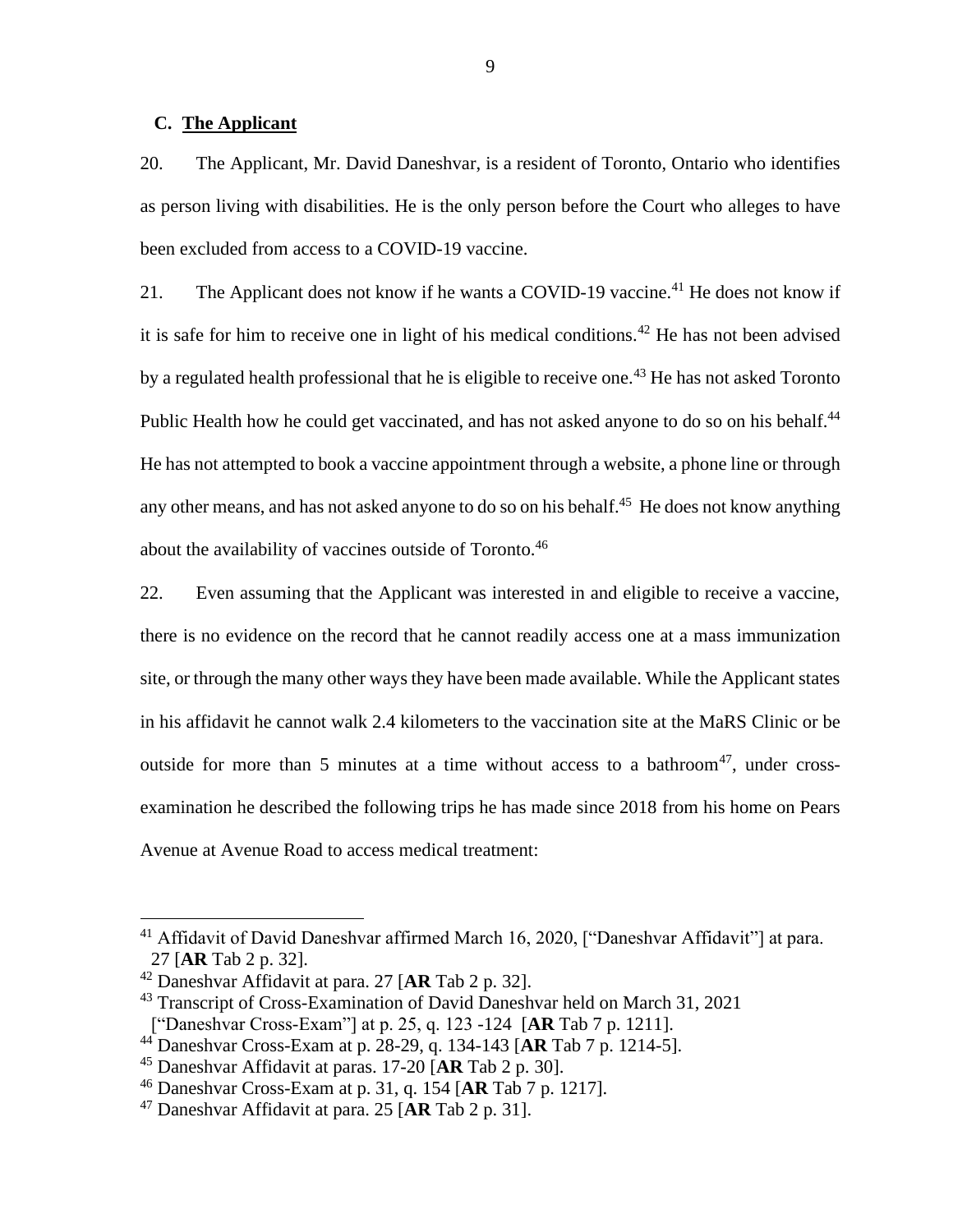- frequent visits to Dr. Hamedanchi at walk-in clinic at Bay Street and Dundas Avenue;<sup>48</sup>
- several trips on the bus or driving with a friend to Shoppers Drug Mart at Sherbourne Avenue and Bloor Avenue to fill out prescriptions;<sup>49</sup>
- two visits to Mount Sinai Hospital in 2019 and 2020 for a chest x-ray and ultrasound; 50
- blood tests over the past year at a clinic located at Bay Street and Dundas Avenue;<sup>51</sup>
- taking rides by a friend to and from visits to an optometrist at Bay Street and Bloor Avenue;<sup>52</sup> and
- receiving a flu shot with family doctor at Women's College Hospital in 2018.<sup>53</sup>

23. The Applicant also states that, to avoid the panic he experiences in crowded places, he can "take a taxi or ask someone to help me" to attend medical appointments.<sup>54</sup>

24. The Applicant's evidence demonstrates his capability to communicate over the telephone and the Internet, including:

- attendance at his cross-examinations online via Zoom Video Conferencing;<sup>55</sup>
- receipt and access to email communications with Baker Law;<sup>56</sup>

<sup>48</sup> Daneshvar Cross-Exam at p. 10, 27, q. 34-35, 107 [**AR** Tab 7 p. 1196, 1213]

<sup>49</sup> Daneshvar Cross-Exam at p. 14, q. 62 [**AR** Tab 7 p. 1200].

<sup>50</sup> Daneshvar Cross-Exam at p. 18-19 , q. 82-86 [**AR** Tab 7 p. 1204-6].

<sup>51</sup> Daneshvar Cross-Exam at p. 19 , q. 89-90 [**AR** Tab 7 p. 1205].

<sup>52</sup> Daneshvar Cross-Exam at p. 20 , q. 94-95 q. 94-102 [**AR** Tab 7 p. 1206].

<sup>53</sup> Daneshvar Cross-Exam at p. 22 , q. 110-113 [**AR** Tab 7 p. 1208].

<sup>54</sup> Daneshvar Cross-Exam at p. 22 , q. 107 [**AR** Tab 7 p. 1208].

<sup>55</sup> Daneshvar Cross-Exam at p. 5, q. 10. [**AR** Tab 7 p. 1190]

<sup>56</sup> Daneshvar Cross-Exam at p. 6, q. 17 [**AR** Tab 7 p. 1191]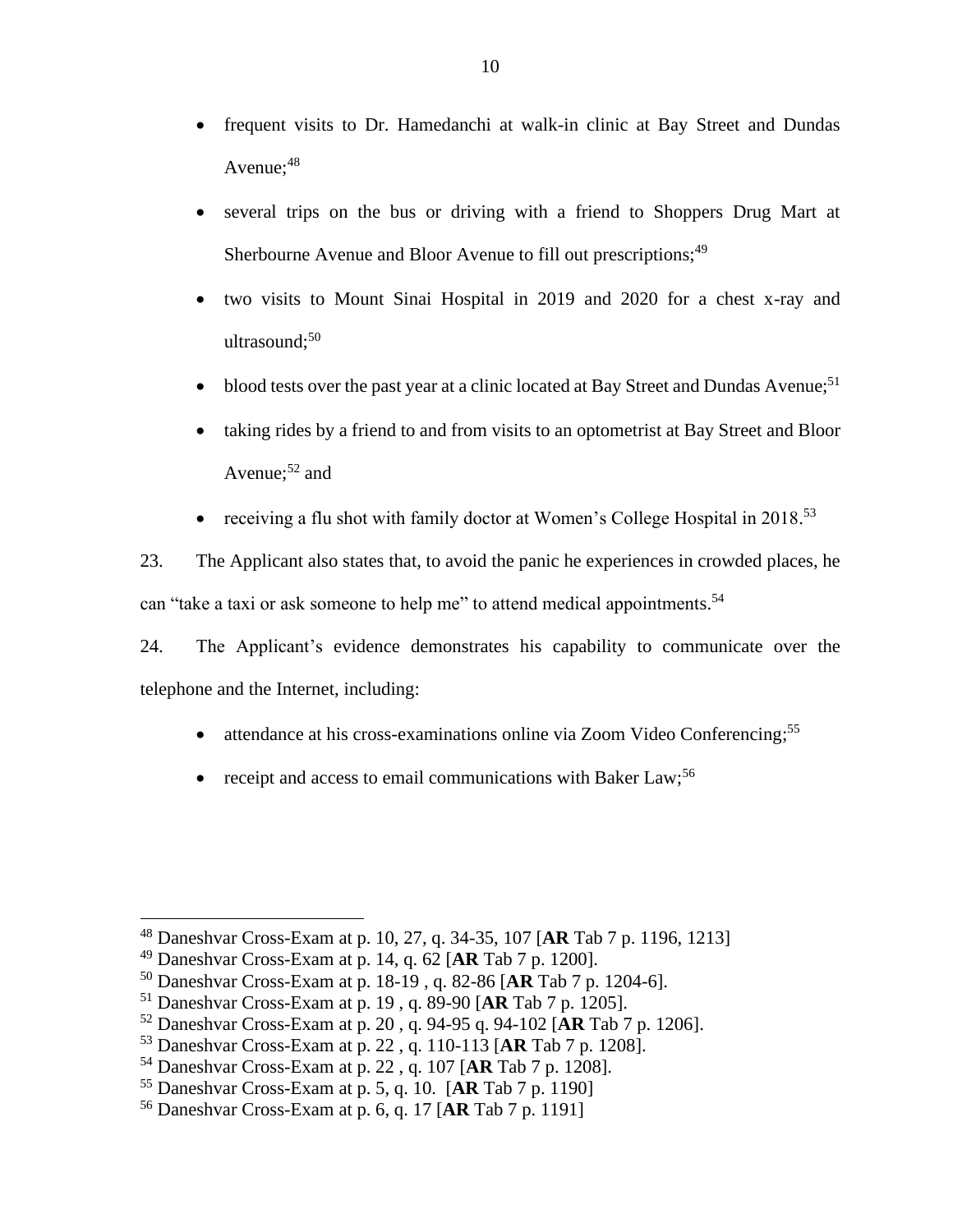• an hour-long telephone consultation with a psychiatrist on or around Friday, March 19, 2021. 57

### **D. Public statements by Toronto Public Health**

25. The board of health responsible for providing public health programs and services in the City of Toronto, where the Applicant resides, is Toronto Public Health. The Applicant did not name Toronto Public Health as a respondent to the application and Toronto Public Health has not itself provided any evidence as to the vaccination services it provides.

26. Ontario has adduced public statements made by Toronto Public Health about how residents may access a vaccine.<sup>58</sup> Such statements indicate, for instance, that as of March 15, 2021, the day this application was initiated and the day before the affidavits relied on by the Applicant were finalized, adults in Toronto who are receiving ongoing home care may receive a vaccination at a hospital immunization clinic or via home visits for homebound clients.<sup>59</sup> Likewise, on March 18, 2021 the Toronto Public Health Twitter account posted: "Home visits are being arranged through care providers for those who are homebound."<sup>60</sup>

27. The Applicant has indicated that he may be eligible to receive home care services from a Local Health Integration Network ("LHIN")<sup>61</sup> and that his counsel has applied on his behalf for him to receive home care services.<sup>62</sup> Home care services are provided under the *Home Care and Community Services Act, 1994* by LHINs, which are independent entities from the

<sup>57</sup> Daneshvar Cross-Exam at p. 9-10, q. 33, 35-37. [**AR** Tab 7 p. 1195-6]

<sup>58</sup> Melnychuk Affidavit at paras. 79-82 [**AR** Tab 6 p.742-3], Exhibits "**40**" to "**45**"of Melnychuk Affidavit [**AR** Tab 6 p.1141-1184].

<sup>59</sup> Exhibit "**41**" of Melnychuk Affidavit [**AR** Tab 6 p.1157]

<sup>60</sup> Exhibit "**42**" of Melnychuk Affidavit [**AR** Tab 6 p. 1162].

<sup>61</sup> Daneshvar Affidavit at para. 23 [**AR** Tab 2 p. 31].

<sup>62</sup> Daneshvar Cross-Exam at p. 23 , q. 115-116 [**AR** Tab 7 p. 1209].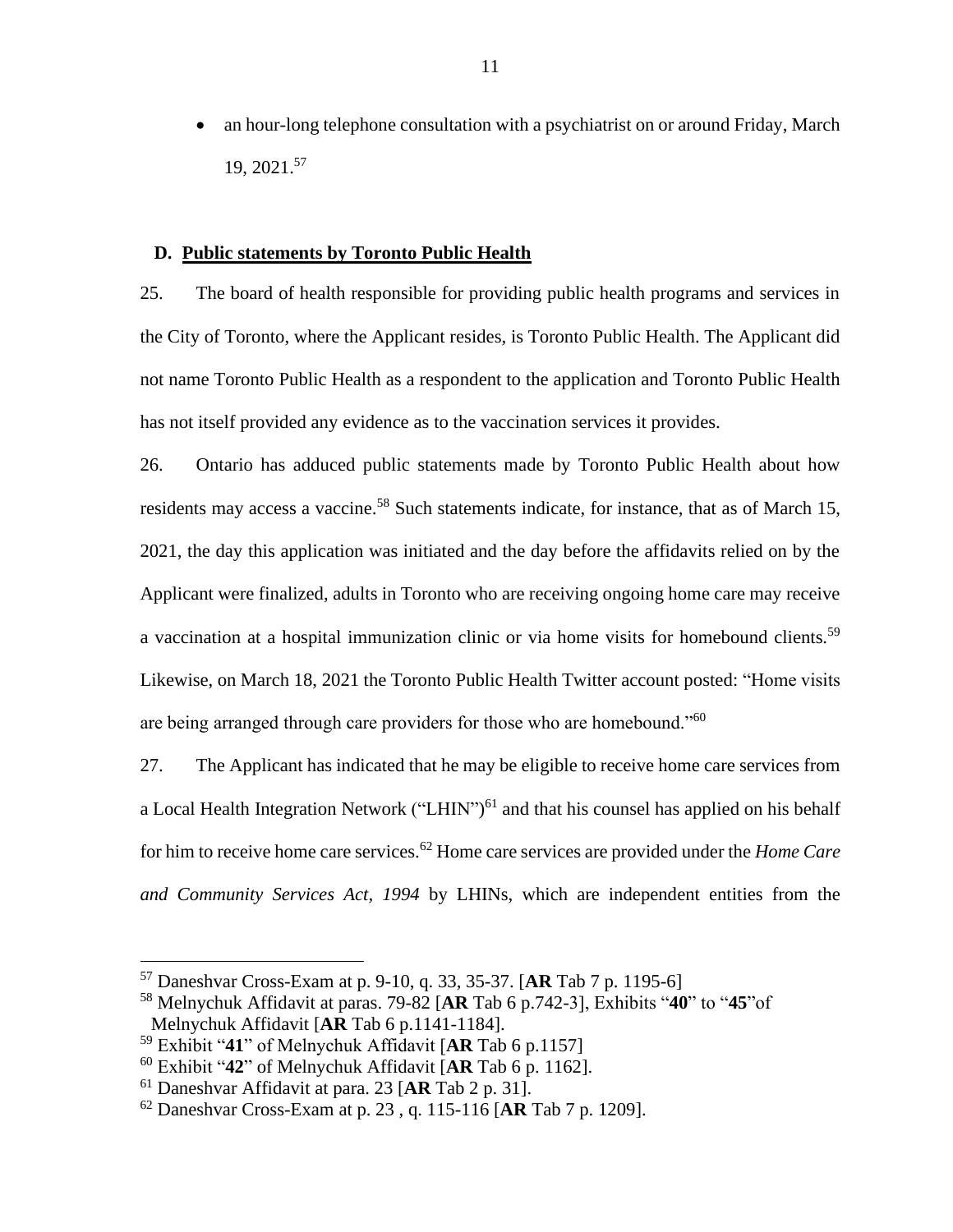provincial government.<sup>63</sup> The relevant LHIN for the Applicant is Toronto Central LHIN, which has not been named as a respondent to this application. The Applicant has provided no evidence about his ability to access hospital immunization clinics.

# **PART II – ISSUES**

28. On the basis of the relief requested in the Notice of Application for Judicial Review, <sup>64</sup>

Ontario submits that the only issue properly before the Court is:

Did the Minister breach *Charter* ss. 7 and 15 or s. 83 of the HPPA by not exercising her power under s. 83 of the HPPA to issue written directions to PHUs?

29. The answer to this question is "no".

# **PART III – ARGUMENT**

## **A. The Applicant has not adduced an adequate factual foundation for his claim**

30. Applicants who allege a *Charter* breach are required to prove that breach with evidence. Where a person challenging the constitutionality of a law or state action fails to provide an adequate factual basis to decide the challenge, the challenge must fail.<sup>65</sup> As the Supreme Court held in *MacKay*, "the absence of a factual base is not just a technicality that could be overlooked, but rather it is a flaw that is fatal to the appellants' position":

> *Charter* decisions should not and must not be made in a factual vacuum. To attempt to do so would trivialize the *Charter* and inevitably result in ill-considered opinions… *Charter* decisions cannot be based upon the unsupported hypotheses of enthusiastic counsel.<sup>66</sup>

<sup>63</sup> *Home Care and Community Services Act*, *1994*, [SO 1994,](https://canlii.ca/t/2vs) c 26; *Local Health System Integration Act*, 2006, SO 2006, c 4, [s 2\(2\);](https://canlii.ca/t/347#sec2) *Legislation Act, 2006*, SO 2006, c 21, Sch F, [s](https://canlii.ca/t/33s#sec92)  [92.](https://canlii.ca/t/33s#sec92)

<sup>64</sup> Notice of Application for Judicial Review at para. 1 [**AR** Tab 1 p. 13].

<sup>65</sup> *Ernst v Alberta Energy Regulator*, 2017 SCC 1 ["*Ernst*"] at [para. 22](https://canlii.ca/t/gwvg7#par22) per Cromwell J.

<sup>66</sup> *MacKay v Manitoba*, [1989] 2 SCR 357 at [361-62](https://www.canlii.org/en/ca/scc/doc/1989/1989canlii26/1989canlii26.pdf#page=5) and [366](https://www.canlii.org/en/ca/scc/doc/1989/1989canlii26/1989canlii26.pdf#page=10) ["*MacKay*"]. See also: *R v Edwards Books and Art Ltd*., [1986] 2 SCR 713 at [767-68](https://www.canlii.org/en/ca/scc/doc/1986/1986canlii12/1986canlii12.pdf#page=55) per Dickson CJ; *Danson v Ontario*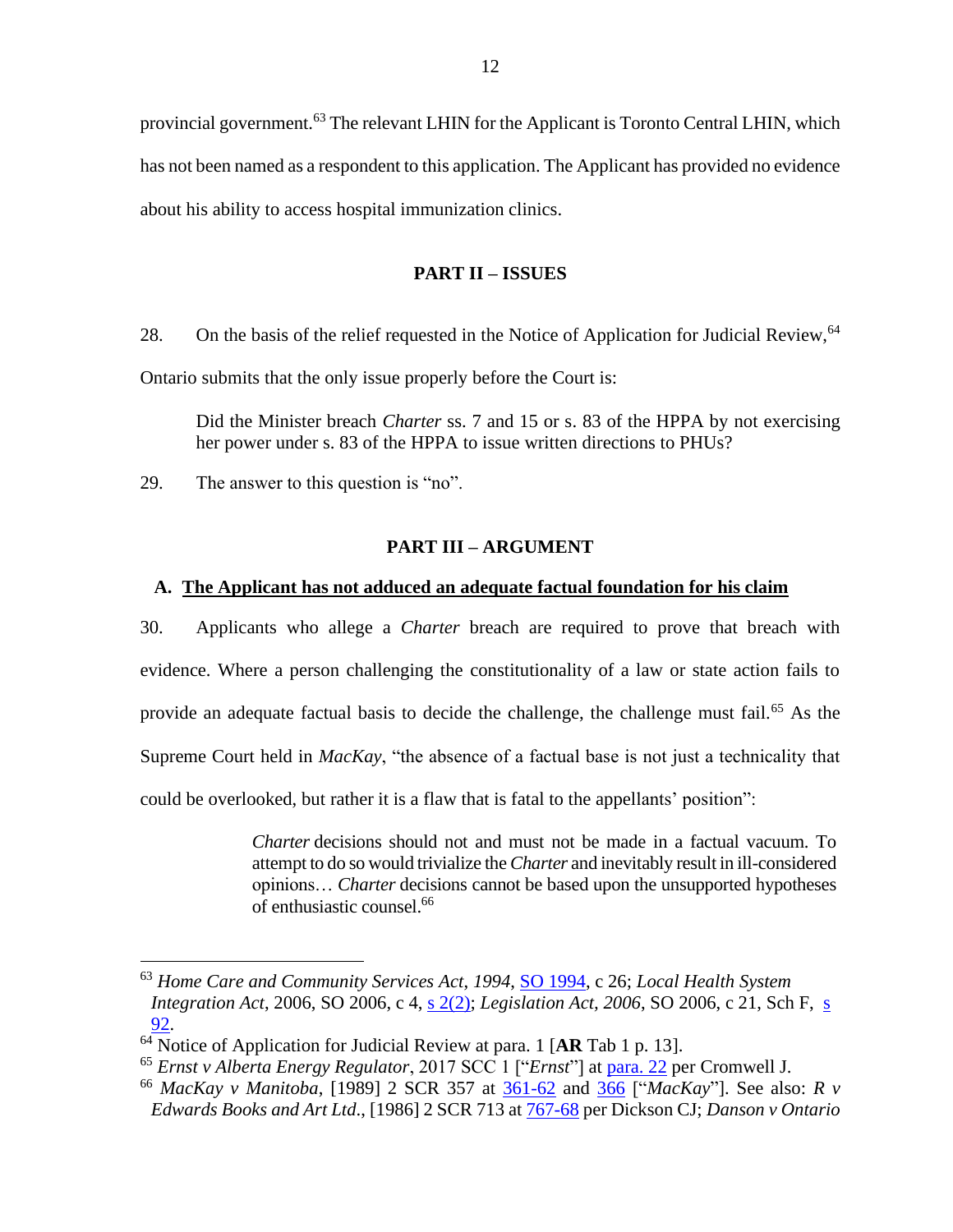31. An adequate evidentiary foundation is particularly critical where, as here, the Applicant's concern is with the alleged effects of an impugned action.<sup>67</sup> The question is not how many witnesses the Applicant has led, but whether their evidence is cogent and proves the harms alleged: "[w]hile the evidentiary burden need not be onerous, the evidence must amount to more than a web of instinct."<sup>68</sup> Unsupported hypotheses are no stronger for being echoed by multiple witnesses: "[a] repetition of conjecture does not constitute evidence."<sup>69</sup>

32. This case is about access to vaccines but there is no admissible, direct evidence before the Court of anyone who has been denied access to one. The Applicant does not know if he wants a vaccine, does not know if it is safe for him to receive one, and has never been advised by a regulated health professional that he is eligible for one. He has not attempted to book a vaccination through the Portal or Information Line or asked anyone to do so on his behalf. He has not contacted Toronto Public Health to ask how it would provide him with a vaccine if he were eligible or asked anyone to do so on his behalf.

33. The Applicant seeks relief in relation to all 34 of Ontario's PHUs but (i) has no knowledge of how vaccines are administered outside of the City of Toronto and (ii) has nowhere indicated that he seeks public interest standing.<sup>70</sup> In any event, he could not satisfy the test for public interest standing because there is no evidence that he has a genuine interest in the activities of public health units outside of the City of Toronto, where he lives. The

*<sup>(</sup>Attorney General)*, [1990] 2 SCR 1086 ["*Danson*"] at [1100;](https://www.canlii.org/en/ca/scc/doc/1990/1990canlii93/1990canlii93.pdf#page=15) *The Christian Medical and Dental Society of Canada v College of Physicians and Surgeons of Ontario*, 2018 ONSC 579 at para. 219 (Div Ct); *Hamilton v Attorney General of Ontario*, 2018 ONSC 3307 at [para. 24;](https://canlii.ca/t/hq4hn#par24) *Affleck v The Attorney General of Ontario*, 2021 ONSC 1108 at [paras. 62-69.](https://canlii.ca/t/jd8v8#par62) 

<sup>67</sup> *MacKay* at [366;](https://www.canlii.org/en/ca/scc/doc/1989/1989canlii26/1989canlii26.pdf#page=10) *Danson* at [1099,](https://www.canlii.org/en/ca/scc/doc/1990/1990canlii93/1990canlii93.pdf#page=14) [1101.](https://www.canlii.org/en/ca/scc/doc/1990/1990canlii93/1990canlii93.pdf#page=16)

<sup>68</sup> *Kahkewistahaw First Nation v Taypotat*, 2015 SCC 30 at [para. 34.](https://canlii.ca/t/gj637#par34)

<sup>69</sup> *Canadian Broadcasting Corp. v Ontario (Attorney General)*, 2015 ONSC 3131 a[t para. 209.](https://canlii.ca/t/gkdpq#par209)

<sup>70</sup> *Campisi v Ontario (Attorney General)*, [2018 ONCA 869.](https://canlii.ca/t/hvzz5)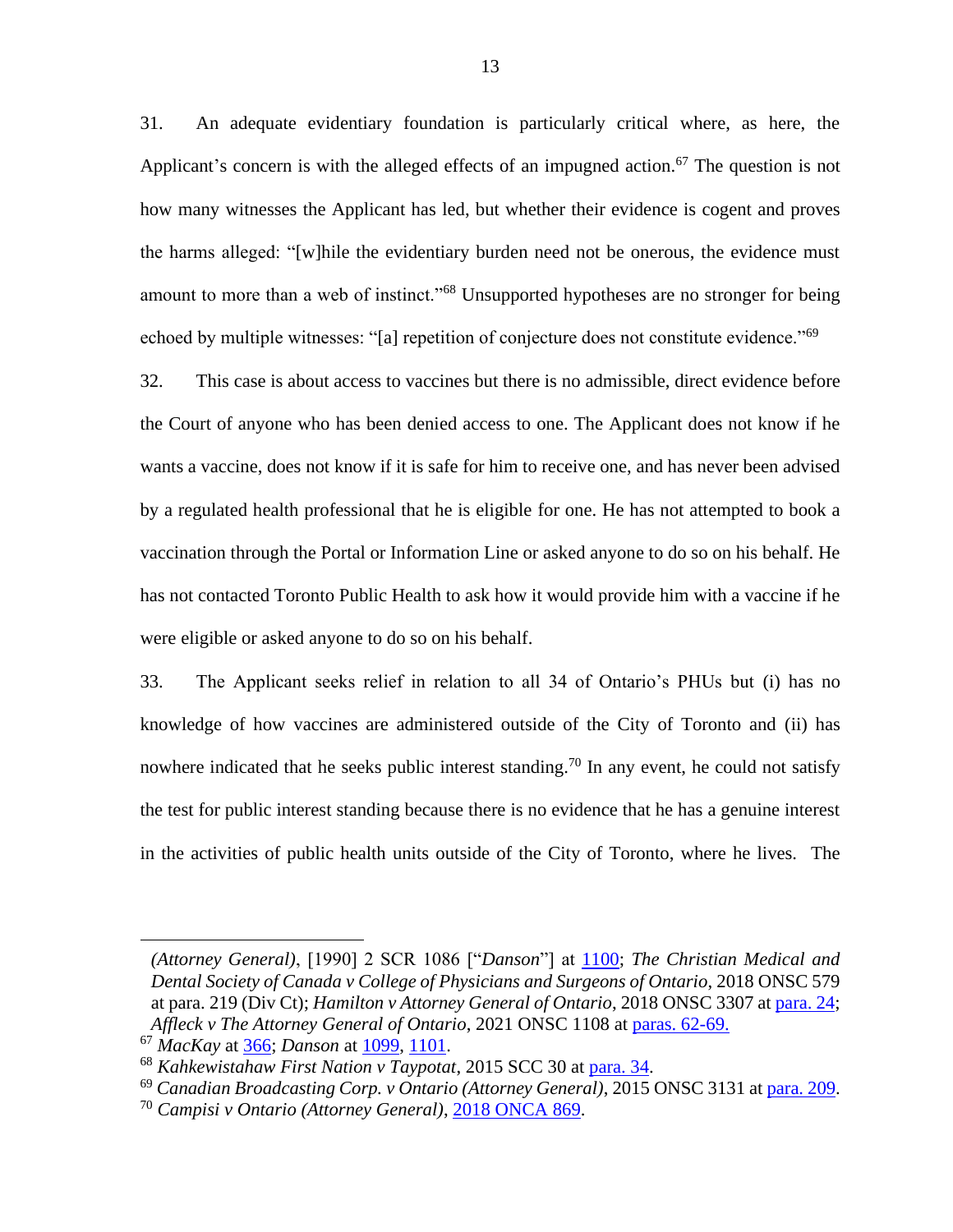application is premised on a theory that PHU vaccination plans are inadequate, but only 3 out of 34 such plans are in evidence.<sup>71</sup>

34. The three expert witnesses relied on by the Applicant provide only bald, vague allegations against the vaccine efforts of PHUs and do not rely on peer-reviewed academic publications to support their claims.<sup>72</sup> Instead, they attach overview non-specific materials, including:

- unsupported media reports and interviews regarding COVID-19 and vaccination issues; $^{73}$
- equally general non-media reports on COVID-19 matters;<sup>74</sup>
- forward looking recommendations and expansive advocacy statements by provincial science advisors and medical / other professional associations;<sup>75</sup>
- COVID-19 vaccination information relating to the United States:<sup>76</sup>
- a document noting the challenges posed by efforts to vaccinate homebound persons:<sup>77</sup>

<sup>71</sup> These three plans are found at Exhibits "**11**", "**12**", "**13**" the Affidavit of Dr. Michael Rachlis affirmed March 16, 2021 ["Rachlis Affidavit"]. [**AR** Tab 5 p. 424, 477, 489]

 $<sup>72</sup>$  The fact that these experts were not cross-examined does not prevent the Respondent from</sup> challenging the reliability of their evidence. See *R v Forcillo*, 2018 ONCA 402 at [para.](https://canlii.ca/t/hrqkb#par108)  [108.](https://canlii.ca/t/hrqkb#par108)

<sup>73</sup> Exhibit "**1**" of Daneshvar Affidavit, [**AR** Tab 2 p. 34]; Exhibits "**17**" to "**20**" of Rachlis Affidavit [**AR** Tab 5 p. 527-566]; Exhibits "**7**" to "**9**" of the Affidavit of Dr. Arjumand Siddiqi, affirmed March 16, 2021 ["Siddiqi Affidavit"] [**AR** Tab 3 p. 131- 141].

<sup>74</sup> Exhibit "**6**" of Siddiqi Affidavit [**AR** Tab 3 p. 126].

<sup>75</sup> Exhibits "**21**" to "**22**" of Rachlis Affidavit [**AR** Tab 5 p. 567, 571]; Exhibits "**4**" and "**10**" of Siddiqi Affidavit. [**AR** Tab 3 p. 102, 143].

<sup>76</sup> Exhibits "**11**" and "**12**" of Siddiqi Affidavit [**AR** Tab 3 p. 158, 167] ; Exhibit "**6**" of the Affidavit of Dr. Jutta Treviranus affirmed March 16, 2021 ["Treviranus Affidavit"] [**AR**  Tab 4 p. 229].

<sup>77</sup> Exhibit "**7**" of Treviranus Affidavit [**AR** Tab 4 p. 237].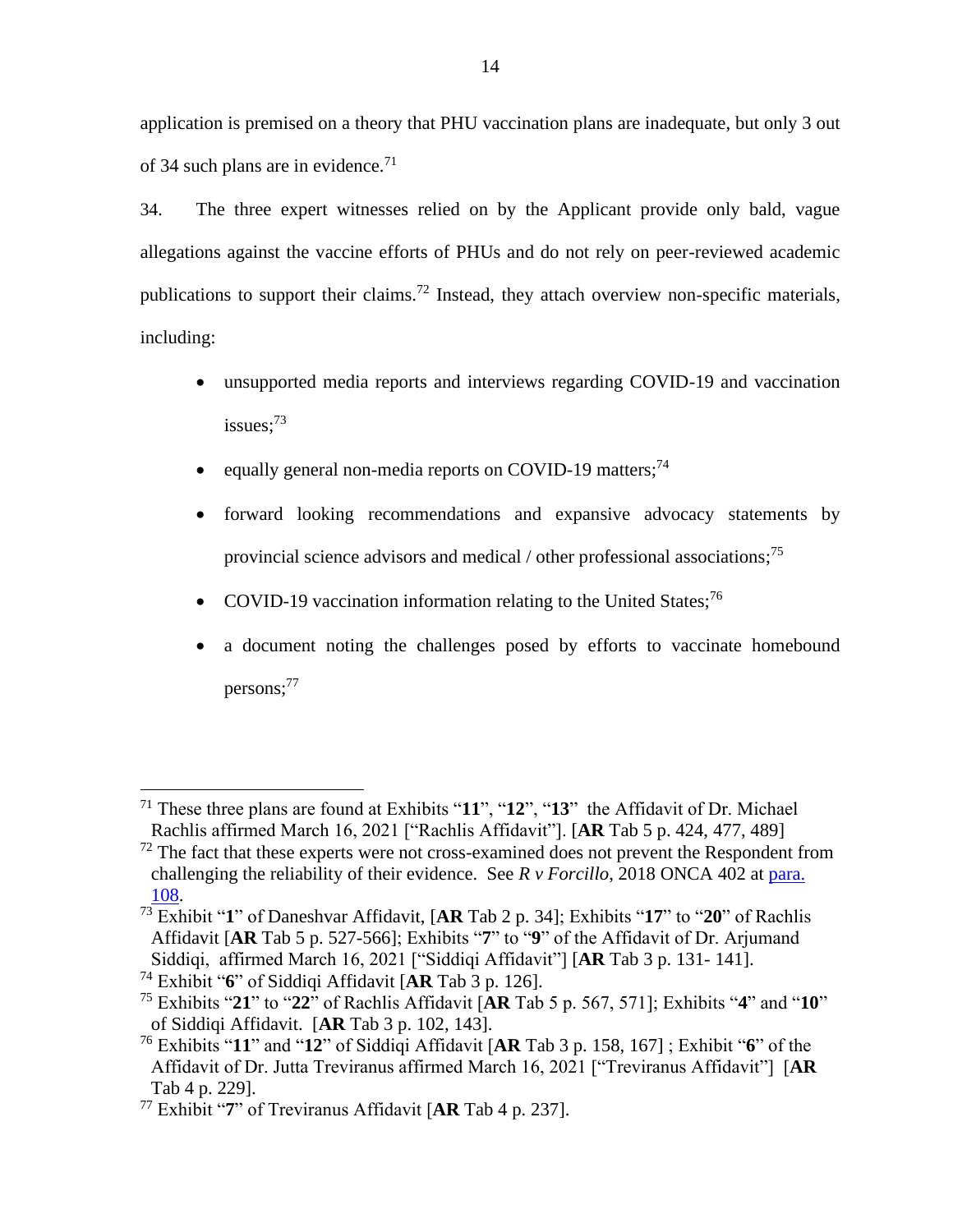- a November 2020 transcript from the Long-Term Care COVID-19 Commission which has no connection to the Applicant;<sup>78</sup> and
- other documents which have no direct bearing on the Applicant's situation.<sup>79</sup>

35. The media articles put to Ontario's affiant during cross-examination, which were not authenticated, are inadmissible double hearsay<sup>80</sup> which, even if accepted, simply establish that people have criticized the government.

36. Further, central materials relied upon by the applicant are contradicted by other evidence or data omitted from his record. Dr. Siddiqi stresses that Ontario must focus on neighbourhoods, in addition to age, in phasing vaccination eligibility, warning that not doing so will increase risk for certain groups.<sup>81</sup> In support of this position, she cites a February 26, 2021 "science brief" prepared by the provincial advisory Science Table of which she is a member.<sup>82</sup>

37. But in a subsequent science brief dated March 17, 2021, Science Table members advise that on March 5, 2021 (prior to Dr. Siddiqi swearing her affidavit on March 16, 2021) "Ontario's COVID-19 vaccine distribution plan was updated to focus on both, age and neighbourhood risk, by including people who live in 'hot spots'".<sup>83</sup> This March 17, 2021 publication, written by her Science Table colleagues, contradicts Dr. Siddiqi's statement

<sup>78</sup> Exhibit "**23**" of Rachlis Affidavit. [**AR** Tab 5 p. 229]

<sup>79</sup> Exhibit "**5**" of Siddiqi affidavit [**AR** Tab 3 p. 119].

<sup>80</sup> *Public School Boards' Assn. of Alberta v Alberta (Attorney General)*, [2000] 1 SCR 44 at [paras. 1,](https://canlii.ca/t/5274#par1) [14.](https://canlii.ca/t/5274#par14)

<sup>81</sup> Siddiqi Affidavit at para. 25 [**AR** Tab 3 p. 51]. See also Notice of Constitutional Question, p. 2, para. iv [**AR** Tab 10 p. 1619].

<sup>82</sup> Siddiqi Affidavit at para.31 [**AR** Tab 3 p. 52], Exhibit "**4**" [**AR** Tab 3 p. 102].

<sup>83</sup> Melnychuk Affidavit at para. 13 [**AR** Tab 6 p. 722]. See also Exhibit "**6**" [**AR** Tab 6 p. 785].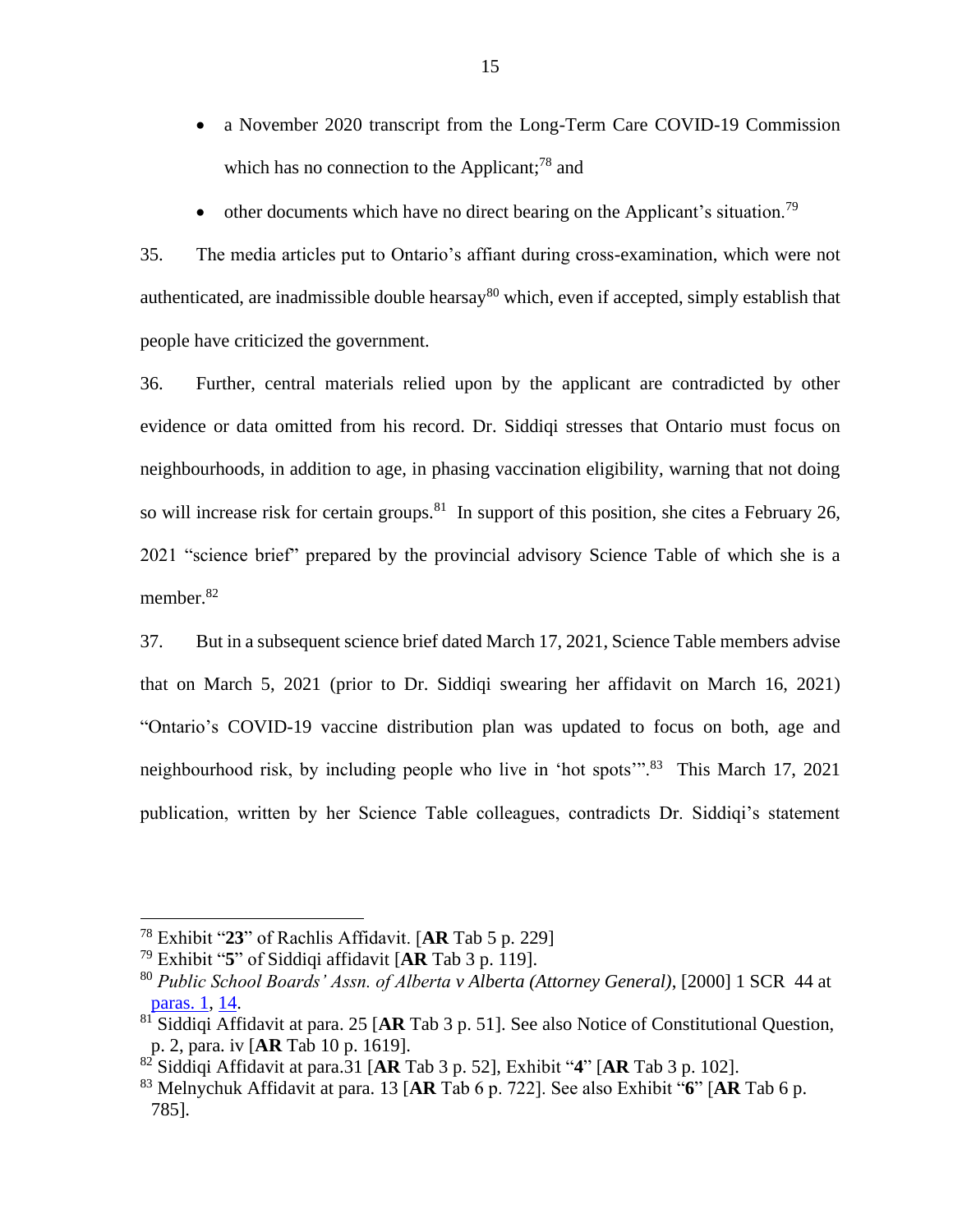(echoed in the applicant's factum<sup>84</sup>) that "there is no government plan to implement the equity considerations it has stated on its website."<sup>85</sup>

38. Similarly, the Applicant relies on paragraphs of Dr. Siddiqi's expert report to support allegations about vaccine hesitancy.<sup>86</sup> Dr. Siddiqi's analysis in fact makes no mention of the subject.

# **B. Ontario is not the proper respondent to claims in the application**

# **(1) This Court's jurisdiction is limited to reviewing the exercise of, or refusal to exercise, statutory powers identified in the pleading**

39. This Court's jurisdiction to grant declaratory relief is set out in s. 2(1)2 of the *Judicial Review Procedure Act* ("JRPA"), which provides that the Court may grant relief in proceedings "for a declaration or for an injunction, or both, in relation to the exercise, refusal to exercise or proposed or purported exercise of a statutory power."<sup>87</sup>

40. As this Court held in *McLeod*, in order for the Court to grant declaratory relief, the power under review must "be conferred 'by or under a statute'. The legislation must authorize the decision-maker to make the decision in question. It is this effecting of the will of the legislature by the decision-maker that gives a sufficient public character to this decision to warrant judicial review. There must be a specific power or right to make the very decision in issue."<sup>88</sup>

41. The only statutory power against which relief is sought in the Notice of Application for Judicial Review is s. 83 of the HPPA, which authorizes the Minister to issue written directions

<sup>&</sup>lt;sup>84</sup> Factum of the Applicant dated April 12, 2021 ["Applicant's factum"] at para. 20.

<sup>85</sup> Siddiqi Affidavit at para. 25 [**AR** Tab 3 p. 51].

<sup>86</sup> Applicant's Factum at paras. 11 and 18 citing to Siddiqi Affidavit at paras. 17, 22-28 [**AR**  Tab 3 p. 48,50-51].

<sup>87</sup> *Judicial Review Procedure Act*, RSO 1990, c J.1 [s. 2\(1\)2.](https://canlii.ca/t/2g8#sec2)

<sup>88</sup> *McLeod v City of Brantford*, 2018 ONSC 943 (Div. Ct.) at [paras. 9-12.](https://canlii.ca/t/hq9gh#par9)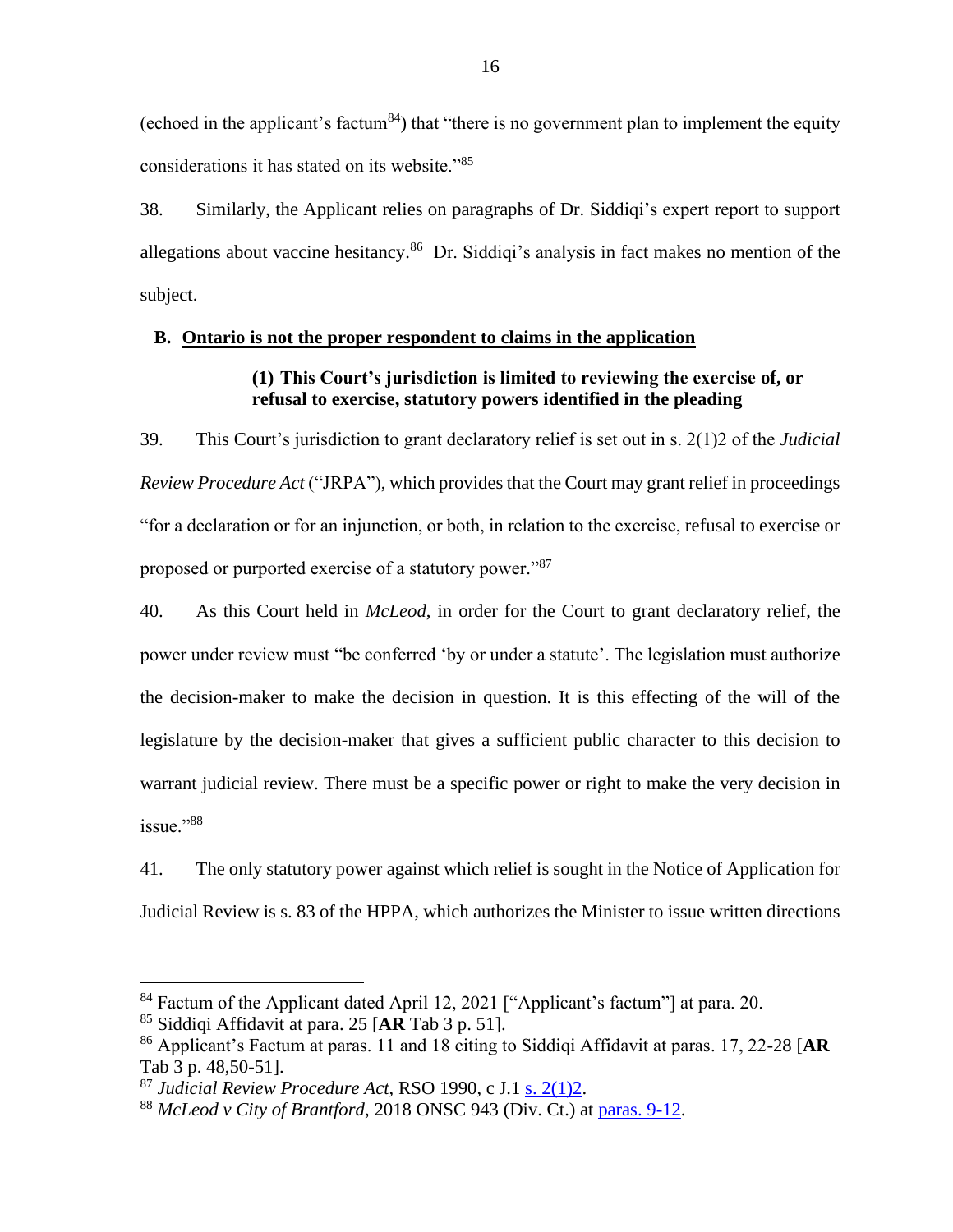to PHUs.<sup>89</sup> The Minister has not exercised this power, which means that the Divisional Court's jurisdiction is only engaged due to her "refusal" to do so. Even the characterization of a "refusal" to exercise a power is inapt, since no one asked the Minister to exercise this power prior to this application.

42. Section 83 is a "statutory power" under s. 1 of the JRPA (because it is a power to "give … direction having force as subordinate legislation"), not a "statutory power of decision", and therefore s. 10 of the JRPA requiring the filing of a record of proceedings does not apply. The Notice of Application for Judicial Review makes no reference to a statutory power of decision being exercised. In any event, s. 10 only applies where there is an actual or purported exercise of such a power, not a refusal. There is no obligation on a respondent to file a record of proceedings where no statutory power of decision has been exercised.<sup>90</sup>

43. As the application is only properly concerned with the validity of the Minster's failure to issue a written decision under s. 83, it should be summarily dismissed on the basis that the statutory precondition for the exercise of this power has not been met. This s. 83 power is only available where the Minister forms an opinion "based on an assessment under section 82" of the HPPA. No assessor has been appointed and no assessment has been made. No declaration lies against a Minister or any other decision-maker who refuses to exercise a statutory power which is not legally available. That is a complete answer to the portion of the relief sought in the application over which this Court has proper jurisdiction.

44. The Applicant alleges that the Minister approved PHU vaccination plans and seeks declarations against this purported action. The Minister has no statutory power to approve the

<sup>89</sup> *HPPA* [s. 83.](https://canlii.ca/t/2fp#sec83)

<sup>90</sup> *Jacko v McLellan*, 2008 CanLII 69579 (Div. Ct.) at [para. 21;](https://canlii.ca/t/2226k#par21) *Harrison v Association of Professional Engineers of Ontario*, 2014 ONSC 6549 (Div. Ct) at [para. 36.](https://canlii.ca/t/gf8pc#par36)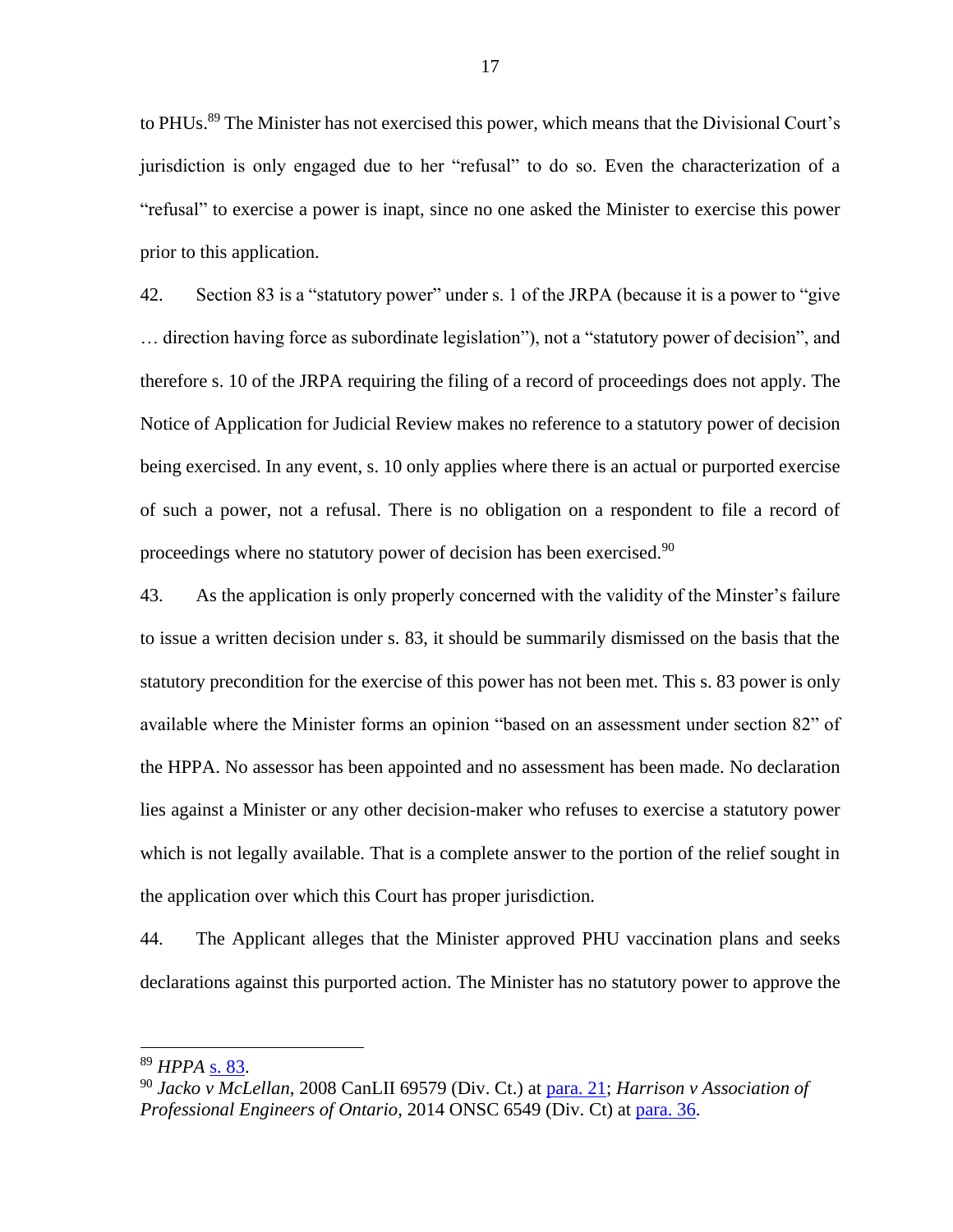vaccination plans of PHUs and the evidence is clear that no such purported approval took place.<sup>91</sup> The Applicant has identified no statutory power that the Minister purported to be acting under in approving any PHU plans. The Divisional Court therefore has no jurisdiction to consider this allegation, which in any event is false as a factual matter.

45. Ontario does not rely on any statutory power for its actions supporting the delivery of the COVID-19 vaccine, such as operating the Portal and the Information Line or providing for delivery of vaccines to PHUs and health care providers. These are actions the government can engage in pursuant to the powers the Crown possesses as a natural person. Therefore, this Court has no jurisdiction to grant a declaration in relation to any of these actions by Ontario.

46. In his factum, the Applicant identifies other statutory powers and seeks other grounds of relief which were not raised in his Notice of Application for Judicial Review.<sup>92</sup> Raising these new grounds of final relief for the first time in a factum delivered four days before this hearing is procedurally unfair to Ontario. Ontario prepared its responding evidence on the basis of the Notice of Application for Judicial Review and delivered this factum one day after receiving the Applicant's factum. The Court should not consider these arguments.

### **(2) Ontario not liable under the** *Charter* **or the HPPA for actions of independent governmental entities**

47. Under section 32 of the *Charter*, the *Charter* applies not just to the provincial Legislature and Executive, but to a wide range of governmental entities, as well as to nongovernmental entities when they are carrying out governmental functions. Each of those entities has its own legal personality and is itself responsible for any *Charter* breaches it causes. Where the Legislature gives such an entity the power to make discretionary decisions, it is the

<sup>91</sup> Melnychuk Affidavit at paras. 52-54 [**AR** Tab 6 p. 725-6].

 $92$  Applicant's factum at paras. 9, 60, 77.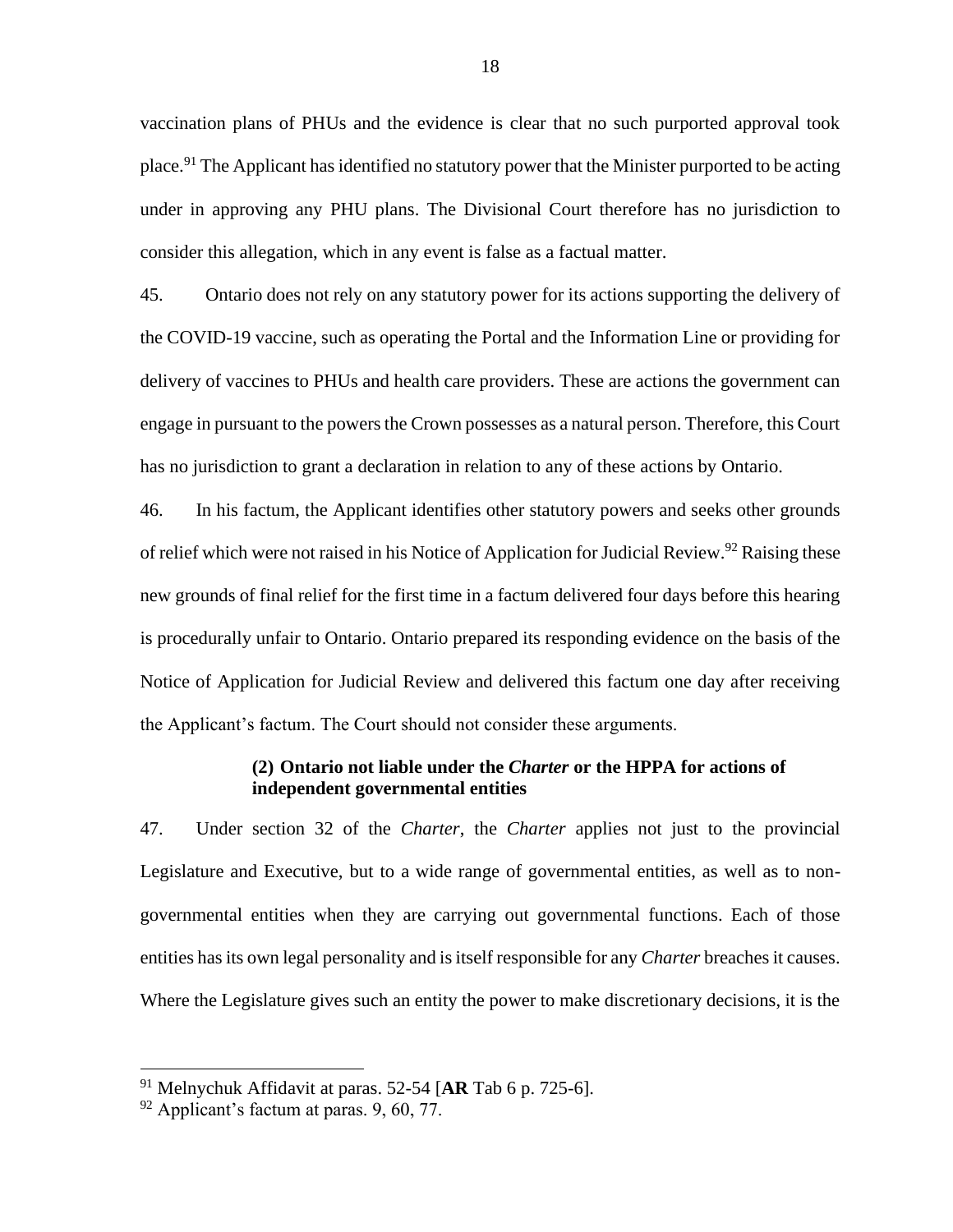entity's decisions that are subject to *Charter* scrutiny, not the legislative grant of authority or the Minister responsible for the legislation in question.  $93$ 

48. The Courts have repeatedly recognized that independent governmental entities are separate state actors responsible for their own *Charter* breaches. Municipalities, professional regulatory bodies, public hospitals, and Children's Aid Societies have all been held to be responsible for their own *Charter* breaches.<sup>94</sup> This is so despite the fact these entities are created by provincial legislation, are subject to certain mandatory provincial directions and depend on provincial funding. 95

49. The courts have also repeatedly applied this rule in the health care context despite the high degree of government control over the sector and ministerial accountability for health care legislation. In *Eldridge*, the Supreme Court held that the *Charter* applied directly to hospitals and to an independent provincial body (which was named as a separate respondent to the case) because they implemented government policy in the field of health care.<sup>96</sup> The Court expressly held, however, that there was no constitutional requirement that provincial

<sup>93</sup> *Eldridge v British Columbia (Attorney General)*, [1997] 3 SCR 624 ["*Eldridge*"] at [para](https://www.canlii.org/en/ca/scc/doc/1997/1997canlii327/1997canlii327.pdf#page=27)  [29;](https://www.canlii.org/en/ca/scc/doc/1997/1997canlii327/1997canlii327.pdf#page=27) *Little Sisters Book and Art Emporium v Canada (Minister of Justice)*, 2000 SCC 69 at [paras 125-39;](http://canlii.ca/t/5239#par125) *Loyola High School v Québec (AG)*, 2015 SCC 12 at [paras 32,](http://canlii.ca/t/ggrhf#par32) [34,](http://canlii.ca/t/ggrhf#par34) [81,](http://canlii.ca/t/ggrhf#par81) and [163-65.](http://canlii.ca/t/ggrhf#par163)

<sup>94</sup> *Black v Law Society of Alberta*, [1989] 1 SCR 591 at [597](https://www.canlii.org/en/ca/scc/doc/1989/1989canlii132/1989canlii132.pdf#page=7) and [634-35;](https://www.canlii.org/en/ca/scc/doc/1989/1989canlii132/1989canlii132.pdf#page=44) *Eldridge* at [para.](https://www.canlii.org/en/ca/scc/doc/1997/1997canlii327/1997canlii327.pdf#page=38)  [44;](https://www.canlii.org/en/ca/scc/doc/1997/1997canlii327/1997canlii327.pdf#page=38) *Godbout v Longueuil (City),* [1997] 3 SCR 844 at [paras. 48-54,](http://canlii.ca/t/1fqxp#par48) Lamer CJ and Sopinka and Major JJ; *Stewart v Toronto (Police Services Board),* [2020 ONCA 255;](http://canlii.ca/t/j6fwl) *Greater Vancouver Transit Authority v Canadian Federation of Students*, 2009 SCC 31 at [paras. 13-24;](http://canlii.ca/t/24cnk#par13) *CR v Her Majesty the Queen in Right of Ontario*, 2019 ONSC 2734 at [paras. 109-114](http://canlii.ca/t/j1kbp#par109) ["*CR*"] (aff'd 2020 ONCA 198 ["*CR ONCA*"] at [para. 63\)](http://canlii.ca/t/j7s39#par63); *Zaugg v Ontario*, 2019 ONSC 2483 ["*Zaugg*"]at [paras. 49-51.](http://canlii.ca/t/j03gb#par49)

<sup>95</sup> See in the comparable context of the *Human Rights Code: MT by his Litigation Guardian RB v Toronto District School Board*, 2019 HRTO 879 at [paras. 5, 15-16;](http://canlii.ca/t/j0lc9#par5) *RC v Ontario (Education)*, 2014 HRTO 999 at [paras 28-39;](http://canlii.ca/t/g812l#par28) *Moore v British Columbia (Education)*, 2012 SCC 61 at [paras 54,](http://canlii.ca/t/ftp16#par54) [64-70.](http://canlii.ca/t/ftp16#par64)

<sup>96</sup> *Eldridge* at [paras.](https://canlii.ca/t/1fqx5#par51) 51-52.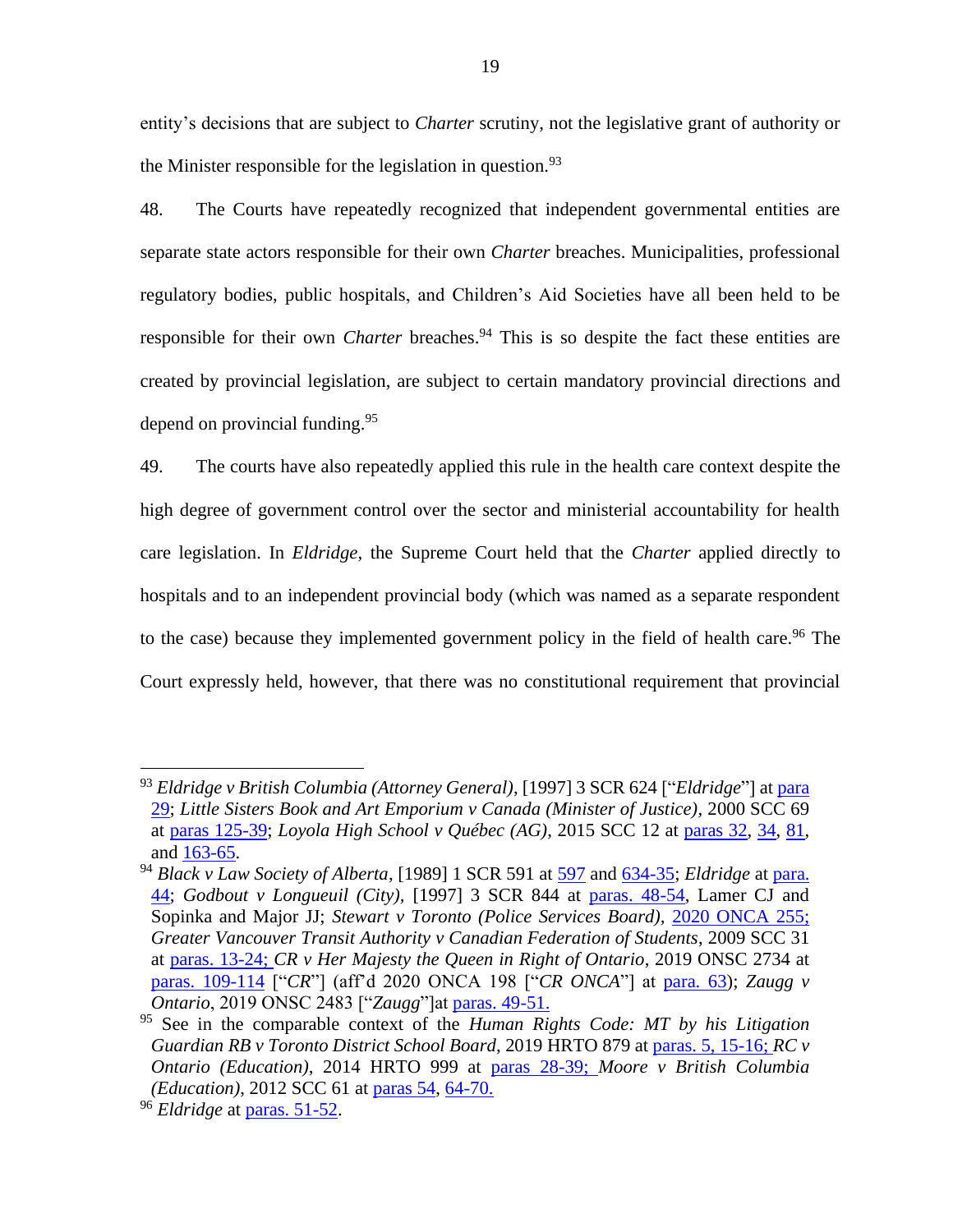legislation dictate the specific accommodations in question required by *Charter* s. 15. Instead. the violation "inheres in the discretion wielded by a subordinate authority, not the legislation itself"; therefore, "it is not the legislation that is constitutionally suspect, but rather the actions of delegated decision-makers in applying it". $97$ 

50. Similarly, in *Zaugg*, Sossin J. granted a motion to strike a claim against Ontario for the actions of independent actors, including a hospital:

Zaugg's application is based on the premise that Ontario ultimately is responsible under the Charter for the actions of psychiatric facilities, physicians and police officers taken under the authority of the [Mental Health Act]….

This premise, however, is not consistent with the case law under the Charter. Courts have held that state institutions and those acting under public authority are to be held accountable in their own right under section 32 of the Charter, as respondents distinct from the Government [cites omitted].

The actions of those individuals and institutions, as alleged by Zaugg, may give rise to breaches of his Charter rights, but to determine whether breaches arise in such circumstances, his application must name those parties and indicate the remedies sought against those parties. This, his application does not do.<sup>98</sup>

51. The same rule has been applied in the tort law context to allegations that Ontario is responsible for the actions of all health care workers and the actions of PHUs when they respond to an outbreak of infectious disease. In *Eliopoulus Estate*, Sharpe J.A. rejected a negligence claim premised on the theory that Ontario's plan for responding to the West Nile Virus was deficient. He found that under the structure of the HPPA, operational responsibility lies with PHUs:

As I have already stated, the Plan does not identify operations that are to be performed by the Ministry beyond providing general information and coordination. To the extent the Plan may be read as identifying specific operations to be performed, those tasks are left to local authorities and local boards of health. In this regard, the Plan mirrors the scheme of the HPPA, ss. 4 and 5:

<sup>97</sup> *Eldridge* at paras. [24, 34.](https://canlii.ca/t/1fqx5#par24)

<sup>98</sup> *Zaugg* at [paras. 49-51](http://canlii.ca/t/j03gb#par9)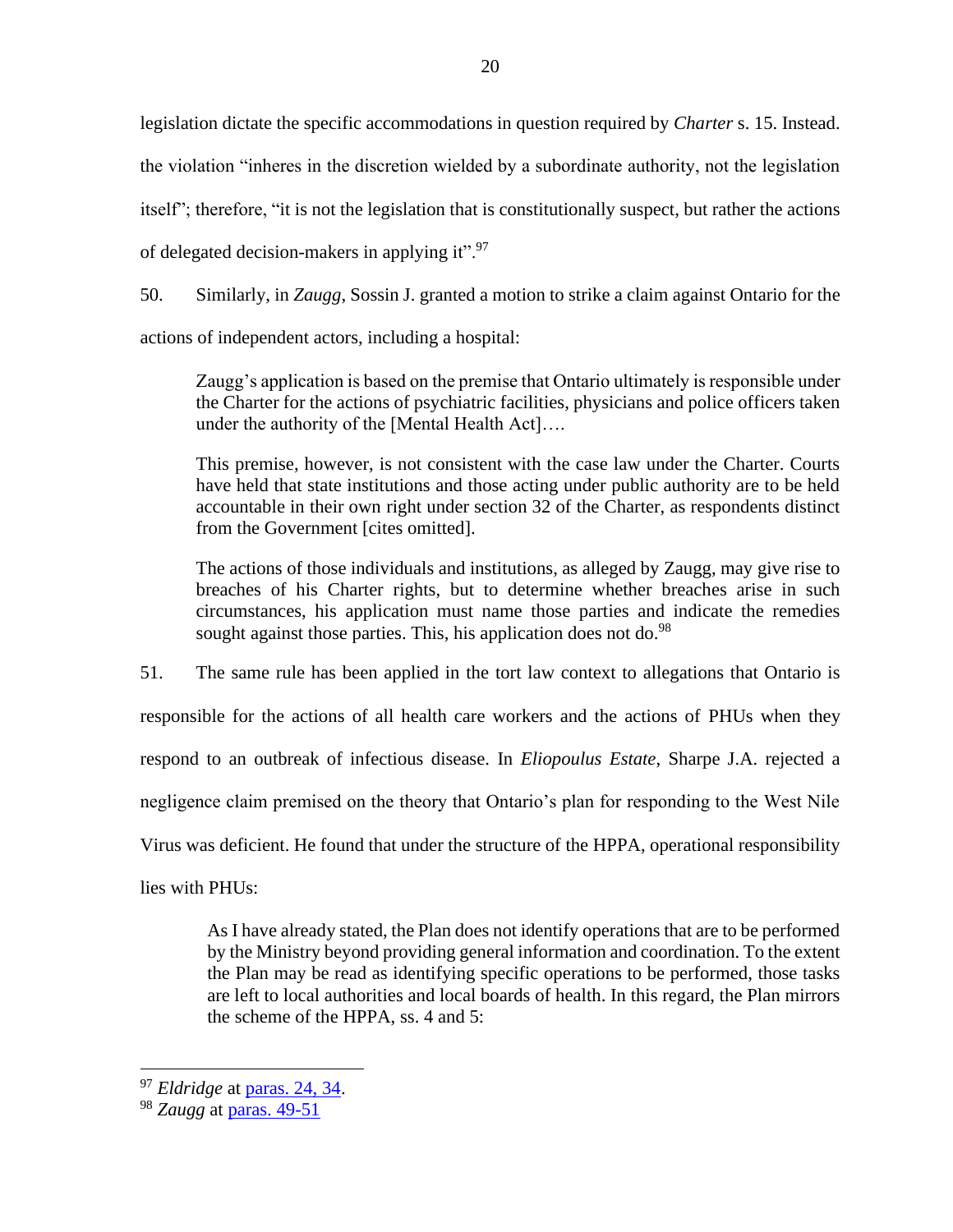…responsibility for the implementation of health policy, including superintending and carrying out health promotion, health protection, disease prevention, community health protection, and control of infectious diseases and reportable diseases, rests with local boards of health, not the Ministry. Local boards of health are subject to direction from the Minister (s. 83(1)), and in the event the local board of health fails to follow such direction, the Minister can act in its stead (s. 84(1)). However, this serves only to emphasize that under the HPPA, local boards of health, constituted as independent non-share capital corporations, bear primary operational responsibility for the implementation of health promotion and disease prevention policies.<sup>99</sup>

52. Similarly, in *Abarquez*, the plaintiffs argued that Ontario was a "supervisor" of hospital nurses within the meaning of the *Occupational Health and Safety Act*, on the basis that the provincial Chief Medical Officer of Health had issued directives under the HPPA during the SARS outbreak in Ontario. Sharpe J.A. struck the claim on the basis that "Ontario is simply too far removed from the day-to-day operation of the hospitals" for the claim to succeed.<sup>100</sup>

53. The analysis in all of these cases does not turn on factual determinations regarding the involvement or non-involvement of provincial officials in the impugned actions of another body. Rather, it is rooted in the recognition that independent bodies are responsible for their own decisions in law, regardless of who they consult, communicate with or take direction from.

54. This was underlined in *Selkirk*, where the Superior Court held that Ontario was not a proper respondent to a *Charter* application concerning the actions of an independent health care entity, even if the Ministry of Health was deeply involved in the creation of the impugned rule:

As a matter of law, no matter what the evidence shows about the involvement of the Minister or Ministry employees in the operations of Trillium Gift of Life Network or hospitals, the relief pleaded by the Applicants does not affect the legal interests of Her Majesty the Queen in Right of Ontario.<sup>101</sup>

<sup>99</sup> *Eliopoulos Estate v Ontario (Minister of Health and Long-Term Care)*, 82 OR (3d) 321 (ONCA) ["*Eliopoulos Estate*"] at [para 27.](https://canlii.ca/t/1pxbt#par27)

<sup>100</sup> *Abarquez v Ontario*, 2009 ONCA 374 at [para. 33](http://canlii.ca/t/23gvs#par33)

<sup>101</sup> *Selkirk v Her Majesty the Queen in Right of Ontario as Represented by the Minister of Health and Long-Term Care*, 2020 ONSC 6707 at [para. 9.](https://canlii.ca/t/jbckn#par9)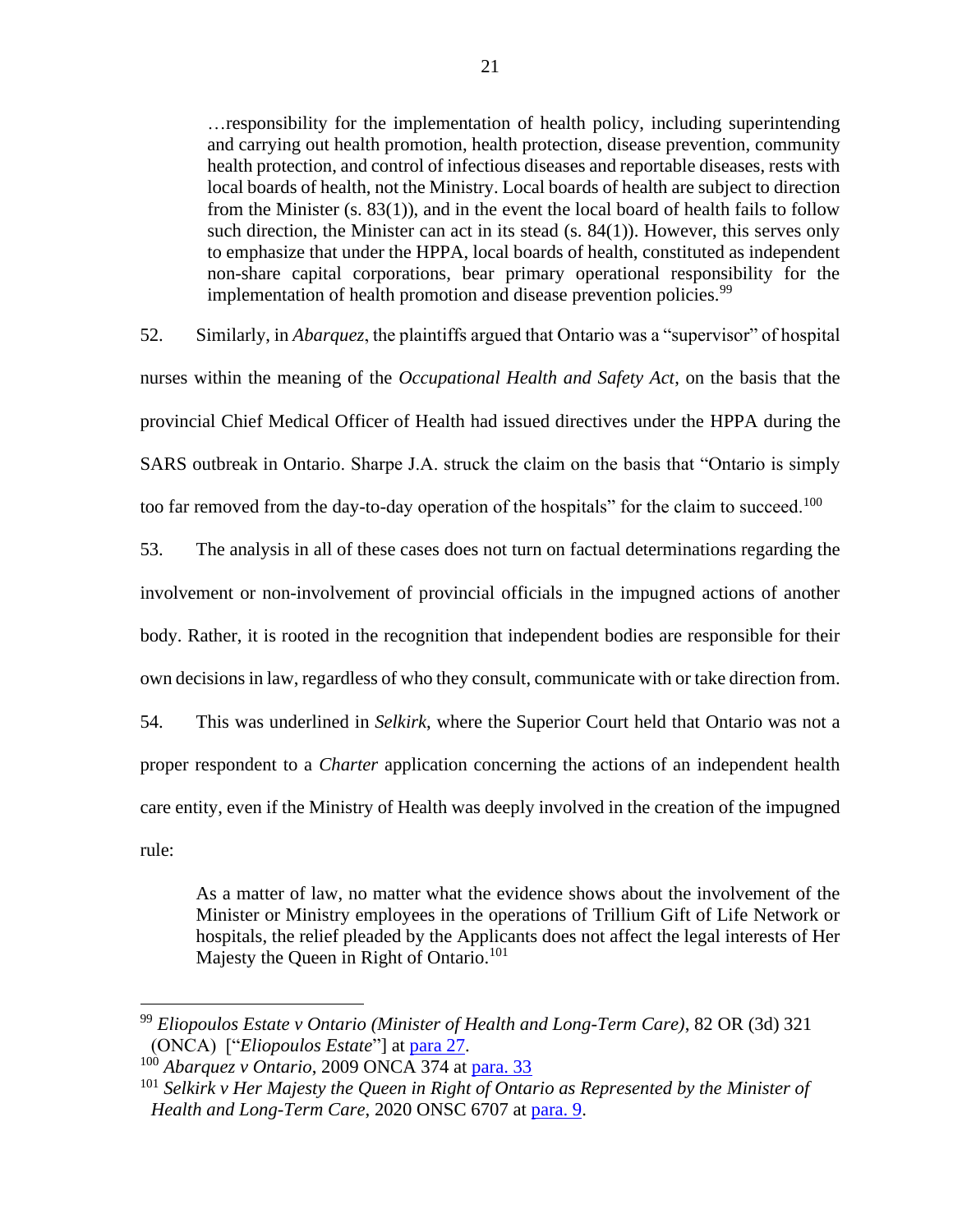55. The Court had no difficulty in coming to this conclusion despite the ministerial responsibilities outlined in the *Ministry of Health and Long-Term Care Act*. <sup>102</sup> Similarly, the HPPA imposes no duty on the Minister to supervise the actions of PHUs or any other independent entity. The provisions referred to by the Applicant are permissive, not mandatory, and do not provide a basis for *Charter* relief.

### **(3) The application is about the actions of public health units**

56. This case is about access to vaccines. The Legislature has imposed the duty to provide vaccines on PHUs through HPPA s. 5(2), which requires every board of health to provide public health programs and services in the area of "control of infectious diseases….including provision of immunization services to children and adults".<sup>103</sup> This is a decision of the Legislature in enacting primary legislation and is not based on any delegation by the Minister or provincial officials.

57. The Applicant does not dispute that PHUs provide the COVID-19 vaccine in Ontario. Indeed, he pursues a legal theory that Ontario is obligated to do more to assist PHUs in carrying out this task as part of their mandate. He does not seek an order compelling Ontario to provide vaccines to anyone.

58. PHUs have independent legal personality and can be named as respondents in their own right with respect to allegations concerning their conduct.<sup>104</sup> The *Charter* and the *Human Rights Code* apply to them. The Applicant provides no reason as to why he has not named PHUs as respondents to this application, or an application under the *Human Rights Code*, to allow them to defend themselves against his allegations of discriminatory treatment.

<sup>102</sup> *Ministry of Health and Long-Term Care Act*, [RSO 1990,](https://canlii.ca/t/54cff) c M.26.

<sup>103</sup> *HPPA* [s. 5.2.](https://canlii.ca/t/2fp#sec5)

<sup>104</sup> *HPPA* [s. 52\(1\).](https://canlii.ca/t/2fp#sec52)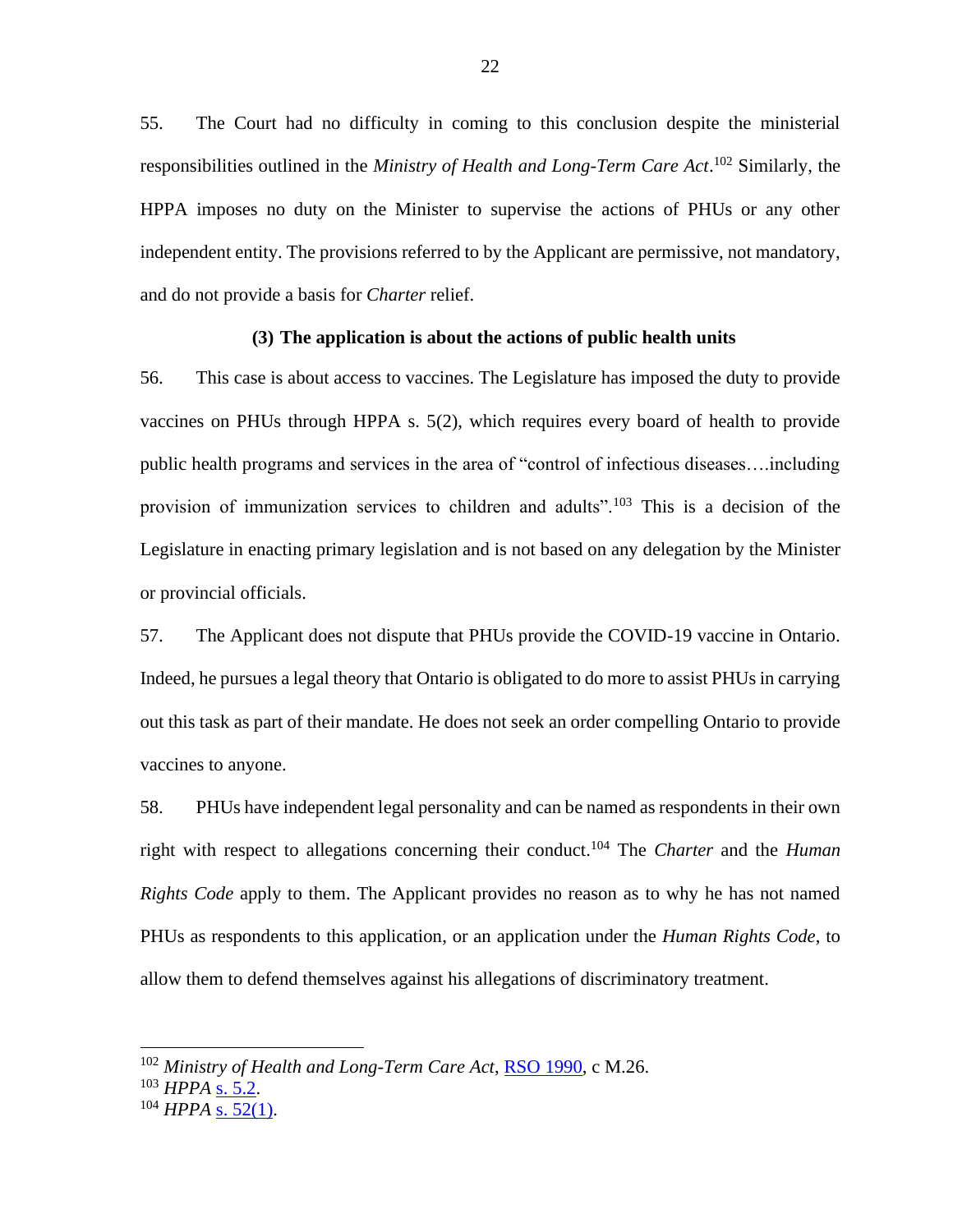59. The entity responsible for providing the Applicant with a vaccine, if he is eligible and decides that he wants one, is Toronto Public Health. It has indicated in its public communications that it is providing vaccines through home visits to people like the Applicant, who are eligible for home care services.<sup>105</sup> The Applicant has led no evidence that Toronto Public Health is not providing vaccines this way. To the contrary, his evidence is that he has never inquired with Toronto Public Health as to whether he can receive the vaccine in his home, even though he is aware that other people in his residential apartment complex appear to be receiving vaccinations at home.<sup>106</sup>

60. It is clear from the cases above that even if it the Applicant could prove that Toronto Public Health was acting unconstitutionally, no remedy would lie against Ontario. Ontario submits that this Court should follow those binding authorities and similarly dismiss this application on the basis that the alleged unconstitutional conduct has been engaged in by entities that are not before the Court and for whom Ontario is not responsible for in law.

#### **C. No** *Charter* **violations have been established**

#### **(1) No free-standing right to health care under** *Charter* **ss. 7 and 15**

61. Even if Ontario were a proper respondent to allegations concerning the actions of PHUs, the application would fail because it is premised on a positive *Charter* obligation on Ontario to provide a particular type of health care. No such constitutional obligation exists. As stated McLachlin C.J. in *Chaoulli*, the "Charter does not confer a freestanding constitutional right to health care."<sup>107</sup>

<sup>105</sup> Exhibit "**42**" of Melnychuk Affidavit [**AR** Tab 6 p. 1162].

<sup>106</sup> Daneshvar Cross-Exam p. 29, q. 144-145 [**AR** Tab 7 p. 1215].

<sup>107</sup> *Chaoulli v Quebec (Attorney General),* 2005 SCC 35 at [para 104.](https://canlii.ca/t/1kxrh#par104)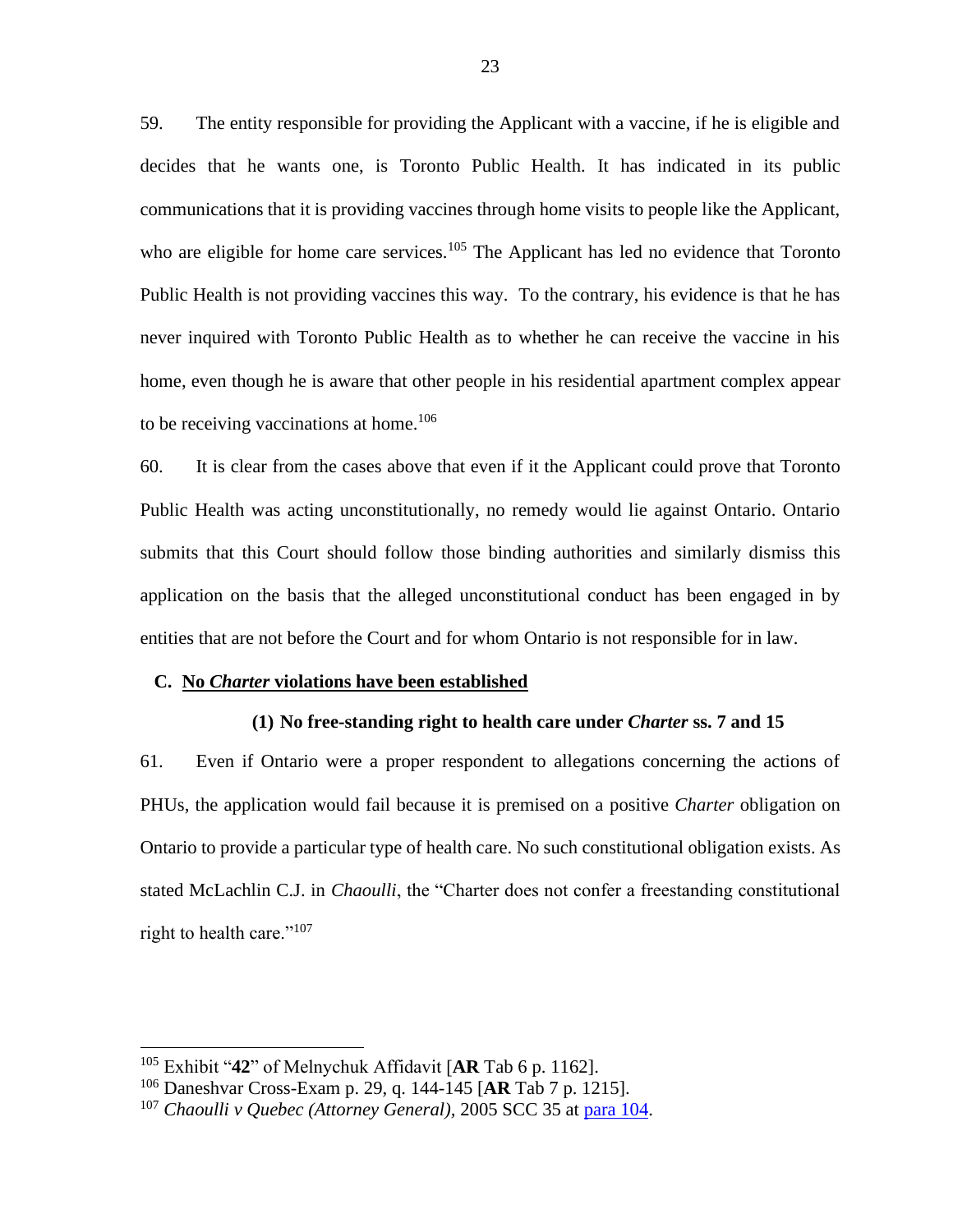62. In a related vein, the Applicant seeks to impose a number of positive obligations on the province beyond its current role in the COVID-19 pandemic response. Such additional obligations include approving PHU plans, mandating the revision and implementing of such plans, providing resources to PHUs, enforcing the equity of the PHU roll out and intervening in local PHU vaccination efforts across Ontario as necessary.<sup>108</sup> This Court is also being asked to require Ontario to collect vaccine data, appoint assessors under s. 82(3)(a) of the HPPA (a discretionary power of the Minister) and "remain ultimately responsible for ensuring the provision of vaccine equity".<sup>109</sup>

63. The Court of Appeal for Ontario has confirmed in the context of (i) payment of out-ofprovince medical expenses and (ii) the provision of an intensive behavioural intervention program for children with autism that s. 7 does not impose positive health care obligations on the province.<sup>110</sup> Section 7 of the *Charter* only restricts the state's ability to deprive persons of life, liberty and security of the person. It does not create a positive obligation on the state to "ensure that each person enjoys life, liberty or security of the person."<sup>111</sup> This principle was very recently restated by this Court in the context of adult developmental disability services.<sup>112</sup>

<sup>108</sup> Notice of Application for Judicial Review, para. 1 [**AR** Tab 1 p. 13].

<sup>&</sup>lt;sup>109</sup> Applicant's factum at para. 77.

<sup>110</sup> *Flora v Ontario Health Insurance Plan*, 2008 ONCA 538 at [paras. 105-109;](https://canlii.ca/t/1z90d#par105) *Wynberg v Ontario*, 2006 CanLII 22919 (ON CA) ["*Wynberg*"] at [paras. 218-220.](https://canlii.ca/t/1nwd6#par218)

<sup>111</sup> *Gosselin v Quebec (Attorney General)*, 2002 SCC 84 at [para. 81.](https://canlii.ca/t/1g2w1#par81) See *also Elementary Teachers' Federation of Ontario v Ontario (Minister of Education)*, 2019 ONSC 1308 (Div. Ct.) at paras. [137-140;](https://canlii.ca/t/hxrqb#par137) *Wynberg* at [para. 220;](https://canlii.ca/t/1nwd6#par220) *Leroux v. Ontario,* 2021 ONSC 2269 (Div.

Ct.) ["*Leroux*"] at paras. [113-116.](https://canlii.ca/t/jdz83#par113)

<sup>112</sup> *Leroux* at [paras. 113-116.](https://canlii.ca/t/jdz83#par113)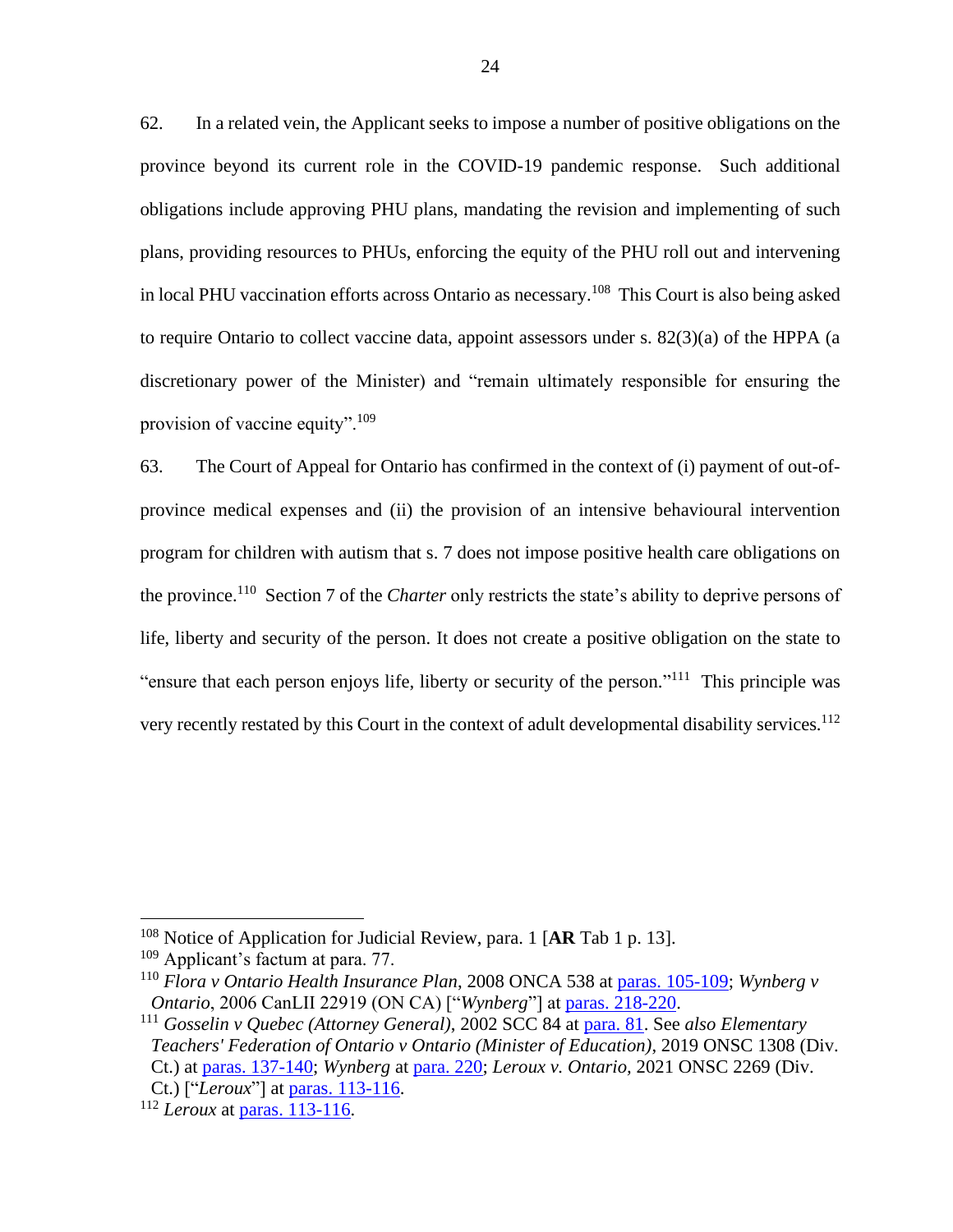64. Along similar lines, while s. 15(1) prevents the state from creating inequity through its own actions (addressed in the section below), it does not create a positive obligation on the state to enact laws or take steps to eliminate such inequity. $113$ 

**(2) No evidence of any** *Charter* **breach with respect to PHU vaccine access**  65. To prove a violation of s. 7, a claimant must show (i) a deprivation of life, liberty or security of the person and that (ii) this deprivation is not in accordance with the principles of fundamental justice. These are distinct analytical steps: if one is unable to meet the first part of the test, the "analysis stops there."<sup>114</sup>

66. Here the applicant adduces no evidence showing that the applicant (or anyone else) has suffered a deprivation of life, liberty or security of the person as a result of failure to access a vaccine. Accordingly, he is unable to proceed to any analysis of the principles of fundamental justice. Likewise, he has entirely failed to demonstrate that anyone (himself or otherwise) has suffered discrimination with respect to the PHU vaccination roll out.

67. To prove discrimination under s. 15(1), a claimant must show that a law, policy or other government action, on its face or in its effects, creates a distinction based on a protected ground, and that the law perpetuates, reinforces or exacerbates disadvantage.<sup>115</sup> Discrimination under s. 15(1) can be direct (evident on the face of the impugned law or government conduct) or indirect (the law or government conduct seems neutral but has a disproportionate impact on a member of a group protected on the basis of an enumerated or analogous ground).<sup>116</sup> The test is the same under the *Human Rights Code* for a law or policy of general application. 117

<sup>113</sup> *Ferrel v Ontario (Attorney General)*, 1998 CanLII 6274 (ONCA) at paras. 44, 46, 66. RBOA at Tab 2 p. 2.

<sup>114</sup> *Blencoe v British Columbia (Human Rights Commission)*, 2000 SCC 44 at [para. 47.](https://canlii.ca/t/525t#par47)

<sup>115</sup> *Fraser v Canada (Attorney General)*, 2020 SCC 28 ["*Fraser*"] at [paras. 27,](https://canlii.ca/t/jb370#par27) [50.](https://canlii.ca/t/jb370#par50)

<sup>116</sup> *Fraser* at [para. 30.](https://canlii.ca/t/jb370#par30)

<sup>117</sup> *ETFO et al. v Her Majesty the Queen,* 2019 ONSC 1308 (Div. Ct.) at [para. 150.](https://canlii.ca/t/hxrqb#par150)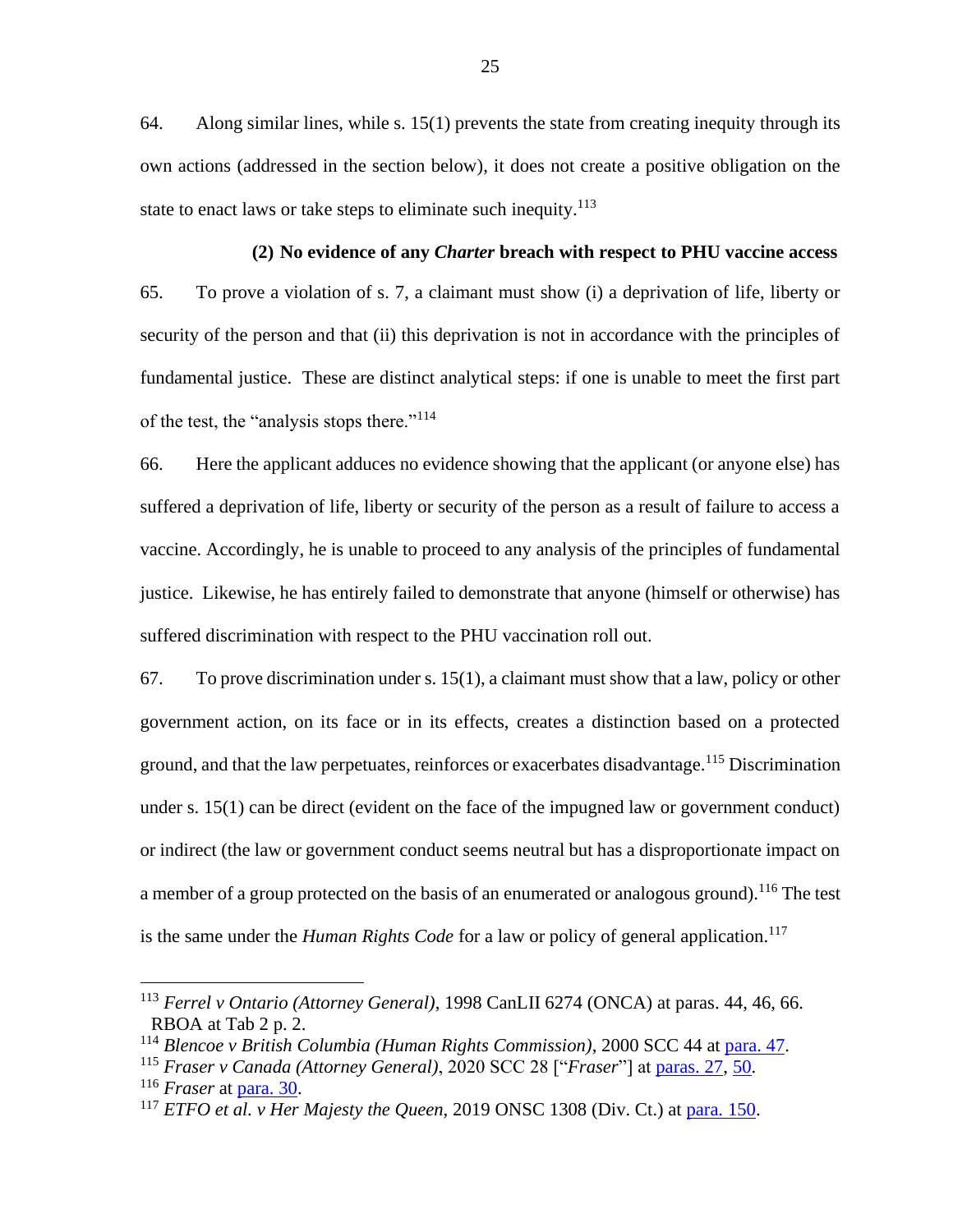68. Direct discrimination does not apply in the present situation, where every eligible person is entitled to a vaccine. Instead, the allegation is one of indirect discrimination regarding the conduct of PHUs, where, in order to succeed, a claimant must ideally present both (i) evidence about the situation of the claimant group and (ii) evidence (often statistical) regarding the results or impact of the law or government conduct at issue.<sup>118</sup>

69. The record includes neither type of evidence, consisting instead of largely "unsupported hypotheses of enthusiastic counsel."<sup>119</sup>

### **(3) Threshold issues preclude considering** *Charter* **allegations against services provided directly by Ontario**

70. While PHUs bear responsibility for providing COVID-19 vaccines, there are a number of actions Ontario has taken to assist them in this regard. Such provincial actions include operating the Portal and the Information Line, developing the Vaccination Plan and allocating vaccines between PHUs. The Court should not consider any allegations regarding these actions because, as indicated above, (i) they were not exercises of statutory powers, which is required for this Court to have jurisdiction; and (ii) the Notice of Application for Judicial Review seeks no relief against Ontario in regard of this provincial conduct.

71. Further, any allegation against the Portal and Information Line is also premature. The Applicant indicates in his affidavit that, at the time he swore his affidavit, his only knowledge of the Portal and Information Line was obtained through counsel and that he himself had not attempted to use either tool to book a COVID-19 vaccine.<sup>120</sup> It is improper for counsel to act

<sup>118</sup> *Fraser* at [paras. 55-60.](https://canlii.ca/t/jb370#par55)

<sup>119</sup> *Fodor v North Bay (City),* 2018 ONSC 3722 at [para. 19](https://canlii.ca/t/hslf0#par19) (quoting *Mackay* [p. 361-362\)](https://www.canlii.org/en/ca/scc/doc/1989/1989canlii26/1989canlii26.pdf#page=5).

<sup>120</sup> Daneshvar Affidavit at paras. 17-19 [**AR** Tab 2 p. 30].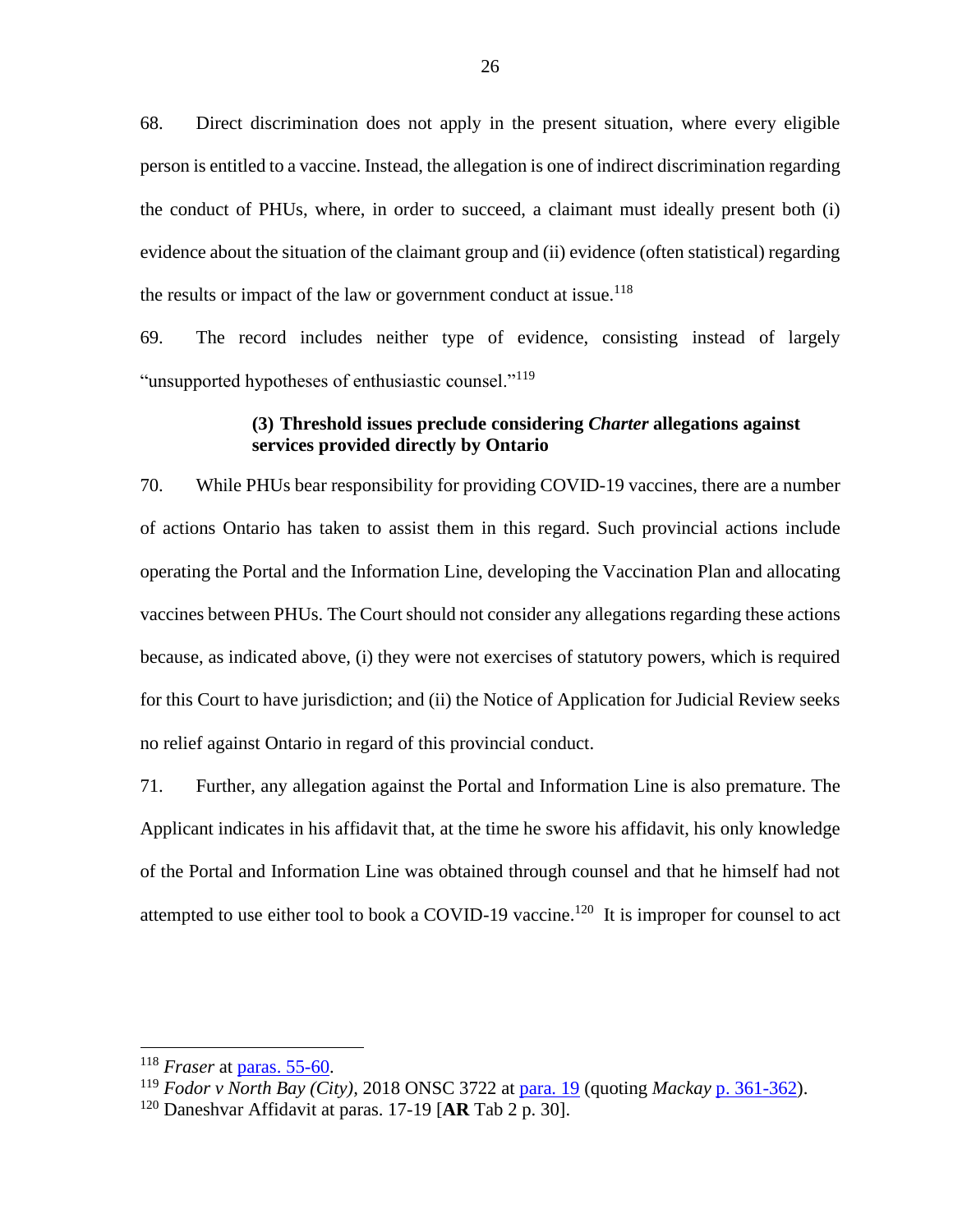as both witness and advocate through the device of having someone else swear the affidavit based on information and belief provided by the lawyer.<sup>121</sup>

72. While it is possible to seek relief for a prospective *Charter* violation, such relief may only be granted where a claimant can prove that there exists a sufficiently serious risk that the alleged violation will in fact occur.<sup>122</sup> The Applicant's stated uncertainty as to whether he even wants a vaccine prevents him from proving the existence of such risk.<sup>123</sup>

## **(4) No** *Charter* **violation established for services directly provided by Ontario**

73. In the alternative, should the Court conclude that these threshold issues do not preclude it from considering the Applicant's *Charter* allegations, no *Charter* violation has been proven with respect to any services provided by Ontario.

74. The Applicant has not met his onus of demonstrating any ss. 7 or 15 violation regarding either the Portal or Information Line. He has not offered any evidence to establish that he has suffered a deprivation of his life, liberty or security of the person, nor has he adduced sufficient evidence to adduce a breach of s. 15.

75. Neither Dr. Rachlis nor Dr. Siddiqi have expertise in online accessibility issues and, in any event, their affidavits do not address the Portal and Information Line except in very broad terms. <sup>124</sup> While Dr. Treviranus is an expert on online accessibility issues, her affidavit, which (like those filed by Dr. Rachlis and Dr. Siddiqi) consists of speculation and bald allegations,

<sup>121</sup> *Gutierrez v The Watchtower Bible and Tract Society of Canada et al.*, 2019 ONSC 3069 at [para. 37.](https://canlii.ca/t/j0ccw#par37)

<sup>122</sup> *Council of Canadians v Canada (Attorney General)*, 2006 CanLII 40222 (ONCA) ["*Council of Canadians*"] at [para. 61-62](https://canlii.ca/t/1q3cn#par61) (quoting *Phillips v Nova Scotia (Westray Mine* 

*Inquiry*), [1995] 2 SCR 97 at [158\).](https://www.canlii.org/en/ca/scc/doc/1995/1995canlii86/1995canlii86.pdf)

<sup>123</sup> *Council of Canadians* at [para. 62](https://canlii.ca/t/1q3cn#par62) (quoting *United States of America v Kwok*, 2001 SCC 18 at [para. 83\)](https://canlii.ca/t/522j#par83).

<sup>124</sup> Siddiqi Affidavit at para. 27 [**AR** Tab 3 p. 51]; Rachlis Affidavit at para. 43 [**AR** Tab 5 p. 253].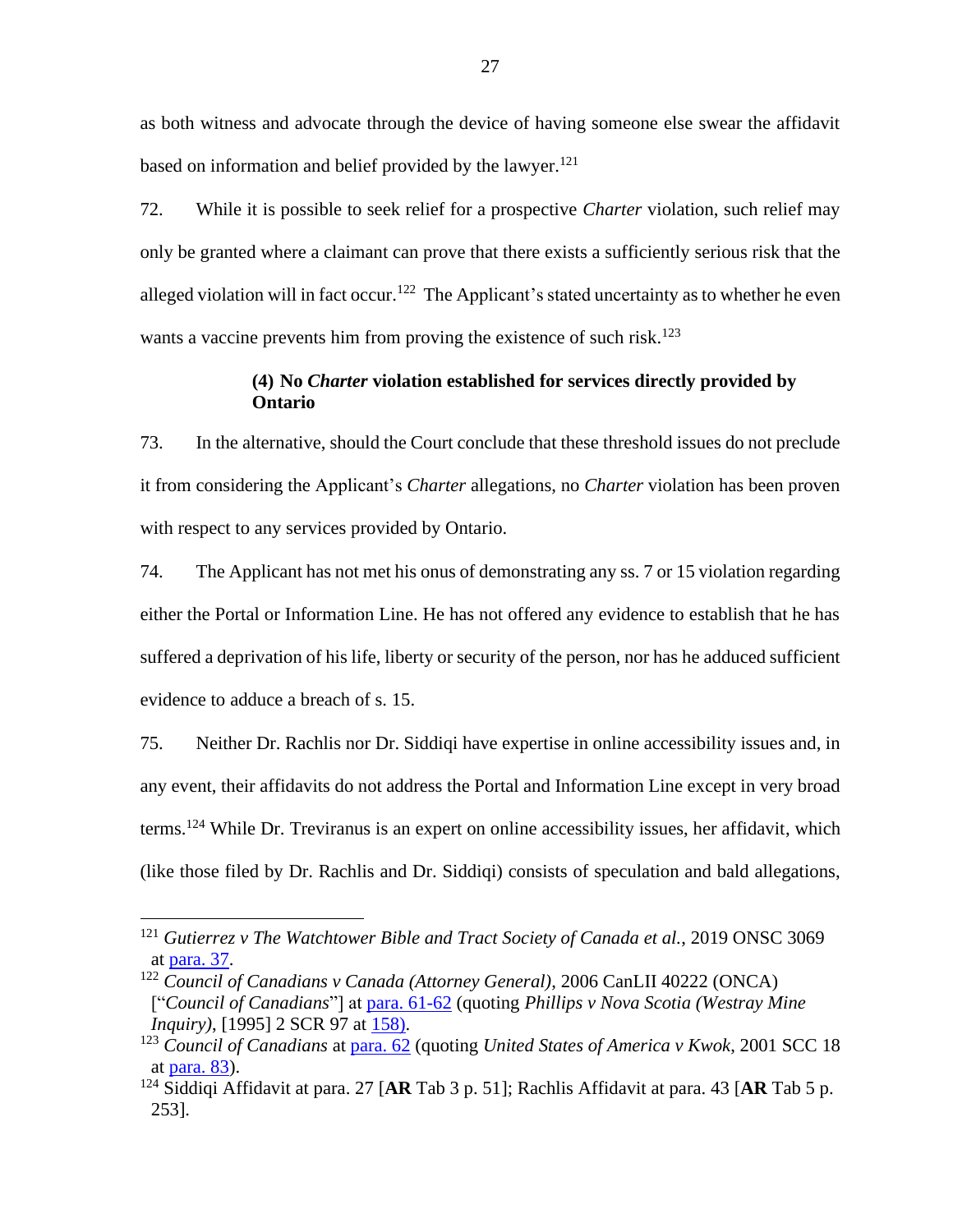provides no specifics on any alleged problem with the provincial booking tools. She does not, for instance, report on her own testing of the Portal or Information Line, nor does she point to a single example of how such tools fail in her view to meet the relevant accessibility standards. 76. Likewise, the Applicant himself does not speak to any challenges encountered in his use of either the Portal or the Information Line. This is the case, of course, because he had not attempted to use these tools prior to swearing his affidavit.

77. In the further alternative, any ss. 7 or 15 *Charter* violation relating to either the Portal or the Information Line would be saved under s. 1. The Portal and Information Line were created pursuant to the Crown's natural person powers and are therefore prescribed by law.<sup>125</sup> 78. The objective behind the creation of these vaccine booking tools: to expedite local efforts by PHUs to vaccinate persons against COVID-19, is pressing and substantial. Both tools were introduced at the request of PHUs, which did not have the technological capacity to run their own booking systems for mass immunization clinics.<sup>126</sup>

79. There exists a rational connection between this pressing and substantial objective and the province's creation of tools designed to supplement existing PHU options for providing access to vaccinations.

80. With respect to minimal impairment, options beyond the Portal and Information Line exist to address the vaccination needs of different persons, groups and communities across the province.<sup>127</sup> These two booking tools are intended only to supplement a range of other means of accessing vaccines. To the extent that the Applicant lacks the technical or other abilities

<sup>125</sup> *Bracken v Fort Erie (Town)*, 2017 ONCA 668 at [para. 73.](https://canlii.ca/t/h5tr9#par73)

<sup>126</sup> Melnychuk Affidavit at paras. 8-10, 55-57 [**AR** Tab 6 p. 720-1, 736]. The Applicant concedes at para. 2(d)(i) of his Notice of Application for Judicial Review that "the Province's Vaccination Program has a pressing objective".

<sup>127</sup> Melnychuk Affidavit at paras. 62-68 [**AR** Tab 6 p. 737-9].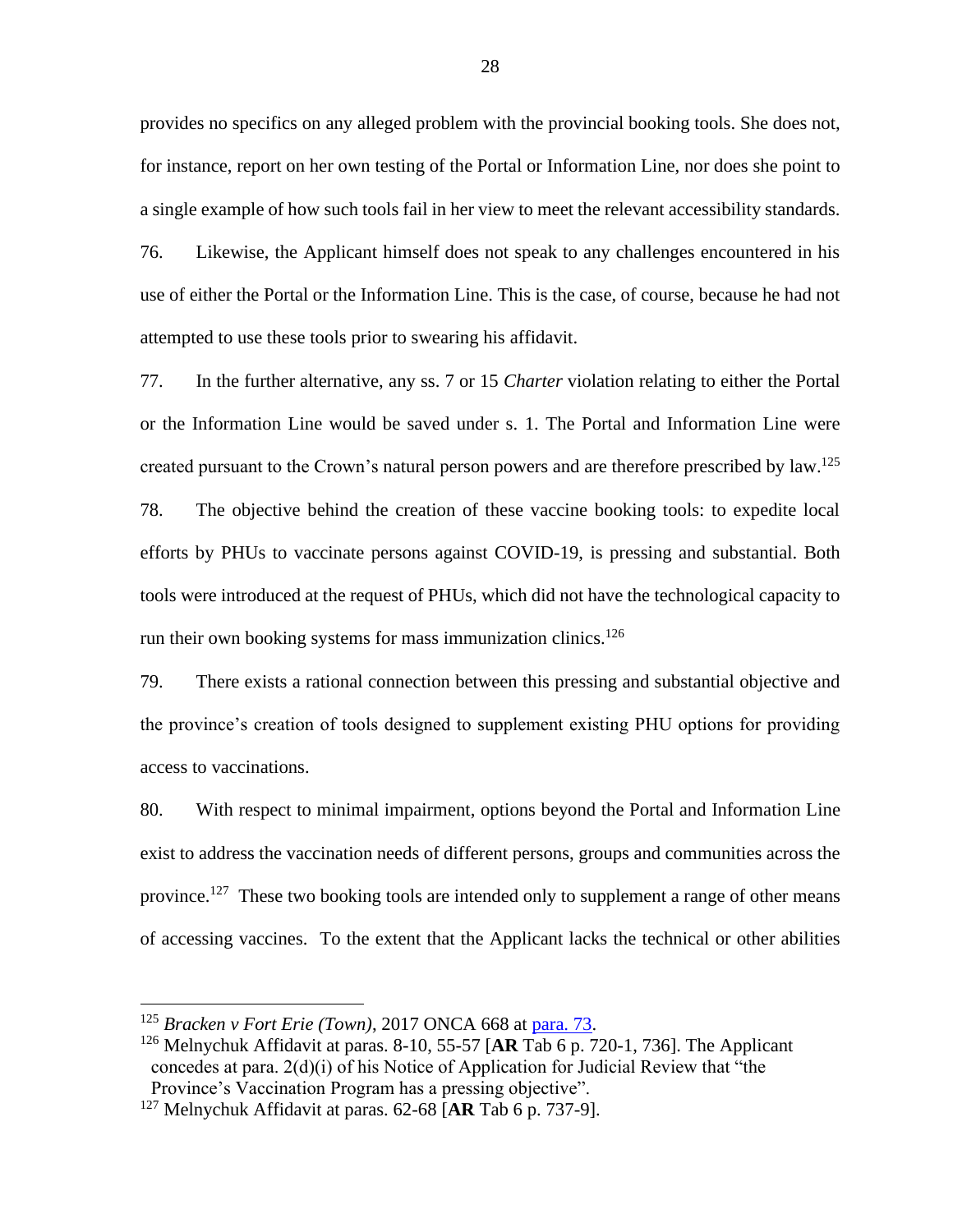needed to operate the Portal and Information Line, these alternatives provide him with choice in a way which minimally impairs his *Charter* rights.

81. Regarding salutary versus deleterious effects, the additional vaccination booking options afforded by the Portal and the Information Line outweigh any issues faced by the Applicant himself, particularly given the existence of reasonably available vaccination alternatives. Less than a week into their March 15, 2021 launch, these tools had already been used to book 239,000 vaccination appointments. $128$ 

82. Deference is owed to government in responding to a once-in-a-century global pandemic. As the Court of Appeal acknowledged in *Eliopoulos Estate*, "In deciding how to protect its citizens from risks of this kind that do not arise from Ontario's actions and that pose an undifferentiated threat to the entire public, Ontario must weigh and balance the many competing claims for the scarce resources available to promote and protect the health of its citizens." 129

#### **PART IV – ORDER REQUESTED**

83. Ontario requests that the Application be dismissed.

84. Ontario does not seek costs against the impecunious Applicant, who evidently has no means to pay a costs order and in any event is only relying on information and belief provided to him by his lawyer. Instead, Ontario submits that the court should consider its power to make an order under Rule 57.07 disallowing the lawyers for the Applicant from receiving or retaining any payment for this Application, including disallowing any payment for this proceeding from legal aid. This Application was ill-advised from the outset, and the responsibility for that fact

<sup>128</sup> Exhibit "**19**" of Melnychuk Affidavit at p. 1 [**AR** Tab 6 p. 857].

<sup>129</sup> *Eliopoulos Estate* at [para. 33.](https://canlii.ca/t/1pxbt#par33)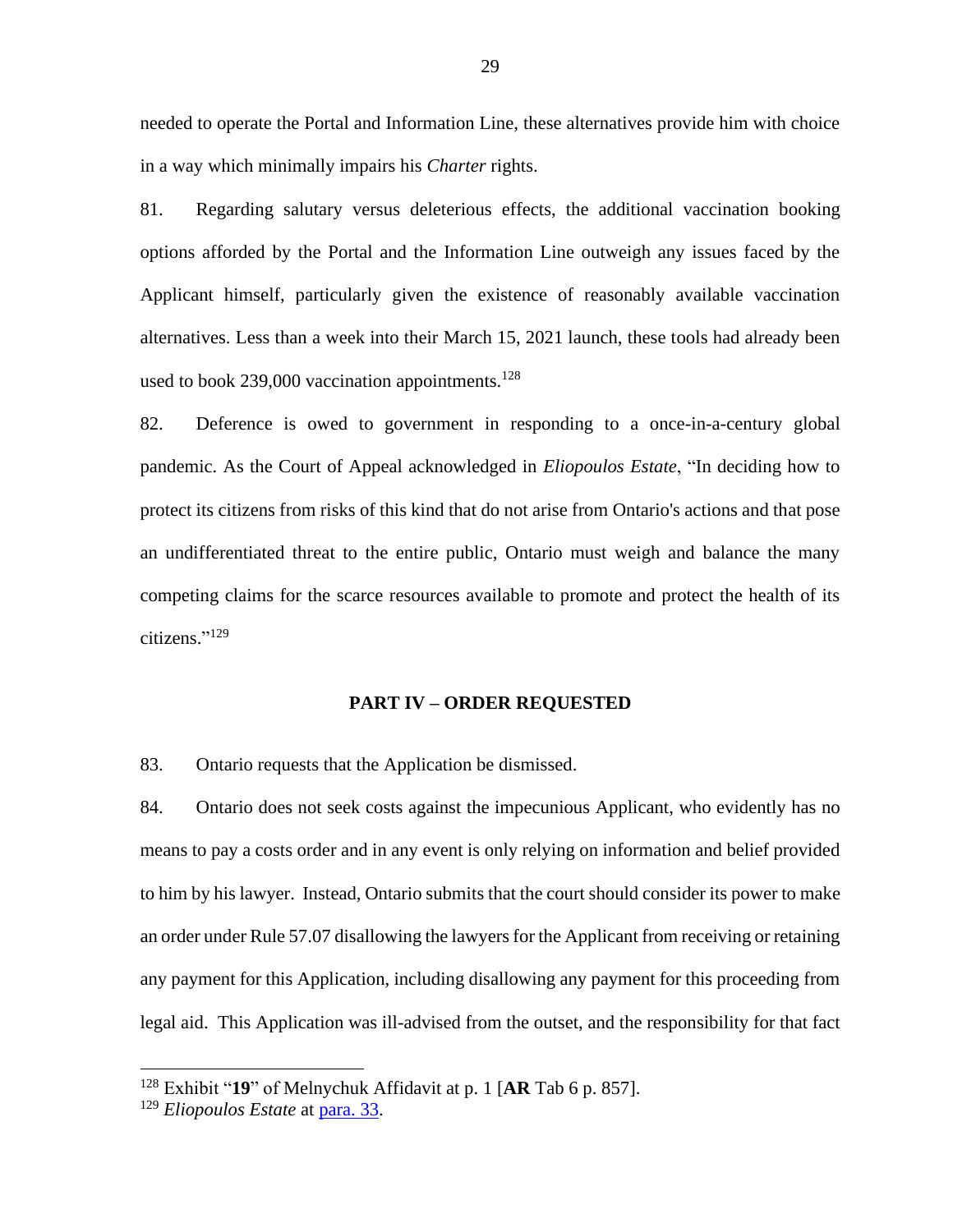lies with the Applicant's lawyers. The public should not be required to pay for the Applicant's lawyers' decision to present this case to court.

85. Under Rule 57.07, the Court has the power on its own initiative to make an appropriate order disallowing the Applicant's lawyers from receiving payment for this application if the Court agrees with Ontario that the application is without legal merit. The Court can provide the Applicant's lawyers with notice and a fair opportunity to respond to a potential Rule 57.07 order after the application is dismissed.

All of which is respectfully submitted this  $13<sup>th</sup>$  day of April 2021.

 $\overline{\phantom{a}}$  ,  $\overline{\phantom{a}}$  ,  $\overline{\phantom{a}}$  ,  $\overline{\phantom{a}}$  ,  $\overline{\phantom{a}}$  ,  $\overline{\phantom{a}}$  ,  $\overline{\phantom{a}}$  ,  $\overline{\phantom{a}}$  ,  $\overline{\phantom{a}}$  ,  $\overline{\phantom{a}}$  ,  $\overline{\phantom{a}}$  ,  $\overline{\phantom{a}}$  ,  $\overline{\phantom{a}}$  ,  $\overline{\phantom{a}}$  ,  $\overline{\phantom{a}}$  ,  $\overline{\phantom{a}}$ 

David Tortell Padraic Ryan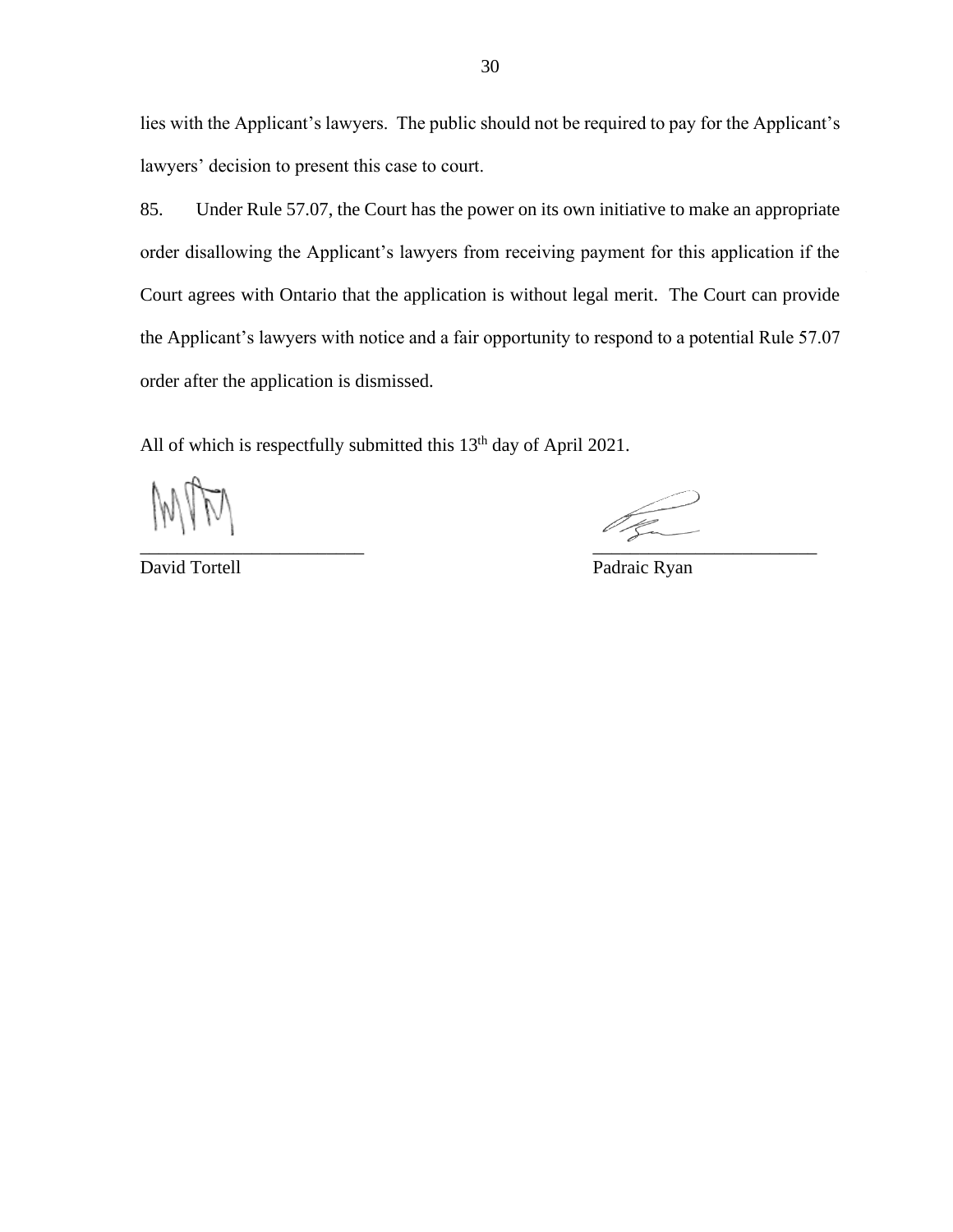## **SCHEDULE "A" – LIST OF AUTHORITIES CITED**

- **1.** *City of Guelph v Board of Health*, [2011 ONSC 5981](https://canlii.ca/t/frk04)
- **2.** *Ernst v Alberta Energy Regulator*, [2017 SCC 1](https://canlii.ca/t/gwvg7)
- **3.** *MacKay v Manitoba*, [\[1989\] 2 SCR 357](https://www.canlii.org/en/ca/scc/doc/1989/1989canlii26/1989canlii26.pdf)
- **4.** *R v Edwards Books and Art Ltd*., [\[1986\] 2 SCR 713](https://www.canlii.org/en/ca/scc/doc/1986/1986canlii12/1986canlii12.pdf)
- **5.** *Danson v Ontario (Attorney General)*, [\[1990\] 2 SCR 1086](https://www.canlii.org/en/ca/scc/doc/1990/1990canlii93/1990canlii93.pdf)
- **6.** *The Christian Medical and Dental Society of Canada v College of Physicians and Surgeons of Ontario*, [2018 ONSC 579](https://canlii.ca/t/hq4hn) (Div Ct)
- **7.** *Hamilton v Attorney General of Ontario*, [2018 ONSC 3307](https://canlii.ca/t/hq4hn)
- **8.** *Affleck v. The Attorney General of Ontario*, [2021 ONSC 1108](https://canlii.ca/t/jd8v8)
- **9.** *Kahkewistahaw First Nation v Taypotat*, [2015 SCC 30](https://canlii.ca/t/gj637)
- **10.** *Canadian Broadcasting Corp. v Ontario (Attorney General)*, [2015 ONSC](https://canlii.ca/t/gkdpq)  [3131](https://canlii.ca/t/gkdpq)
- **11.** *Campisi v Ontario (Attorney General)*, [2018 ONCA 869](https://canlii.ca/t/hvzz5)
- **12.** *R v Forcillo*, [2018 ONCA 402](https://canlii.ca/t/hrqkb)
- **13.** *Public School Boards' Assn. of Alberta v Alberta (Attorney General)*, [\[2000\]](https://canlii.ca/t/5274)  [1 SCR](https://canlii.ca/t/5274) 44
- **14.** *McLeod v City of Brantford*, [2018 ONSC 943 \(D](https://canlii.ca/t/hq9gh)iv. Ct.)
- **15.** *Jacko v McLellan*, [2008 CanLII 69579](https://canlii.ca/t/2226k) (Div. Ct.)
- **16.** *Harrison v Association of Professional Engineers of Ontario*, [2014 ONSC](https://canlii.ca/t/gf8pc)  [6549](https://canlii.ca/t/gf8pc) (Div. Ct)
- **17.** *Eldridge v British Columbia (Attorney General)*, [\[1997\] 3 SCR 624](https://www.canlii.org/en/ca/scc/doc/1997/1997canlii327/1997canlii327.pdf)
- **18.** *Little Sisters Book and Art Emporium v Canada (Minister of Justice)*, [2000](http://canlii.ca/t/5239)  [SCC 69](http://canlii.ca/t/5239)
- **19.** *Loyola High School v Québec (AG)*, [2015 SCC 12](http://canlii.ca/t/ggrhf)
- **20.** *Black v Law Society of Alberta*, [\[1989\] 1 SCR 591](https://www.canlii.org/en/ca/scc/doc/1989/1989canlii132/1989canlii132.pdf)
- **21.** *Godbout v Longueuil (City),* [\[1997\] 3 SCR 844](http://canlii.ca/t/1fqxp)
- **22.** *Stewart v Toronto (Police Services Board),* [2020 ONCA 255](http://canlii.ca/t/j6fwl)
- **23.** *Greater Vancouver Transit Authority v Canadian Federation of Students*, [2009 SCC 31](http://canlii.ca/t/24cnk)
- **24.** *Zaugg v Ontario*, [2019 ONSC 2483](http://canlii.ca/t/j03gb)
- **25.** *MT by his Litigation Guardian RB v Toronto District School Board*, [2019](http://canlii.ca/t/j0lc9)  **[HRTO 879](http://canlii.ca/t/j0lc9)**
- **26.** *RC v Ontario (Education)*, [2014 HRTO 999](http://canlii.ca/t/g812l)
- **27.** *Moore v British Columbia (Education)*, [2012 SCC 61](http://canlii.ca/t/ftp16)
- **28.** *Eliopoulos Estate v Ontario (Minister of Health and Long-Term Care)*, [82](https://canlii.ca/t/1pxbt)  [OR \(3d\) 321](https://canlii.ca/t/1pxbt) ONCA
- **29.** *Abarquez v Ontario*, [2009 ONCA 374](http://canlii.ca/t/23gvs)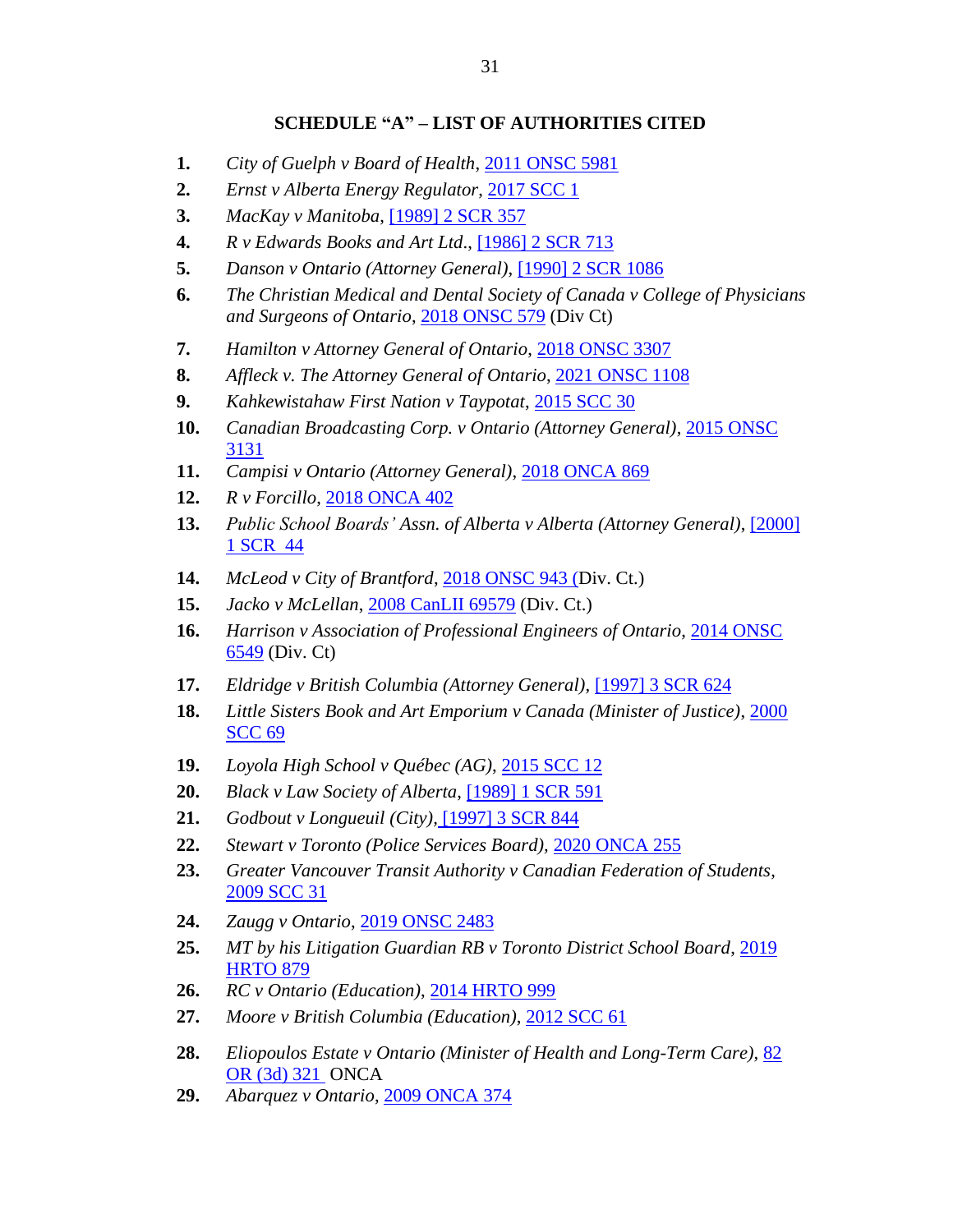- **30.** *Selkirk v Her Majesty the Queen in Right of Ontario as Represented by the Minister of Health and Long-Term Care*, [2020 ONSC 6707](https://www.canlii.org/en/on/onsc/doc/2020/2020onsc6707/2020onsc6707.html)
- **31.** *Chaoulli v Quebec (Attorney General)*, [2005 SCC 35](https://www.canlii.org/en/ca/scc/doc/2005/2005scc35/2005scc35.pdf)
- **32.** *Flora v Ontario Health Insurance Plan*, [2008 ONCA 538](https://canlii.ca/t/1z90d)
- **33.** *Wynberg v Ontario*, [2006 CanLII 22919](https://canlii.ca/t/1nwd6) (ON CA)
- **34.** *Gosselin v Quebec (Attorney General)*, [2002 SCC 84](https://www.canlii.org/en/ca/scc/doc/2002/2002scc84/2002scc84.html)
- **35.** *Elementary Teachers' Federation of Ontario v Ontario (Minister of Education)*, [2019 ONSC 1308](https://canlii.ca/t/hxrqb) (Div. Ct.)
- **36.** *Leroux v. Ontario,* [2021 ONSC](https://canlii.ca/t/jdz83) 2269
- **37.** *Ferrel v Ontario (Attorney General)*, [1998 CanLII 6274](https://www.canlii.org/en/on/onca/doc/1998/1998canlii6274/1998canlii6274.html) (ONCA)
- **38.** *Fraser v Canada (Attorney General)*, [2020 SCC 28](https://canlii.ca/t/jb370)
- **39.** *ETFO et al. v Her Majesty the Queen,* [2019 ONSC 1308](https://canlii.ca/t/hxrqb) (Div. Ct.)
- **40.** *Fodor v North Bay (City),* [2018 ONSC 3722](https://canlii.ca/t/hslf0)
- **41.** *Gutierrez v The Watchtower Bible and Tract Society of Canada et al.*, [2019](https://canlii.ca/t/j0ccw)  [ONSC 3069](https://canlii.ca/t/j0ccw)
- **42.** *Council of Canadians v Canada (Attorney General)*, [2006 CanLII 40222](https://canlii.ca/t/1q3cn)
- **43.** *Phillips v Nova Scotia (Westray Mine Inquiry)*, [\[1995\] 2 SCR 97](https://www.canlii.org/en/ca/scc/doc/1995/1995canlii86/1995canlii86.html)
- **44.** *United States of America v Kwok*, [2001 SCC 18](https://canlii.ca/t/522j)
- **45.** *Yuan v Transitional Council of the College of Traditional Chinese Medicine Practitioners and Acupuncturists of Ontario*, 2014 [ONSC](https://canlii.ca/t/g2wsg) 351
- **46.** *Bracken v Fort Erie (Town)*, [2017 ONCA 668](https://canlii.ca/t/h5tr9)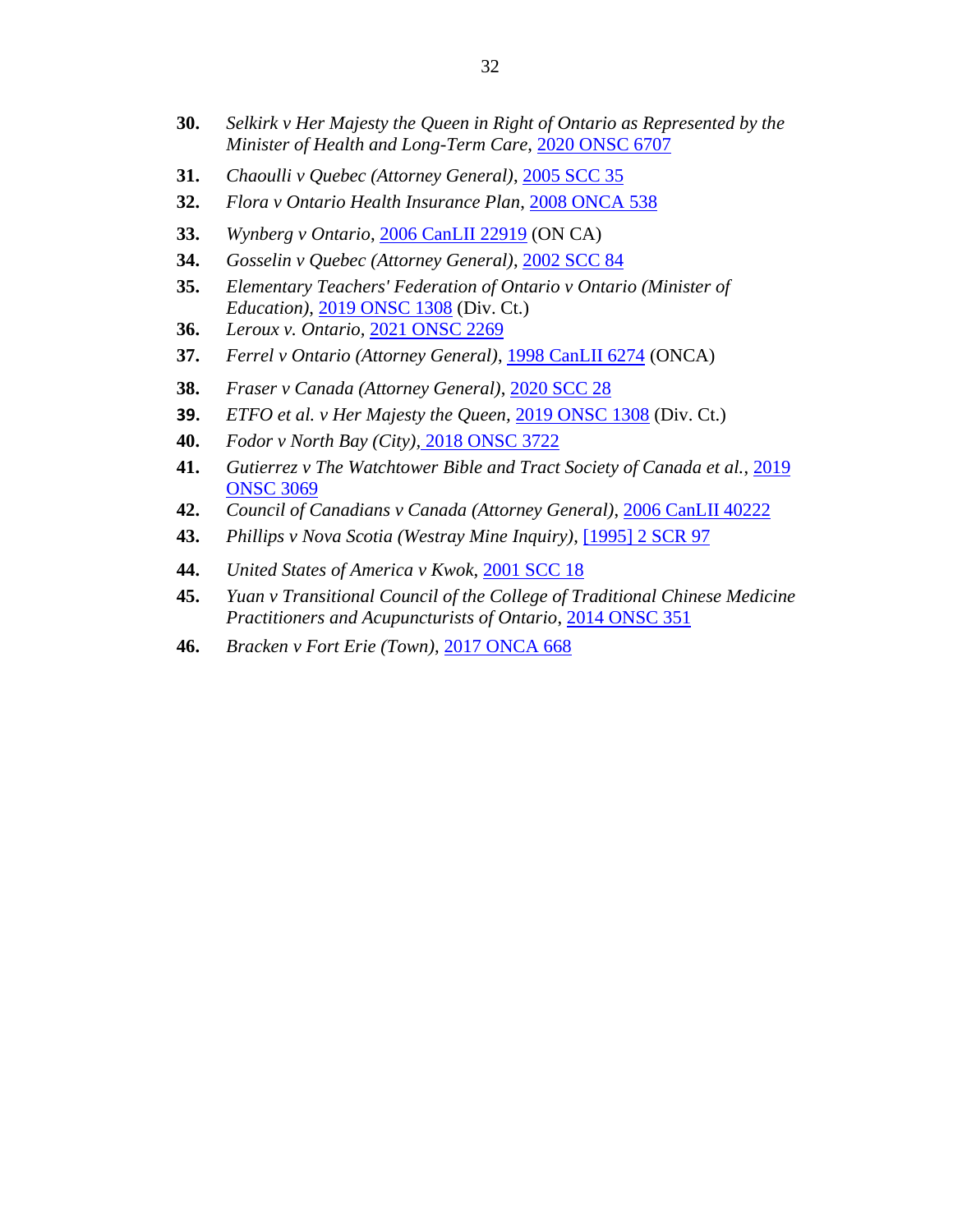### **SCHEDULE "B" – LEGISLATION**

#### *Health Protection and Promotion Act***, RSO 1990, c H.7**

#### **Interpretation**

**1 (1)** In this Act,

"board of health" means a board of health established or continued under this Act and includes,

**(a)** the regional municipalities of Durham, Halton, Niagara, Peel, Waterloo and York,

**(b)** a single-tier municipality that, under the Act establishing or continuing it, has the powers, rights and duties of a local board of health or a board of health established under this Act, and

**(c)** an agency, board or organization prescribed by regulation; ("conseil de santé")

#### **Duty of board of health**

**4** Every board of health,

**(a)** shall superintend, provide or ensure the provision of the health programs and services required by this Act and the regulations to the persons who reside in the health unit served by the board; and

**(b)** shall perform such other functions as are required by or under this or any other Act.

#### **Mandatory health programs and services**

**5** Every board of health shall superintend, provide or ensure the provision of health programs and services in the following areas:

**2.** Control of infectious diseases and diseases of public health significance, including provision of immunization services to children and adults.

## **Boards of health**

**48** There shall be a board of health for each health unit.

#### **Composition of board of health**

**49** (1) A board of health is composed of the members appointed to the board under this Act and the regulations.

#### **Municipal members**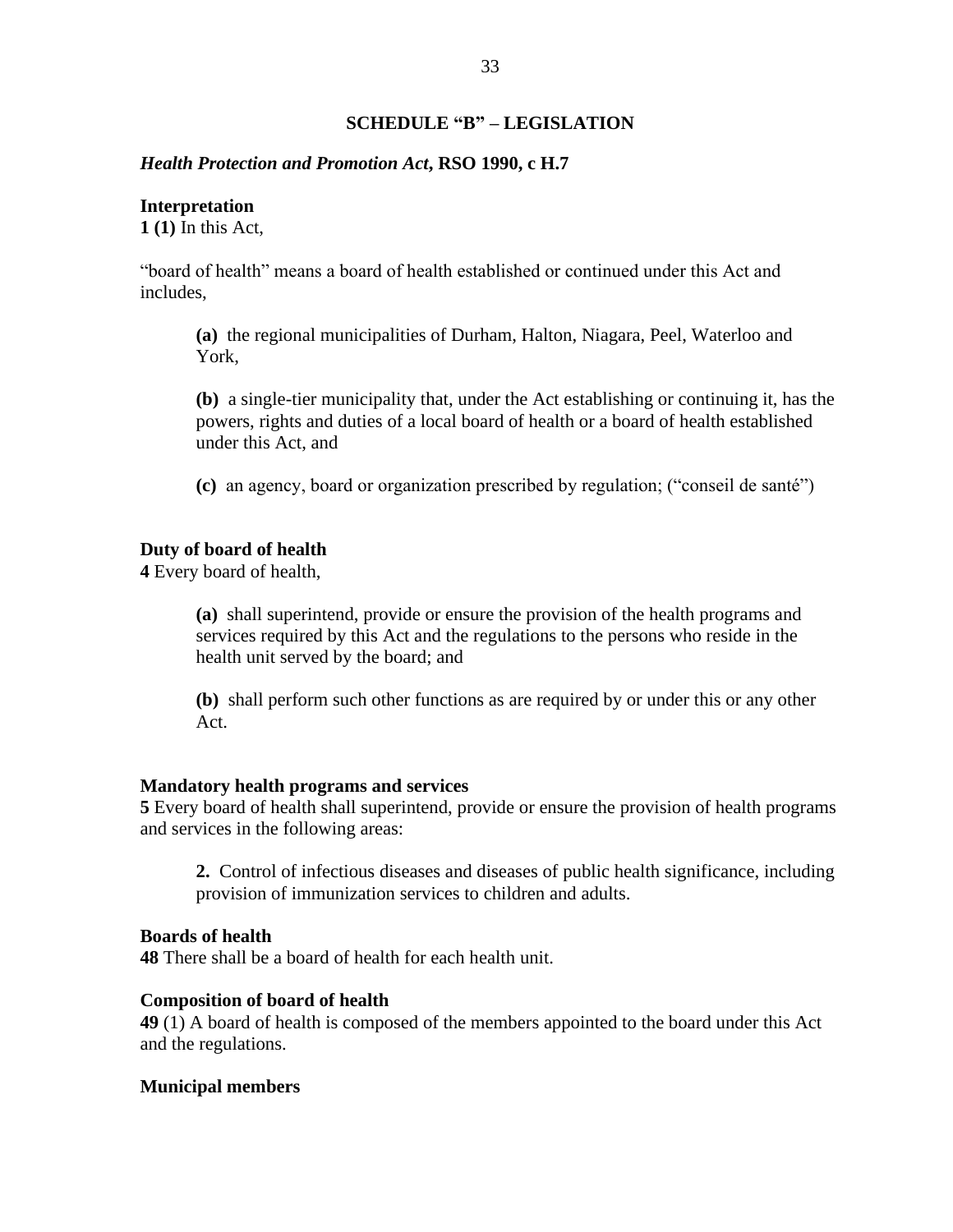# **Board to be corporation**

**52 (1**) Every board of health is a corporation without share capital.

# **Payment by obligated municipalities**

**72 (1)** The obligated municipalities in a health unit shall pay,

**(a)** the expenses incurred by or on behalf of the board of health of the health unit in the performance of its functions and duties under this or any other Act; and **(b)** the expenses incurred by or on behalf of the medical officer of health of the board of health in the performance of his or her functions and duties under this or any other Act.

# **Assessors**

**82** (1) The Minister may appoint assessors for the purposes of this Act.

# **Written appointment**

**(2)** An appointment under subsection (1) shall be in writing.

## **Assessment**

**(3)** An assessor may carry out an assessment of a board of health for the purpose of,

- 1. (a) ascertaining whether the board of health is providing or ensuring the provision of health programs and services in accordance with sections 5, 6 and 7, the regulations and the public health standards;
- 2. (b) ascertaining whether the board of health is complying in all other respects with this Act and the regulations; or
- 3. (c) assessing the quality of the management or administration of the affairs of the board of health.

# **Right of entry**

**(4)** In carrying out an assessment of a board of health, an assessor may, without a warrant, enter and inspect,

- 4. (a) any premises occupied by the board of health;
- 5. (b) any premises where health programs or services that are required to be provided or ensured by the board of health under this Act are provided; and
- 6. (c) any premises where the board of health performs any function required under this or any other Act.

# **Time of entry**

**(5)** The power in subsection (4) to enter and inspect premises without a warrant may be exercised only during regular business hours. .

# **Private residence**

**(6)** Subsection (4) does not authorize an assessor to enter a private residence without the consent of the occupier.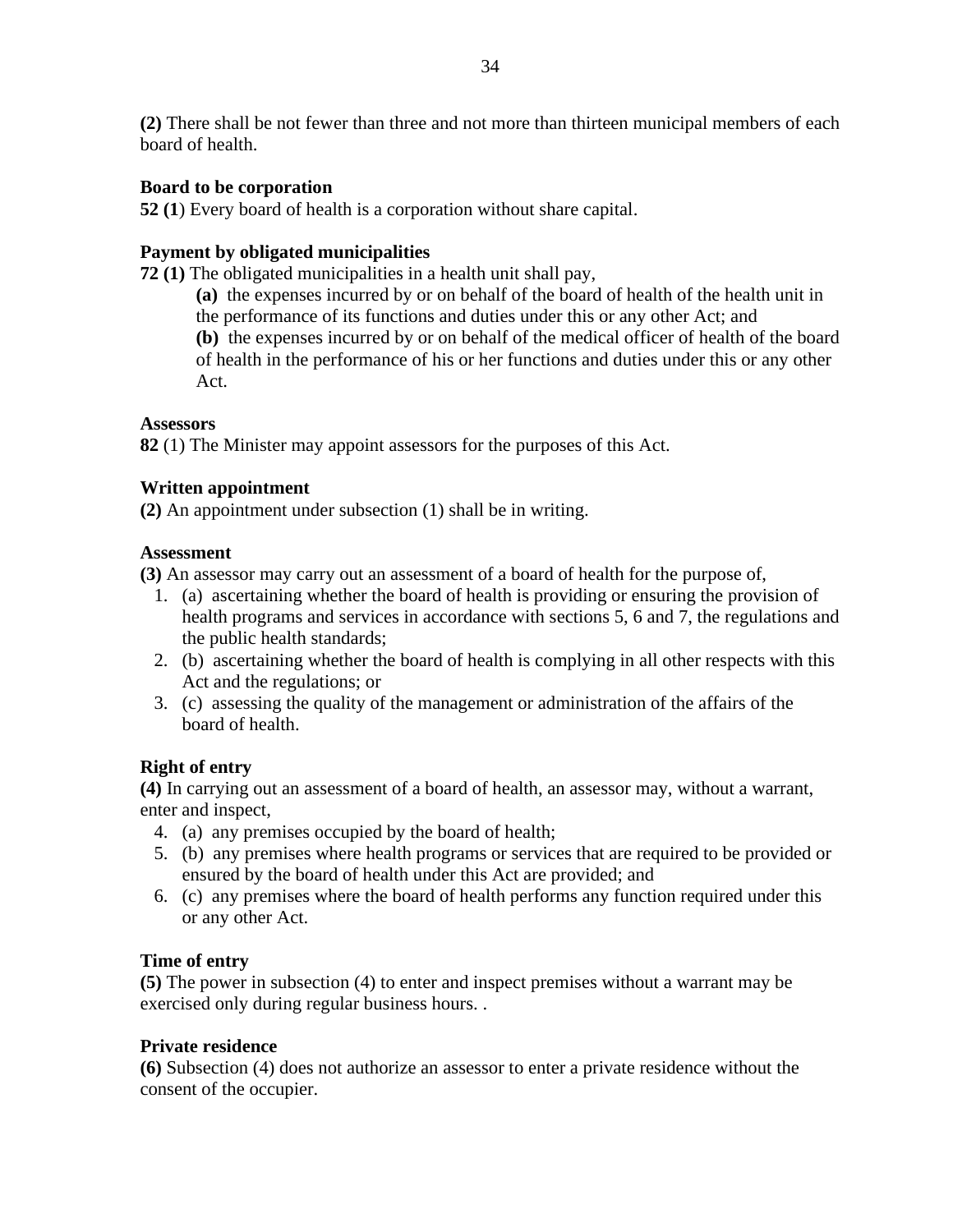# **Use of force prohibited**

**(7)** An assessor is not entitled to use force to enter and inspect premises.

# **Evidence of appointment**

**(8)** An assessor who enters premises under this section shall produce, on request, evidence of his or her appointment.

## **Powers of assessors upon entry**

**(9)** Upon entering premises under this section, an assessor,

- 7. (a) may examine any record or document that is relevant to the assessment, including financial and book-keeping records and minutes and by-laws of the board of health;
- 8. (b) may demand the production for examination of any record or document described in clause (a);
- 9. (c) may make copies of any record or document described in clause (a) and may, on providing a receipt, remove any such record or document from the premises in order to copy it; and
- 10. (d) may question any person on matters relevant to the assessment.

# **Return of records and documents**

**(10)** An assessor who removes a record or document from the premises shall return it to the premises within a reasonable time.

# **Admissibility of copies**

**(11)** A copy made under clause (9) (c) that purports to be certified by an assessor as being a true copy of the original is admissible in evidence in any proceeding as proof, in the absence of evidence to the contrary, of the original.

## **Power to request that information be sent**

**(12)** An assessor may at any time request a board of health to send him or her, at the time specified by the assessor, any information, including copies of any record or document, that is relevant to an assessment under this section.

# **Compliance**

**(13)** If an assessor demands the production for examination of a record or document under clause (9) (b), the person having custody of the record or document shall comply with the demand.

## **Same**

**(14)** If an assessor questions a person under clause (9) (d), the person shall answer the assessor's questions.

# **Same**

**(15)** If an assessor requests a board of health to send information under subsection (12), the board of health shall comply with the request.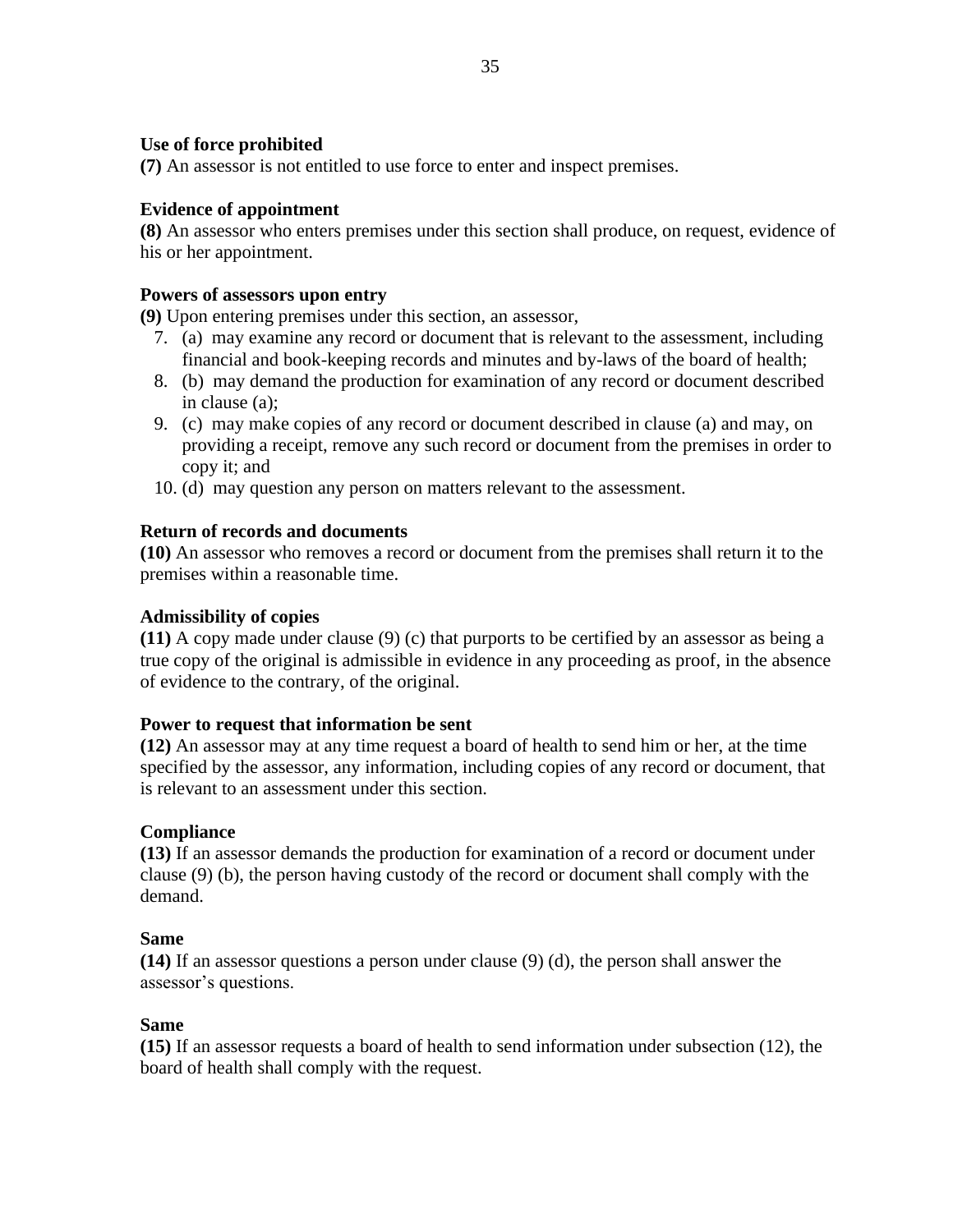## **Assistance**

**(16)** At the request of an assessor, a board of health shall provide, in respect of the records and documents that the assessor is entitled to examine under clause (9) (a) and in respect of the information that the assessor requests the board of health to send under subsection (12), such assistance and explanations as are reasonably necessary to enable the assessor to carry out his or her assessment of the board of health.

### **No obstruction**

**(17)** No person shall hinder or obstruct an assessor conducting an assessment of a board of health.

### **Direction to board of health**

**83 (1)** The Minister may give a board of health a written direction described in subsection (2) if he or she is of the opinion, based on an assessment under section 82, that the board of health has,

**(a)** failed to provide or ensure the provision of a health program or service in accordance with section 5, 6 or 7, the regulations or the public health standards;

**(b)** failed to comply in any other respect with this Act or the regulations; or

**(c)** failed to ensure the adequacy of the quality of the administration or management of its affairs.

### **Same**

**(2)** In a direction under this section, the Minister may require a board of health,

**(a)** to do anything that the Minister considers necessary or advisable to correct the failure identified in the direction; or

**(b)** to cease to do anything that the Minister believes may have caused or contributed to the failure identified in the direction.

## **Compliance with direction**

**(3)** A board of health that is given a direction under this section shall comply with the direction,

**(a)** within the period of time specified in the direction; or

**(b)** if no period of time is specified in the direction, within 30 days from the day the direction is given.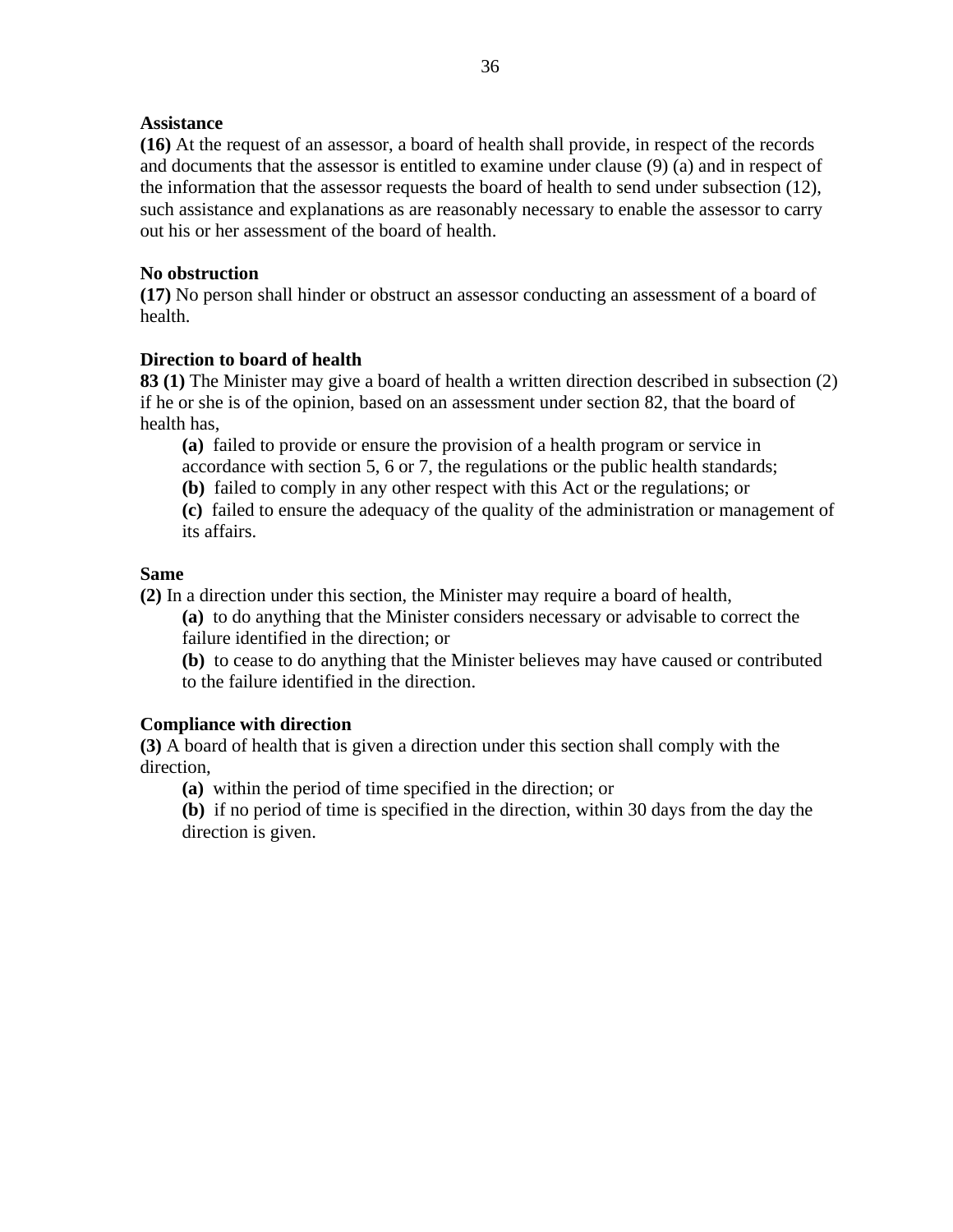# *Home Care and Community Services Act***,** *1994***, SO 1994, c 26.**

# **Definitions**

**2 (1)** In this Act,

**"local health integration network"** means a local health integration network as defined in section 2 of the *Local Health System Integration Act, 2006*; ("réseau local d'intégration des services de santé")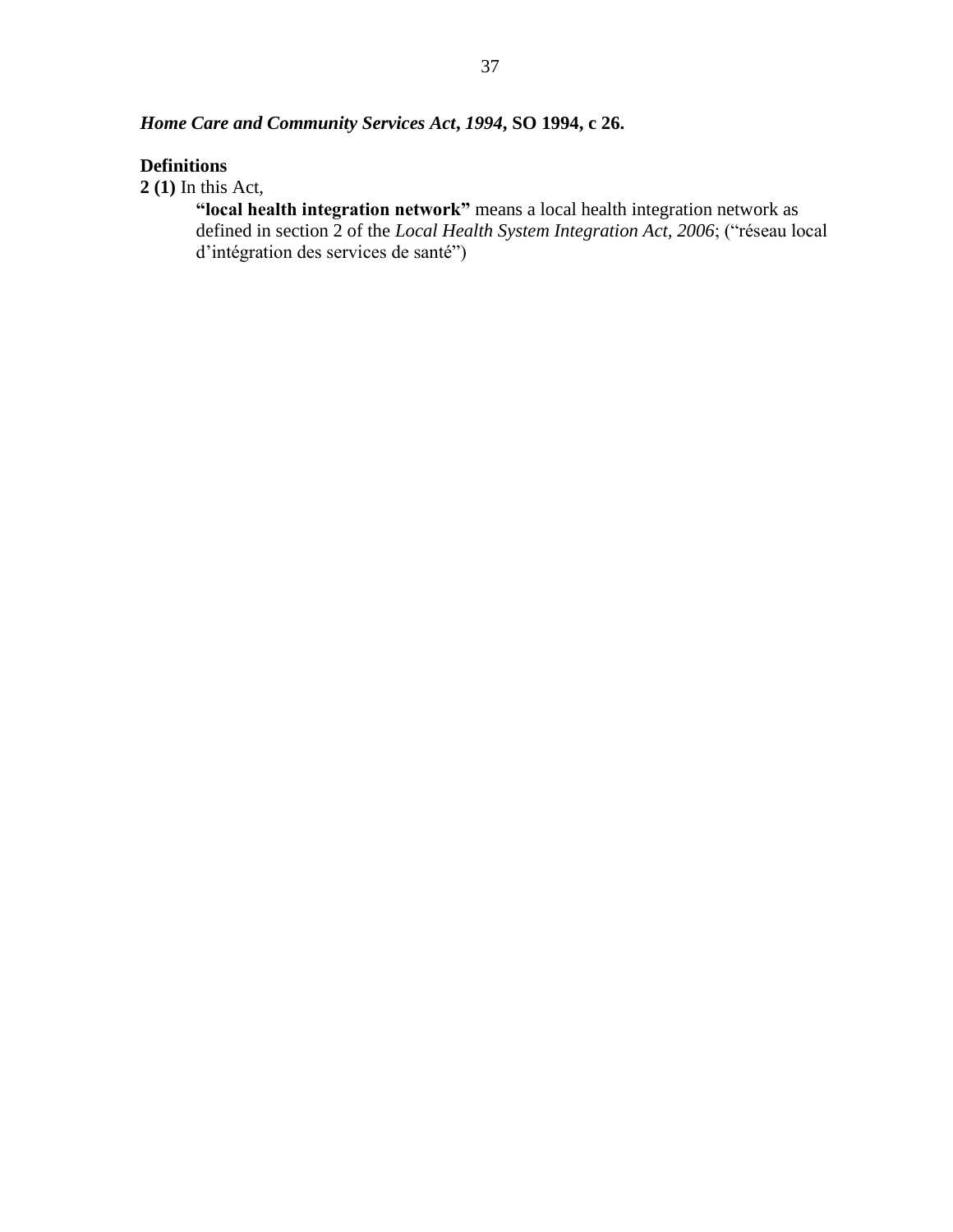### *Legislation Act, 2006,* **SO 2006, c 21, Sch F.**

### **Corporations, implied provisions**

**92 (1)** A provision of an Act that creates a corporation,

**(a)** gives it power to have perpetual succession, to sue and be sued and to contract by its corporate name, to have a seal and to change it, and to acquire, hold and dispose of personal property for the purposes for which the corporation is incorporated;

**(b)** gives a majority of the members of the corporation power to bind the others by their acts; and

**(c)** exempts the members of the corporation from personal liability for its debts, acts and obligations, if they do not contravene the Act that incorporates them. 2006, c. 21, Sched. F, s. 92 (1).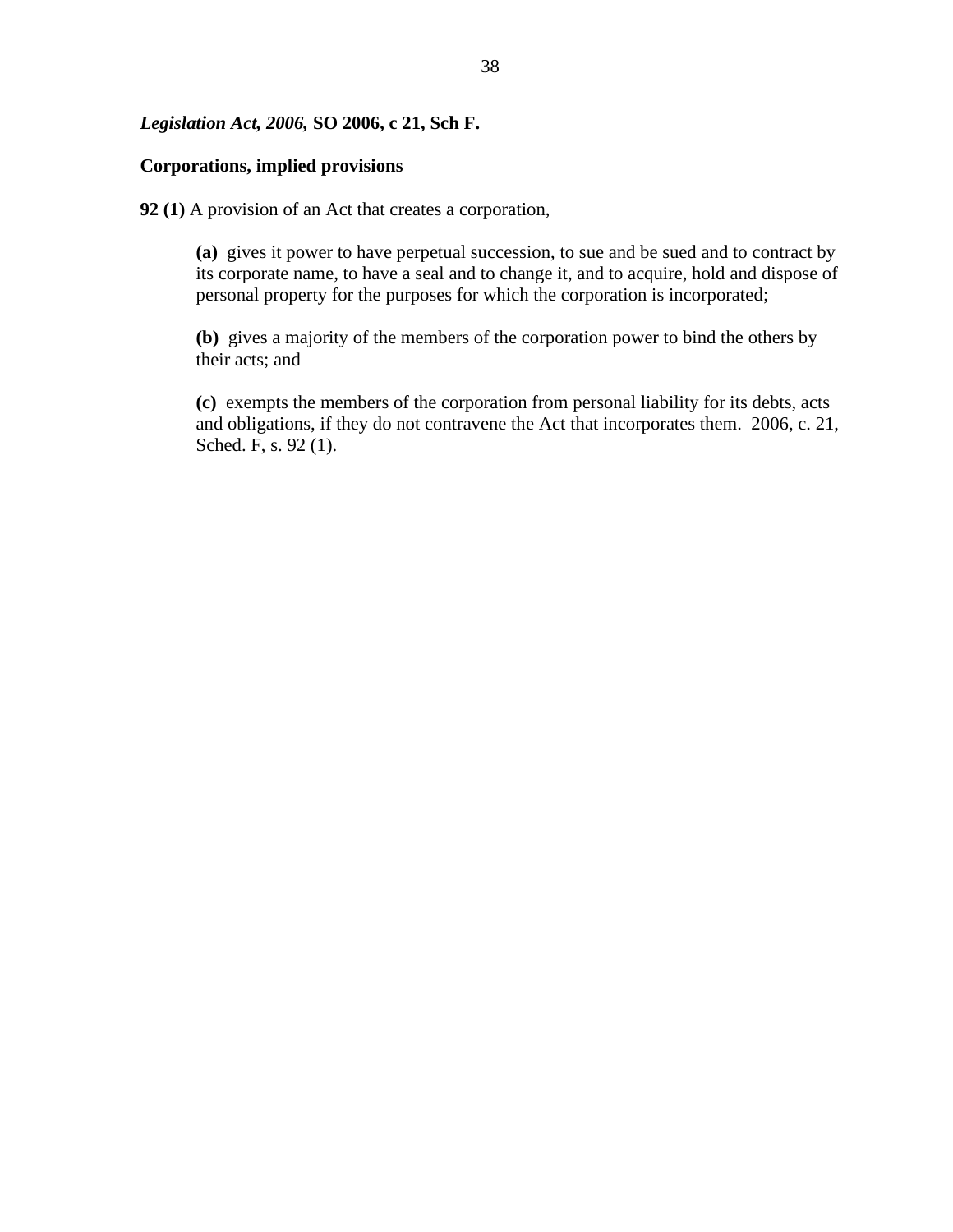# *Local Health System Integration Act, 2006,* **SO 2006, c 4. Definitions**

**2 (1)** In this Act,

**"local health integration network"** means a corporation that is continued under subsection 3 (1) or incorporated by regulation under subsection 3 (3); ("réseau local d'intégration des services de santé")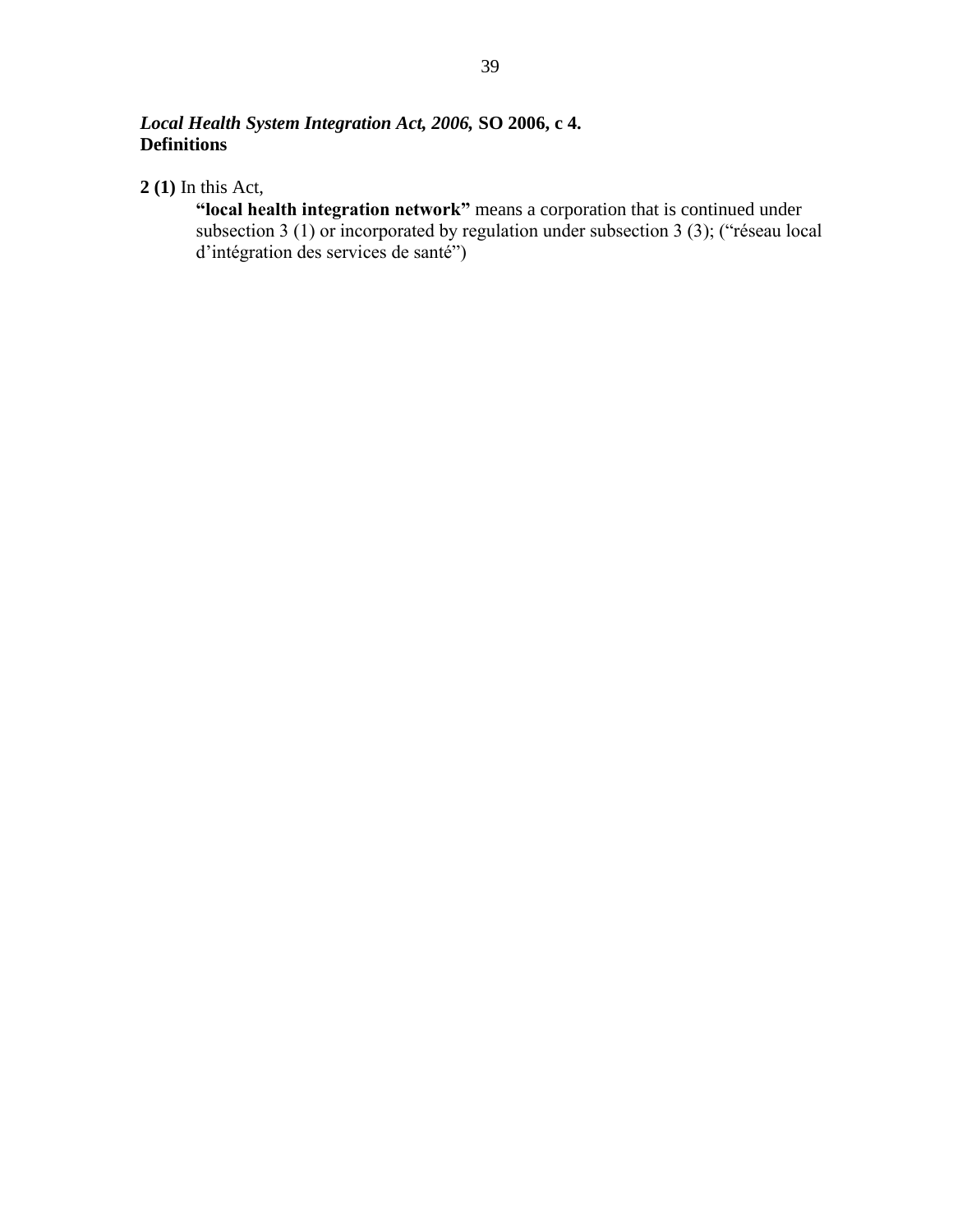# *Ministry of Health and Long-Term Care Act***, RSO 1990, c M.26. Duties and functions of Minister**

**6 (1)** It is the function of the Minister and he or she has power to carry out the following duties:

1. To advise the Government in respect of the health of the people of Ontario. 2. To oversee and promote the health and the physical and mental well-being of the people of Ontario.

**3.** To be responsible for the development, co-ordination and maintenance of comprehensive health services and a balanced and integrated system of hospitals, long-term care homes, laboratories, ambulances and other health facilities in Ontario.

**4.** To enter into agreements for the provision of health services and equipment required therefor and for the payment of remuneration for such health services on a basis other than fee for service.

**5.** To institute a system for payment of amounts payable under the Health Insurance Act in the form of payment by the Province of all or any part of the annual expenditures of hospitals and health facilities.

**6.** To establish and operate, alone or in co-operation with one or more persons or organizations, institutes and centres for the training of hospital and health service personnel.

**7.** To govern the care, treatment and services and facilities therefor provided by hospitals and health facilities and assess the revenues required to provide such care, treatment and services.

**8.** To control charges made to all patients by hospitals and health facilities.

**9.** To authorize and provide financial support, alone or in co-operation with one or more persons or organizations, on a periodic basis or otherwise, for the establishment and operation of corporations to supply centralized services and commodities to hospitals, long-term care homes and health facilities and to others associated with health workers and the health field generally and enter into agreements necessary therefor, and enter into agreements with hospitals, long-term care homes and other health facilities and other persons on such terms and conditions and for such periods as the Minister considers advisable to assist in financing all or any part of the cost of such centralized services and commodities or for any other purpose incidental to the foregoing.

**10.** To convene conferences and conduct seminars and educational programs respecting health matters.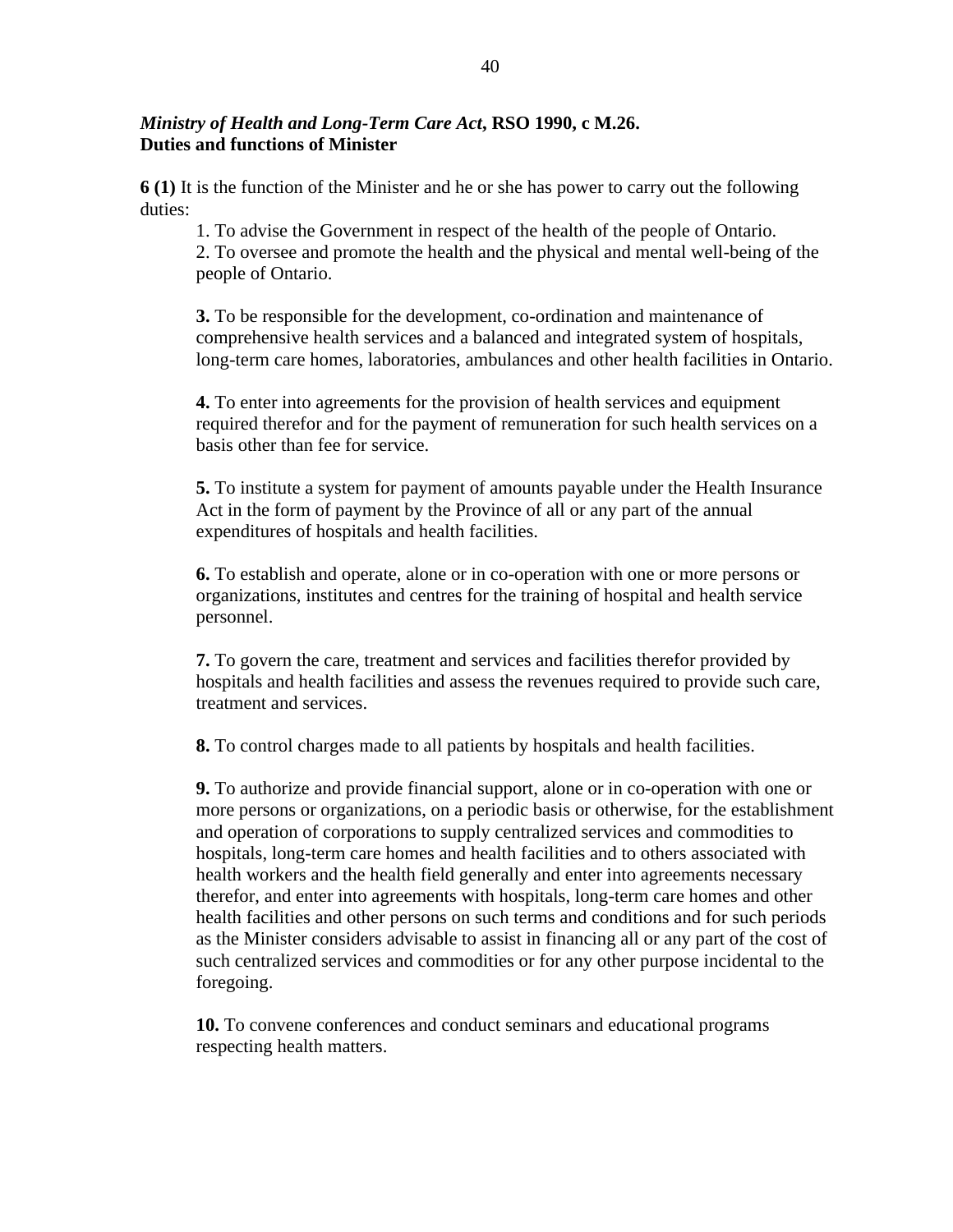**11**. To undertake research and analysis on pregnancy loss and infant death that assists those, including mothers and families, who experience such loss and that informs the establishment or expansion of programs related to such loss.

**12**. To oversee and promote an evidence-based approach to the provision of physiotherapy services for post-stroke patients of all ages.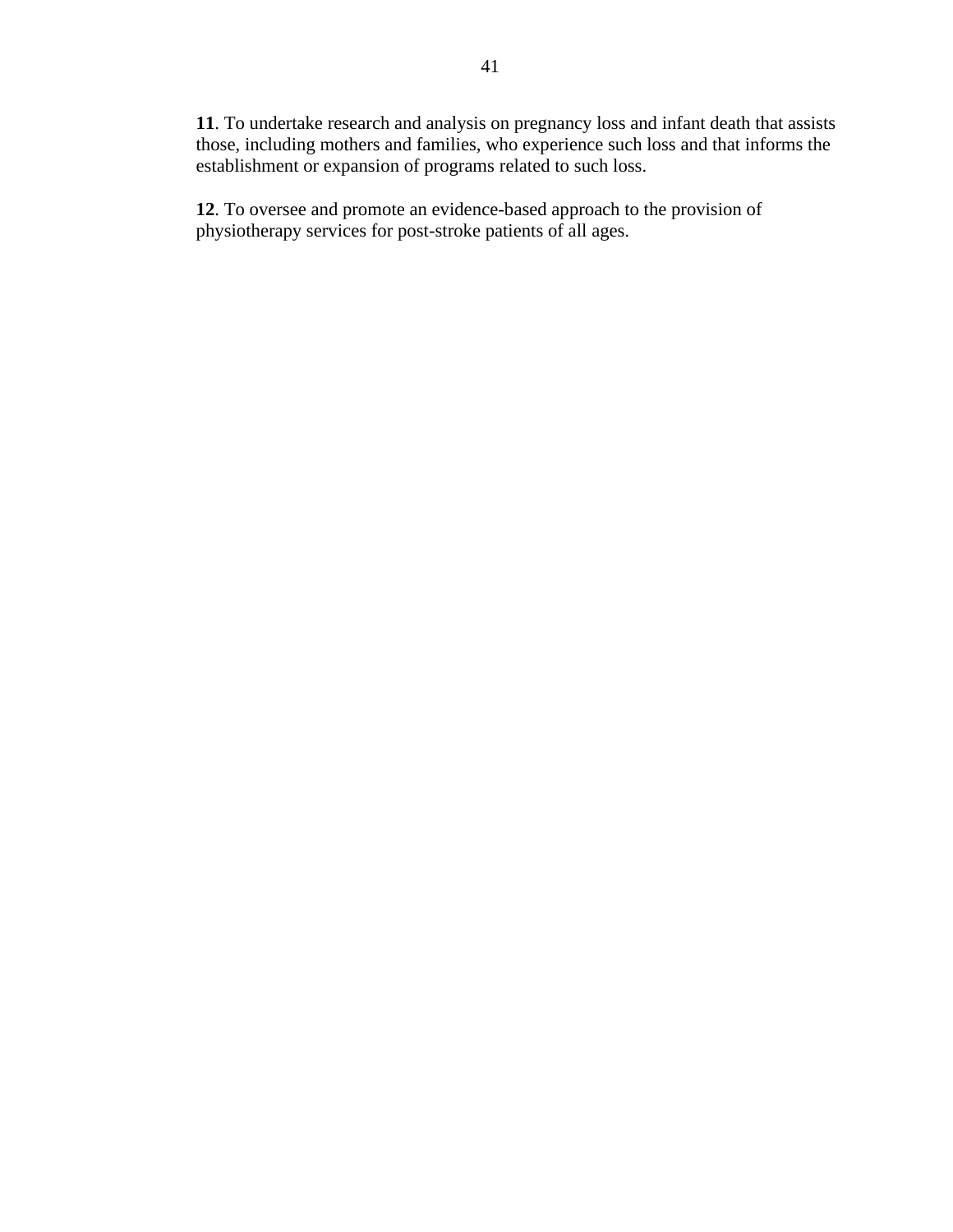# *Judicial Review Procedure Act***, RSO 1990, c J.1**

## **Applications for judicial review**

**2** (1) On an application by way of originating notice, which may be styled "Notice of Application for Judicial Review", the court may, despite any right of appeal, by order grant any relief that the applicant would be entitled to in any one or more of the following:

- 1. Proceedings by way of application for an order in the nature of mandamus, prohibition or certiorari.
- 2. Proceedings by way of an action for a declaration or for an injunction, or both, in relation to the exercise, refusal to exercise or proposed or purported exercise of a statutory power.